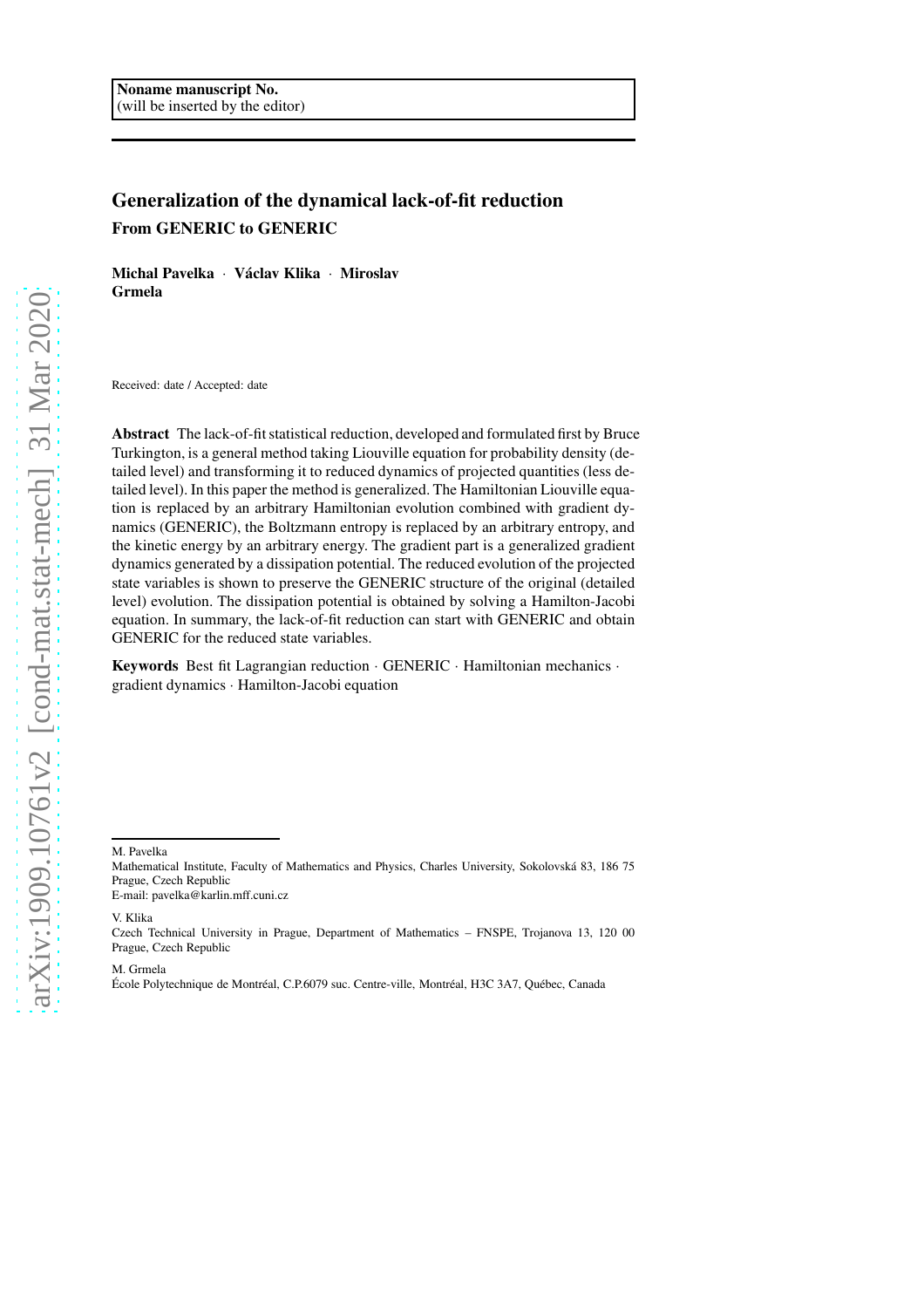## **Contents**

"With thermodynamics, one can calculate almost everything crudely; with kinetic theory, one can calculate fewer things, but more accurately; and with statistical mechanics, one can calculate almost nothing exactly."

*— Eugene Wigner*

#### <span id="page-1-0"></span>1 Introduction

Imagine a very complex detailed dynamics of state variables x on manifold (or vector space) M given by vector field  $X \in \mathfrak{X}(\mathcal{M})$ , i.e. with evolution equations

$$
\dot{\mathbf{x}} = \mathbf{X}|_{\mathbf{x}}.\tag{1}
$$

Assume now that this detailed (upper-level) dynamics is too complex to be solved while keeping all the details, and that experimental observations indicate the existence of an autonomous lower-dimensional dynamics that displays important features of the detailed dynamics. An investigation of this type of reductions is the primary objective of thermodynamics and statistical physics.

We shall focus on evolution equations in non-equilibrium thermodynamics like classical irreversible thermodynamics [\[1\]](#page-22-1), extended irreversible thermodynamics [\[2\]](#page-23-0), thermodynamics with internal variables [\[3\]](#page-23-1) and the General Equation of Non-Equilibrium Reversible-Irreversible Coupling (GENERIC) [\[4,](#page-23-2)[5,](#page-23-3)[6,](#page-23-4)[7\]](#page-23-5). In particular, we assume that the detailed evolution possess the structure of GENERIC, i.e. the vector field consists of a reversible Hamiltonian part (generated by a Poisson bracket and energy) and an irreversible gradient part (generated by a dissipation potential and entropy). The reason for seeking the reversible evolution in Hamiltonian form is that mechanics is the reversible part and mechanics is Hamiltonian geometry (at least in the Galilean relativistic setting, see [\[6\]](#page-23-4) for general relativistic considerations). The irreversible part represents thermodynamics, which means approach to equilibrium driven by a potential. Gradient dynamics is of course not the only possibility, but a suitable and general one, see Sec. [3.1](#page-6-1) for more details and context.

Consider now a less detailed (lower) manifold with state variables  $y \in \mathcal{N}$  given by a projection  $\sqrt[n]{\pi}$  :  $\mathcal{M} \rightarrow \mathcal{N}$ . This manifold expresses some overall characteristics of the detailed manifold  $M$ . Dynamics on the lower level of description is induced by the upper dynamics,

$$
\dot{y}^a = \frac{\partial^{\downarrow} \pi^a}{\partial x^i} \dot{x}^i,\tag{2}
$$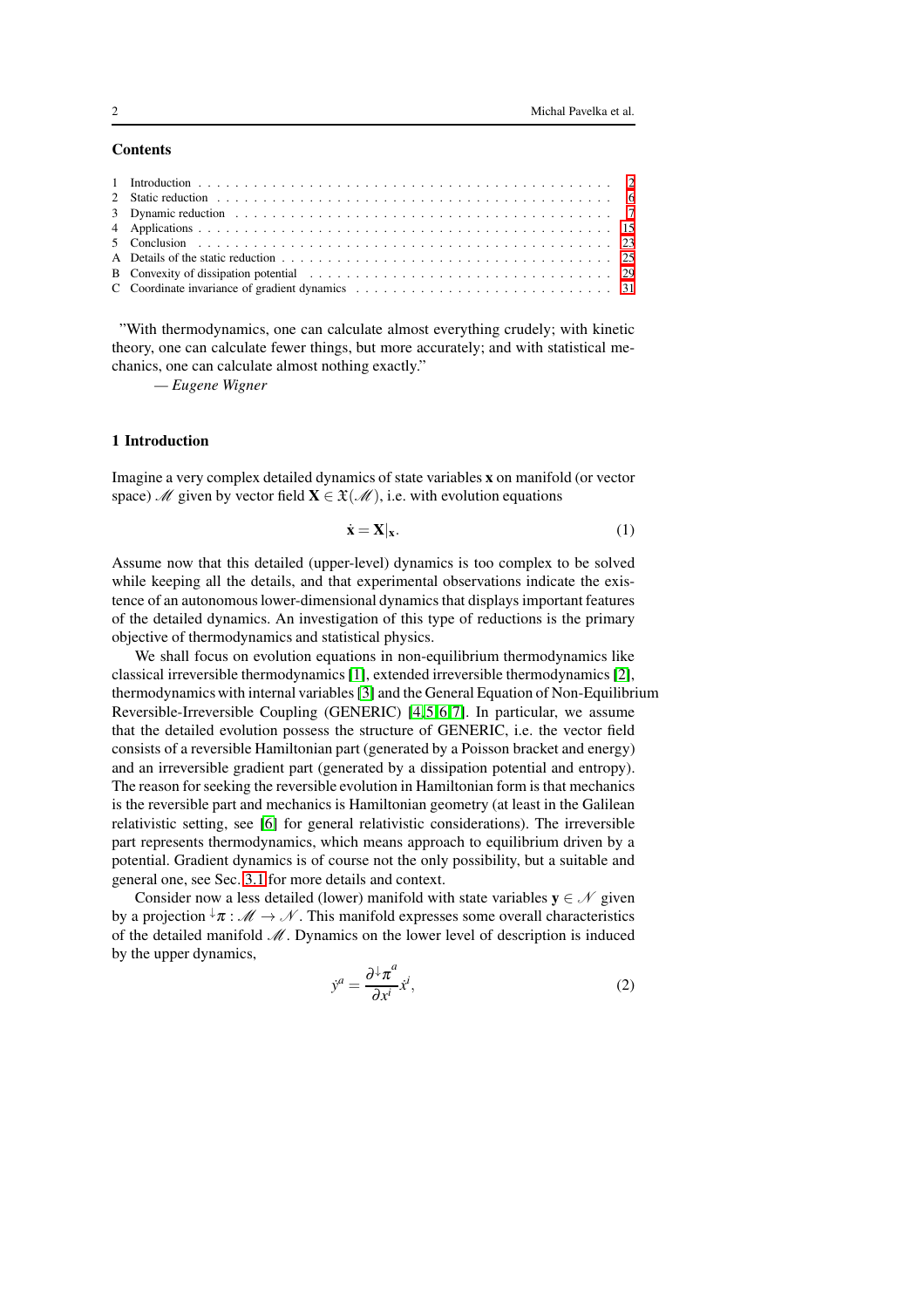which is the reason why we call  $\sqrt{u}$  a projection. These evolution equations are however typically not in a closed form (expressed only in terms of the lower-level variables). In other words, there are many points x projected to a single y. Consequently, there are many vectors attached to the points to be projected to a single unknown vector attached to y. How to construct the vector field on  $Y \in \mathfrak{X}(\mathcal{N})$  that generates the time evolution in  $\mathcal N$ 

$$
\dot{\mathbf{y}} = \mathbf{Y} | \mathbf{y}, \tag{3}
$$

displaying the important features of the time evolution in  $\mathcal{M}$  generated by  $\mathbf{X} \in$  $\mathfrak{X}(\mathcal{M})$ ?

Let us now shortly recall the methods of thermodynamic reductions following [\[8\]](#page-23-6). Perhaps the simplest method of projecting  $X \in \mathfrak{X}$  on  $Y \in \mathfrak{X}(\mathcal{N})$  is provided by the principle of Maximum Entropy (MaxEnt), [\[9,](#page-23-7)[10,](#page-23-8)[7,](#page-23-5)[11\]](#page-23-9). Picking one point  $y \in \mathcal{N}$ , there is an associated point  $\uparrow \pi(y) \in \mathcal{M}$  that corresponds to the maximum value of entropy subject to the constraint that  $\psi \pi(T(\mathbf{y})) = \mathbf{y}$ . The entropy is the potential driving the time evolution in  $M$  to the equilibrium. Taking the vector attached to the point  $\tau(\mathbf{y})$  and projecting it to the tangent space of y, we obtain a vector field  $Y \in \mathfrak{X}(\mathcal{N})$ 

$$
Y^{a}(y) = \frac{\partial^{\downarrow} \pi^{a}}{\partial x^{i}} \Big|_{x(y)} X^{i}(x(y)). \tag{4}
$$

But this vector field has a drawback. Typically, the trajectories obtained by solving evolution equations  $\dot{y} = Y$  approximate poorly the trajectories on the *M* manifold, see e.g. [\[12\]](#page-23-10). For instance, only reversible evolution is typically obtained on  $\mathcal N$  when evolution on  $M$  is irreversible. This is because the entropy used in MaxEnt addresses the approach to the thermodynamic equilibrium and not to the reduced time evolution taking place on  $\mathcal N$ . A more precise approximation is needed to obtain on  $\mathcal N$  a more faithful approximation of the time evolution on  $\mathcal{M}$ , see e.g. [\[13\]](#page-23-11), [\[14\]](#page-23-12). MaxEnt is often called a static reduction, as it well approximates the detailed manifold  $\mathcal M$  by the less detailed manifold  $\mathcal N$ , but to have evolution on  $\mathcal N$  one needs a dynamical reduction giving also a good approximation of the vector field on  $\mathcal{M}$  by a vector field on  $\mathcal N$ .

A classical example of dynamical reduction is the Chapman-Enskog asymptotic expansion [\[15,](#page-23-13)[16,](#page-23-14)[1\]](#page-22-1). Let  $\mathcal M$  be the state space of kinetic theory (i.e., the physical system under investigation is a gas and **x** is the one-particle distribution function) and  $\mathcal N$ is the state space of the hydrodynamics (i.e., hydrodynamic fields of density, momentum density and energy density,  $y = (\rho, \mathbf{u}, \epsilon)$ ). In this case, the time evolution taking place in  $\mathcal N$  is often well described by the Navier-Stokes-Fourier system of equa-tions, see e.g. [\[1\]](#page-22-1), obtained by the Chapman-Enskog expansion. The projection  $\sqrt[n]{\pi}$ is the projection on the first 5 moments of the distribution function, and the detailed Boltzmann equation (vector field X) is reduced to less detailed Navier-Stokes-Fourier equations (vector field Y). The upper entropy  $\hat{\ }S$  is the Boltzmann entropy and it generates a lower-level entropy  $\sqrt{k}$ , expressed by the Sackur-Tetrode relation for ideal gases [\[17,](#page-23-15)[7\]](#page-23-5). The embedding  $\hat{\tau}$  is the MaxEnt mapping from hydrodynamic fields to the locally Maxwellian distribution functions. The locally Maxwellian distribution functions form the local equilibrium submanifold of  $\mathcal{M}$ , which is isomorphic to  $\mathcal{N}$ . When the evolution in  $\mathcal M$  takes place close to the local equilibrium submanifold, the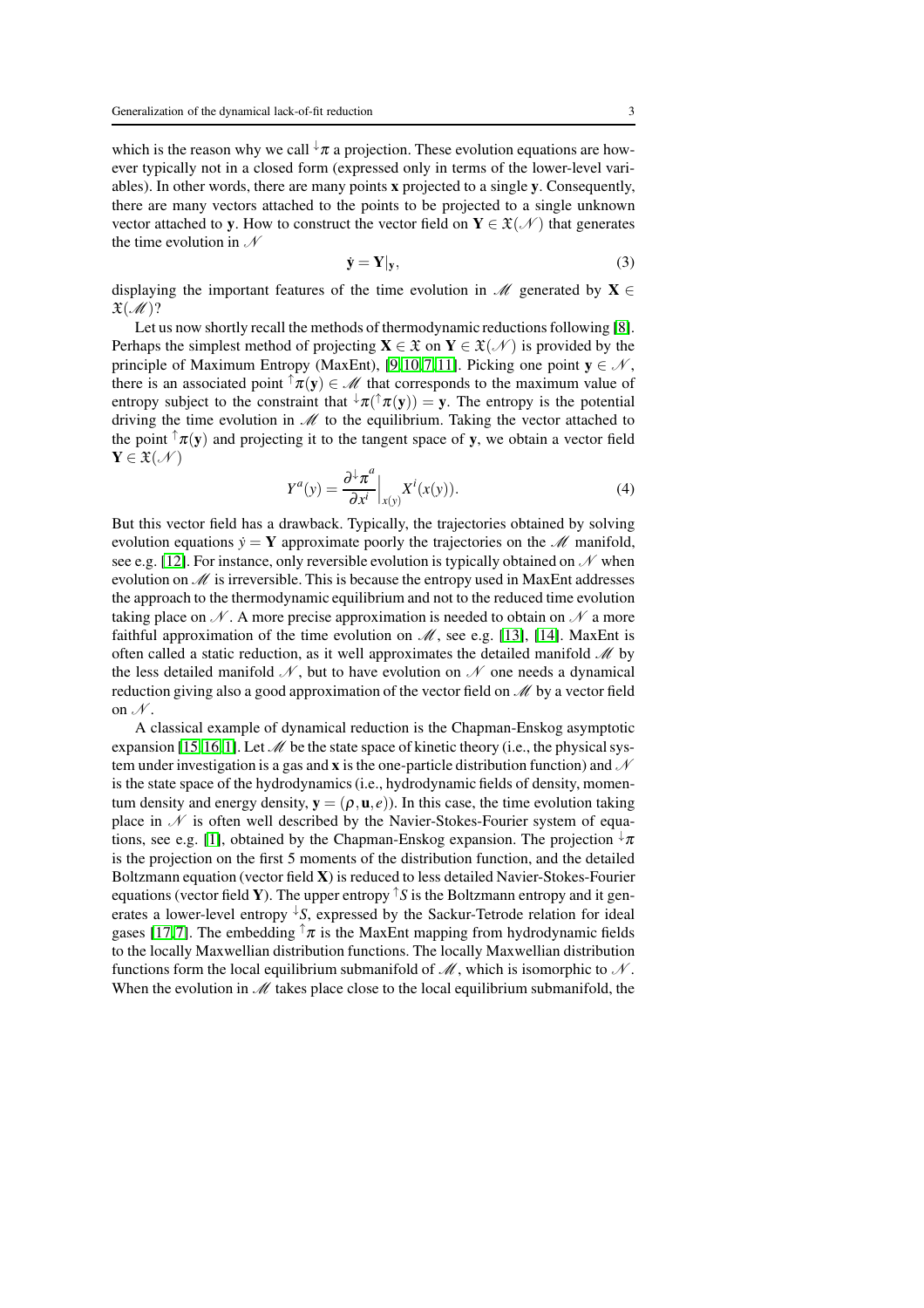evolution in  $\mathcal N$  is close to the detailed evolution in  $\mathcal M$ . The Chapman-Enskog expansion has however also a few drawbacks. Firstly, it relies on the a priori unknown form of asymptotic expansion, secondly, it requires the presence of dissipative terms in vector field  $X$  and thirdly, the number of state variables is typically not changed and hence one cannot a priori specify the lower manifold  $\mathcal N$  (although in Chapman-Enskog analysis of kinetic theory the evolution equations for several moments of the distribution function somewhat naturally appear). From the geometrical point of view, the first Chapman-Enskog approximation can bee seen as a deformation of  $\mathcal{N}^{(0)}$  obtained by the MaxEnt reduction (in the case of the Boltzmann equation, elements of  $\mathcal{N}^{(0)}$  are the local Maxwellian distributions), with the objective to arrive at a manifold  $\mathcal{N}^{(1)}$  that has the following two properties: (i)  $\mathcal{N}^{(1)}$  is isomorphic to  $\mathcal{N}^{(0)}$ , and (ii) the vectors  $\mathbf{X}|_{\mathcal{N}^{(1)}}$  are "closer" to the tangent vectors of  $\mathcal{N}^{(1)}$  than the vectors  $\mathbf{X}|_{\mathcal{N}^{(0)}}$  are to the tangent vectors of  $\mathcal{N}^{(0)}$ .

Another method of constructing the reduced vector field is the Ehrenfest method developed in [\[18,](#page-23-16)[19,](#page-23-17)[20\]](#page-23-18) and [\[13\]](#page-23-11). The method has the following ingredients: detailed manifold  $M$  equipped with entropy and with a vector field (evolution equations), manifold N and projection  $\sqrt[n]{\pi}$  from M to N. MaxEnt then provides the embedding of  $N$  into  $M$  as usual. The vector field on  $M$  does not need to have the GENERIC structure, but it is advantageous as shown in [\[21\]](#page-23-19). The vector field  $\mathbf{X} \in \mathcal{X}(\mathcal{M})$  is first projected to a vector field  $Y_0 \in \mathfrak{X}(\mathcal{N})$  by the MaxEnt projection. This vector field, however, needs to be corrected as mentioned above. Therefore, the vector field X is lifted to the tangent bundle  $T\mathcal{M}$  and subsequently projected back to  $\mathcal{M}$ , which results in a smoothed vector field on  $\mathcal{M}, ER(\mathbf{X}(\mathcal{M}))$ , which expresses a sort of overall motion on  $M$ , called Ehrenfest regularization in [\[22\]](#page-23-20). The same is done with the vector field  $Y_0$ , which results in vector field  $ER(Y_0) \in \mathfrak{X}(\mathcal{N})$ . Finally, vector field *ER(X)* is MaxEnt-projected to  $\mathcal N$  and compared with  $ER(Y_0)$ . A correction term is then added to  $Y_0$ , forming a new vector field  $Y_1 \in \mathfrak{X}(\mathcal{N})$ , which makes  $ER(X)$ equal to  $ER(Y_1)$  (to a given order of relaxation time parameter). Vector field  $Y_1$ then represents the evolution on  $\mathcal N$ , its components are right hand sides of evolution equations for  $y \in \mathcal{N}$ . This is the Ehrenfest reduction of detailed evolution on  $\mathcal{M}$ . An advantage of this dynamical reduction is that it provides irreversible evolution on  $\mathcal N$ even if evolution on  $\mathcal M$  is purely reversible. A drawback is, however, that a constant relaxation time parameter is to be supplied and its value is not predicted by the theory.

Different method of dynamic reduction is the Dynamic MaxEnt developed in [\[23,](#page-23-21) [10,](#page-23-8)[14\]](#page-23-12). The main idea is to first promote the conjugate variables  $x^*$  in the GENERIC framework to independent variables, which is natural from the point of view of contact geometry [\[24,](#page-23-22)[7\]](#page-23-5). The goal is to reduce a GENERIC model for state variables on manifold  $\mathcal M$  so that a fast variables relaxes and becomes enslaved by the remaining slower variables,  $\mathcal N$  being the manifold of slow variables. The fast variable is first evaluated at the MaxEnt value determined by the remaining state variables. But since the conjugate fast variable is still present in the evolution equations for the slow variables, the conjugate variable is expressed in terms of the remaining state and conjugate variables. The fast conjugate variable is found as the solution to the evolution equation of the fast state variable evaluated at the MaxEnt value of the fast state variable. The conjugate fast variable is thus determined by compatibility of the MaxEnt value of the fast variable and the evolution equation for the fast variable. This way we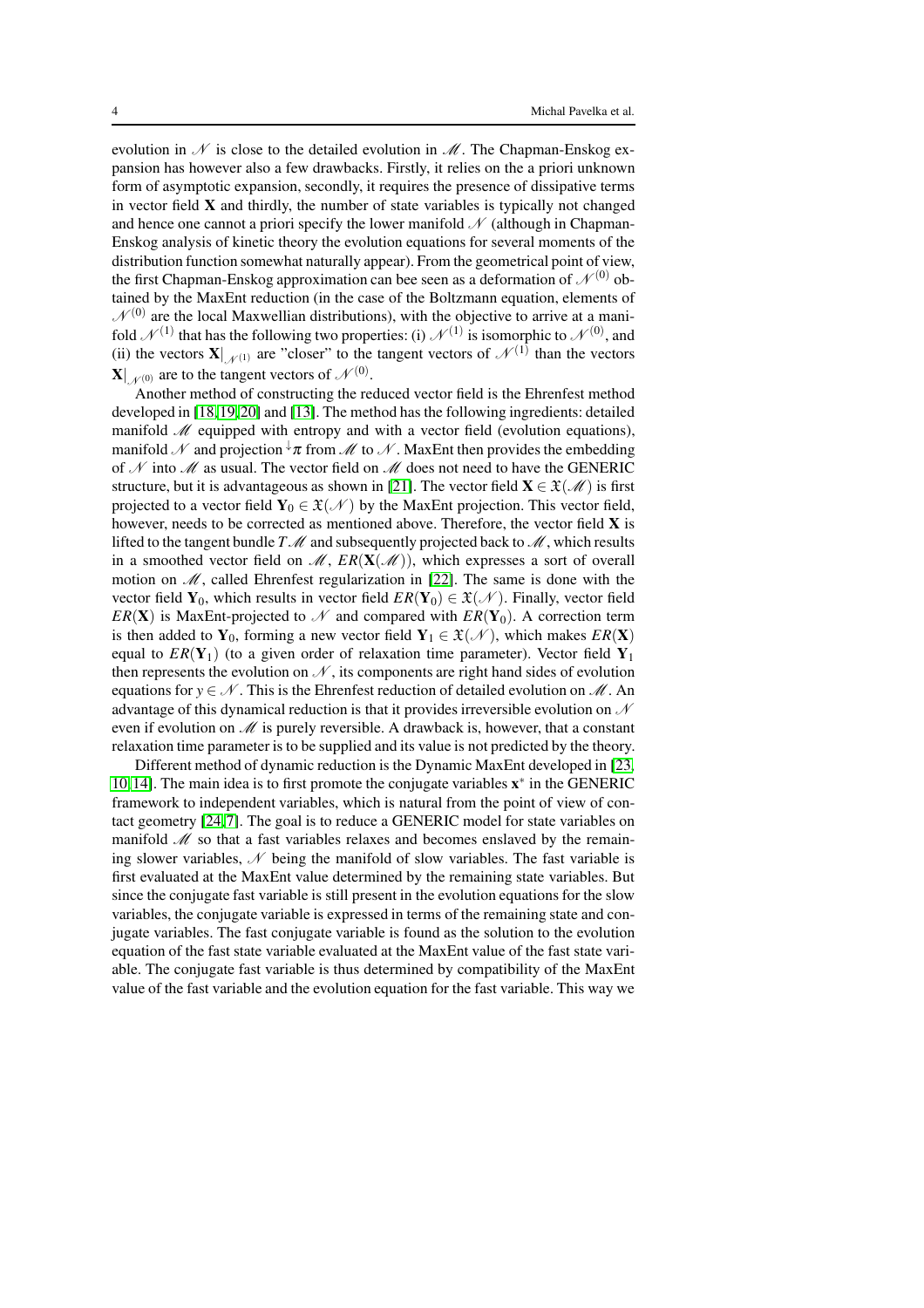end up with a vector field for the slow variables (on manifold  $\mathcal N$ ) compatible with the MaxEnt embedding of the slow manifold into the original manifold. The Dyn-MaxEnt method gives similar results to the Chapman-Enskog asymptotic expansion. It suffers from the same drawback that irreversible evolution is typically needed also on  $M$  while removing the drawback of unknown form of the asymptotic expansion.

Recently, it was proposed that rather than obtaining the lower-level evolution via projection between state variables on the two levels, one might seek a reduction entailing directly a relation between the upper and lower vector fields [\[25\]](#page-23-23). The essence is the replacement of the upper time evolution of the state variables with a corresponding time evolution of the vector field (of the fluxes). The fixed point in this flux time evolution is the vector field generating the reduced mesoscopic time evolution. In addition, a Poisson-Grad hierarchy was proposed as a new reformulation of general kinetic equations that couples kinetic theory with hydrodynamics while preserving the Hamiltonian kinematics of both theories.

A versatile reduction method is the projection operator technique by Zwanzig, Mori and others, [\[26,](#page-23-24)[27,](#page-23-25)[6,](#page-23-4)[28\]](#page-23-26). The method is capable to produce irreversible evolution on  $\mathcal N$  even from purely reversible evolution on  $\mathcal M$ , but it typically ends up with memory kernels (i.e. integro-differential equations) or non-symmetric dissipative brackets [\[6\]](#page-23-4).

Another robust method of projecting the vector field  $X$  on  $Y$  was formulated by Bruce Turkington in [\[12\]](#page-23-10). The reduction consists of the following steps. Consider a manifold  $\mathcal M$ . Liouville equation for the probability distribution function on the manifold is formulated, and linear projection from the distribution function is defined, range of which determines a manifold  $\mathcal N$ . Shannon entropy is assumed for the distribution function, which forms and embedding  $\uparrow \pi$  of N onto M.

Let us first project Hamiltonian mechanics on  $\mathcal M$  (the Liouville equation) to Hamiltonian mechanics on  $\mathcal N$ . The upper<sup>[1](#page-4-0)</sup> Poisson bivector  $\mathcal T$  is projected as a twice contravariant tensor field on the space of state variables and, if necessary, evaluated at the MaxEnt embedding,

$$
^{\downarrow}L^{ab} = \left(\frac{\partial^{\downarrow}\pi^a}{\partial x^i} \uparrow L^{ij}(x) \frac{\partial^{\downarrow}\pi^a}{\partial x^i}\right)\Big|_{x=\uparrow \pi(y)}.
$$
 (5)

To construct the Hamiltonian vector field on the lower level one further needs a Hamiltonian, energy on the lower level.

Let energy on  $\mathscr M$  be  $\hat{E}(x)$ . Energy on the lower level  $\mathscr N$  is inherited from the higher level through the MaxEnt mapping  $\overline{\psi}(y) = \overline{\psi}(y) = \overline{\psi}(y)$ . However, since some energy modes present on the higher level have already been damped on the lower level, typically  ${}^{\downarrow}E({}^{\downarrow}\pi(x)) \neq {}^{\uparrow}E(x)$ . If the latter relation were an equality, one could project the higher-level evolution to the lower-level easily as one would obtain that time derivative of  $\sqrt[t]{\pi(x)}$  be equal to  $\sqrt[t]{L} \cdot d \sqrt[t]{E}$ , which would be the lower-level purely Hamiltonian vector field. Since, however, the equality typically does not hold, simple projection does not give the desired result.

Instead, a lack-of-fit Lagrangian is defined which compares projections of the exact trajectories on  $\mathcal M$  with trajectories on  $\mathcal N$ . Minimization of the Lagrangian

<span id="page-4-0"></span> $1$  The more detailed level is referred to as the upper while the less detailed (reduced) as lower.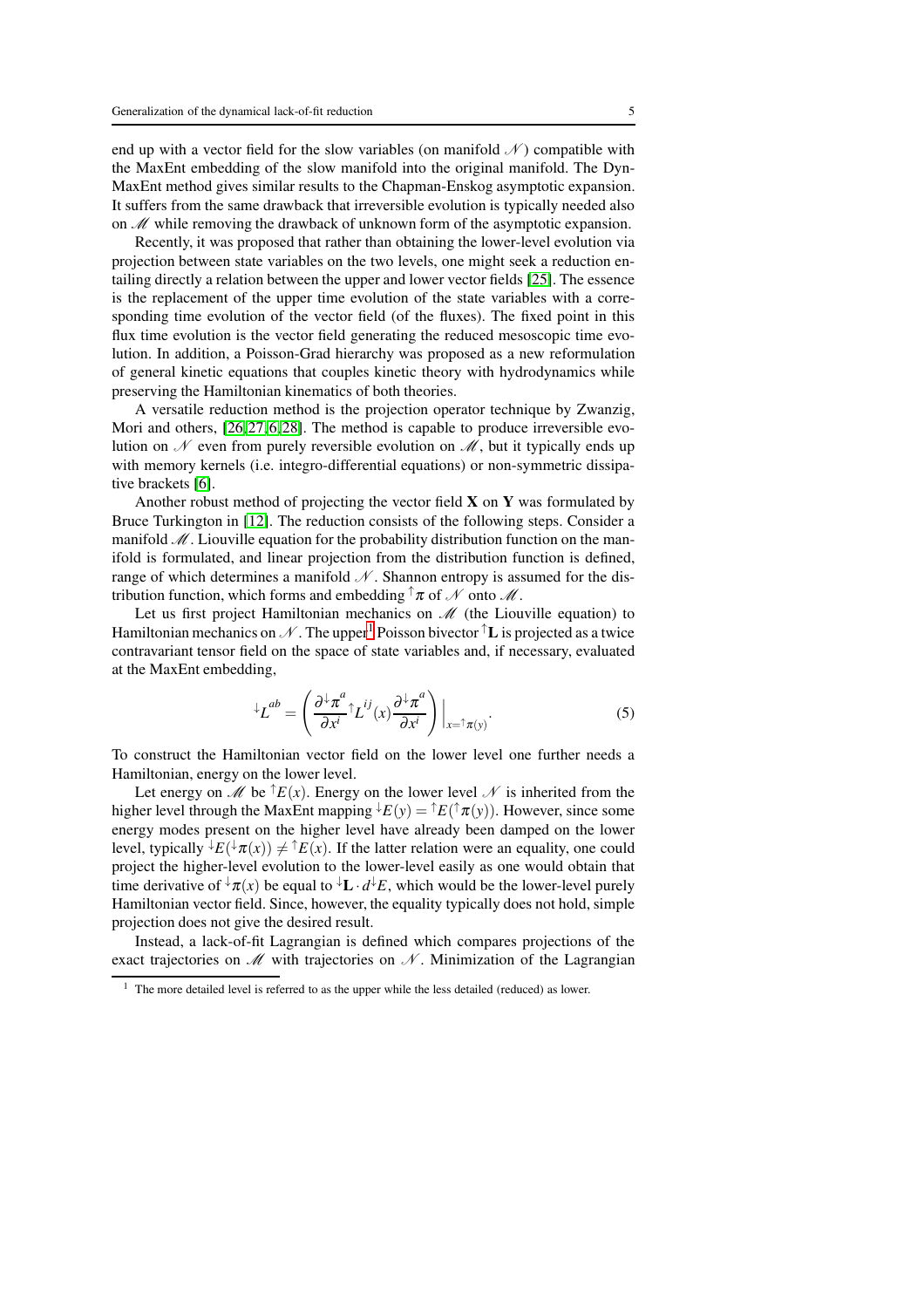then leads to a GENERIC evolution on  $\mathcal N$  and gives a dissipation potential driving thermodynamic evolution on  $\mathcal N$ .

The method was applied for instance on two-dimensional turbulence by taking a truncating Fourier-Galerkin expansion in [\[29\]](#page-23-27) and in [\[30\]](#page-23-28) by considering the canonical Hamiltonian evolution of point vortices. Furthermore, the fluctuation-dissipation theorem [\[17\]](#page-23-15) was interpreted within the context of the reduction method in [\[31\]](#page-23-29). The method was then generalized in [\[32,](#page-23-30)[33\]](#page-23-31) using a path-integral approach so that a sequence of reductions is also a reduction. Still, however, the evolution on the detailed level seems to be restricted to Liouville equation for densities.

Novelty of this paper lies in the following points. The method developed by Turkington in [\[12\]](#page-23-10) is generalized so that the reduction can start with reversible and irreversible evolution (in the GENERIC form) on a detailed (upper) level of description (with arbitrary entropy, energy, Poisson bracket and dissipation potential) and end with GENERIC evolution on a less detailed (lower) level of description. This general reduction technique is then illustrated on a harmonic oscillator and on the reduction from kinetic theory to hydrodynamics and mechanical equilibrium.

## <span id="page-5-0"></span>2 Static reduction

Before discussing the dynamical reduction, let us first recall the principle of maximum entropy (MaxEnt) and its geometrical version via two consecutive Legendre transformations [\[10,](#page-23-8)[7\]](#page-23-5).

Consider an upper (more detailed) level of description with state variables  $x \in \mathcal{M}$ and a lower (less detailed) level with variables  $y \in \mathcal{N}$  such that the lower level state variables are given by a linear projection of the higher variables, i.e.

<span id="page-5-2"></span>
$$
y = \tau(x). \tag{6}
$$

The assumption of linearity (or at least affinity) of mapping  $\sqrt{u}$  will be used later, especially in [A.3.](#page-26-0)[2](#page-5-1) Fig. [1](#page-6-2) shows relations among the variables and their conjugates. The relation between conjugate variables  $y^*$  and  $x^*$  is then given by the principle of maximum entropy (MaxEnt) and was summarized for example in [\[10\]](#page-23-8). Details of the particular connections in the diagram can be found in Appendix [A.](#page-24-0) Relations between lower, upper and conjugate energies can be found in [A.4.](#page-27-0)

In particular, MaxEnt, i.e. maximization of entropy subject to given constraints, can be seen geometrically as a sequence of a generalized Legendre transformation followed by a standard Legendre transformation, see [A.3.](#page-26-0)

$$
s(\mathbf{r}) = -k_B \int d\mathbf{p} f(\ln(h^3 f) - 1)
$$

<span id="page-5-1"></span><sup>&</sup>lt;sup>2</sup> Note that nonlinear projections are also possible. For instance the mapping from the one-particle distribution function to the local-in-space entropy density

is not linear as a function of *f*. However, we require linearity as it is necessary for the existence of derivatives of the projections used in the construction of the MaxEnt estimate of the upper detailed evolution, see Sec. [A.3.](#page-26-0) As a result, we can not project *f* to entropy density, but we choose energy density, projection to which is linear.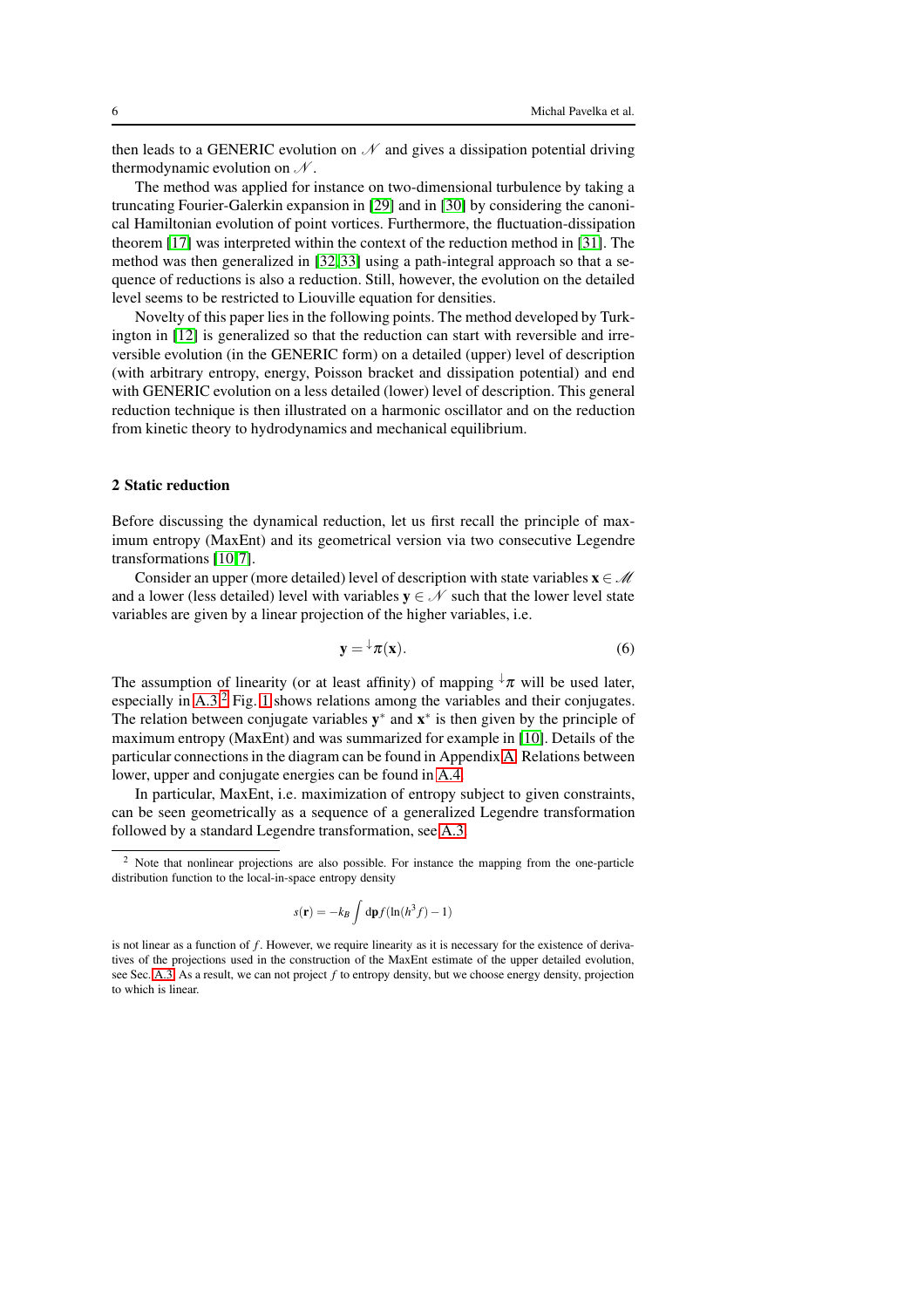

<span id="page-6-2"></span>Fig. 1 Relations between state variables on the higher level of description and the lower level and their conjugates.

#### <span id="page-6-0"></span>3 Dynamic reduction

Let us now show how to reduce GENERIC evolution on the upper level to evolution on the lower level.

## <span id="page-6-1"></span>3.1 GENERIC on the upper level

The higher-level evolution is assumed to be in the GENERIC form

<span id="page-6-3"></span>
$$
\dot{x}^i = \left. \int L^{ij} \frac{\partial^{\uparrow} E}{\partial x^j} + \frac{\partial^{\uparrow} \Xi}{\partial x_i^*} \right|_{\mathbf{x}^* = \left. \int \mathbf{x}^*} \tag{7}
$$

where the antisymmetric Poisson bivector ↑L forms a Poisson bracket

$$
\uparrow \{F, G\} = \frac{\partial F}{\partial x^i} \uparrow L^{ij} \frac{\partial G}{\partial x^j},\tag{8}
$$

satisfying Jacobi identity, and  $\uparrow \Xi$  is a dissipation potential. GENERIC evolution can be seen as constructed from the following building blocks: Once the state variables (determining the level of description or manifold of states) is declared, one needs a Poisson bivector (or a Poisson bracket), which is typically the same for all physical systems on the particular level of description, see e.g. [\[7\]](#page-23-5). To have the whole reversible part of the evolution, one needs an energy functional, which is already system-specific, and which is plugged into the Poisson bivector in order to create the reversible vector field (right hand side of the evolution equations). In order to add the irreversible evolution, an entropy functional is needed so that it can be used in gradient dynamics, where the vector field is given by derivatives of a dissipation potential with respect to conjugate variables (derivatives of entropy). In summary, for a given set of state variables the Poisson bracket is usually known, but we have to add system-dependent functionals of energy, entropy and a dissipation potential.

The GENERIC evolution splits into the reversible Hamiltonian part and irreversible gradient part. Gradient dynamics (also called generalized gradient dynamics in the case of non-quadratic  $\hat{\mathcal{F}}$ ) is a geometrical construction of dissipative (entropy growing) and irreversible (with respect to time-reversal transformation [\[34\]](#page-24-1)) process. Such splitting has been observed also in the framework of natural configurations in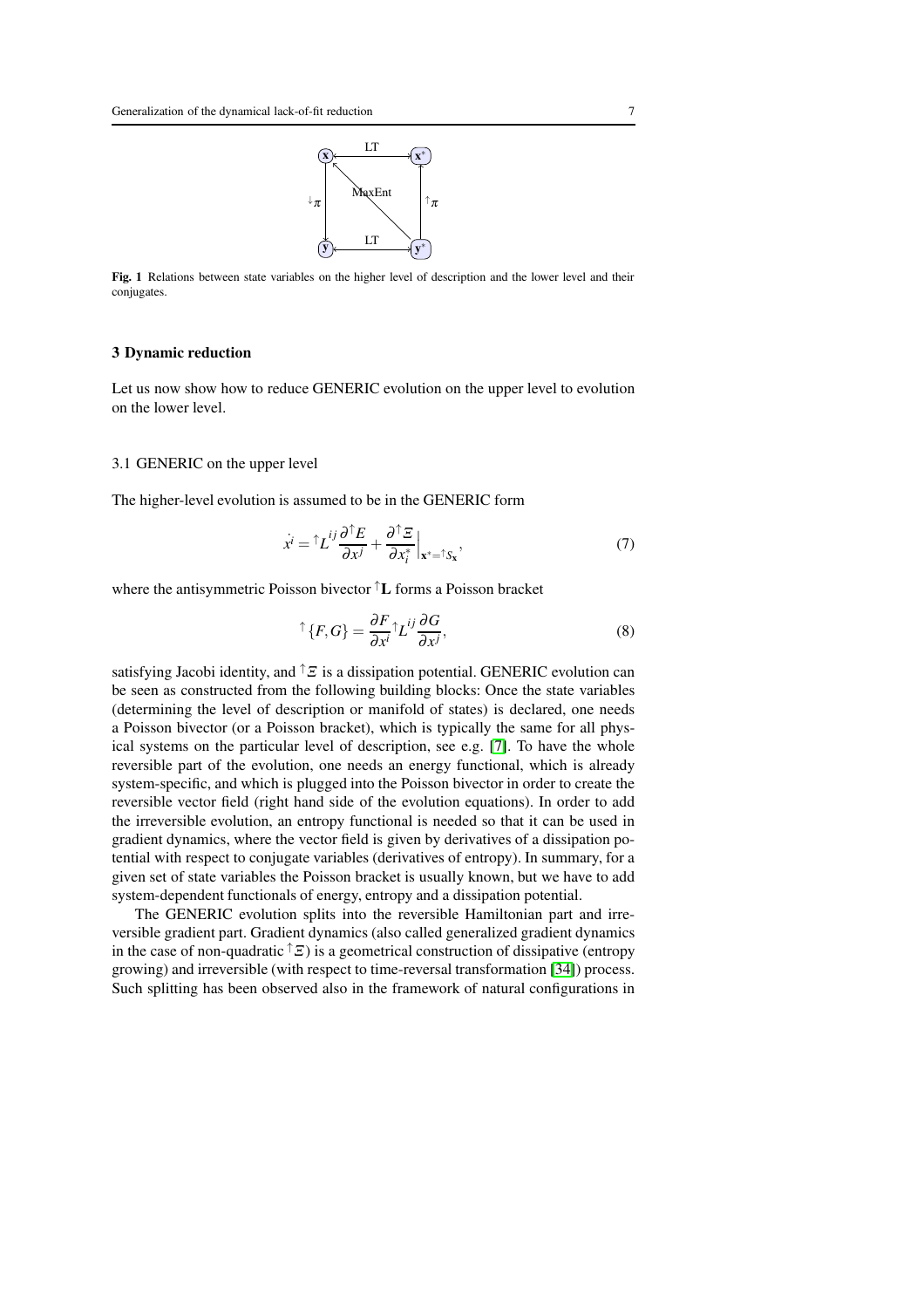continuum thermodynamics [\[35\]](#page-24-2). As being geometrical, gradient dynamics is invariant with respect to change of variables, see Appendix [C.](#page-30-0) The dissipation potential is typically assumed to be convex in the conjugate variables, since the second law of thermodynamics is then implied, see e.g. Appendix [B,](#page-28-0) but it can also be non-convex without violating the second law [\[36\]](#page-24-3). Gradient dynamics is in close relation with entropy production maximization [\[37,](#page-24-4)[38,](#page-24-5)[39\]](#page-24-6) and the steepest entropy ascent (SEA) [\[40\]](#page-24-7).

Gradient dynamics can be also regarded as a consequence of fluctuations obeying a large deviations principle [\[41,](#page-24-8)[42\]](#page-24-9).

Since energy is conserved in GENERIC and entropy grows (assuming isolated systems), there is a natural Lyapunov functional driving the evolution towards thermodynamic equilibrium (exergy, available work or simply the thermodynamic potential, see e.g. [\[7\]](#page-23-5)). In the case of open systems, however, another potential plays the role of Lyapunov functional [\[43\]](#page-24-10), and there is hope that applicability of the potential could be extended in the GENERIC framework.

From the geometric point of view the two parts of GENERIC, Hamiltonian and gradient, are two rather different concepts. For instance, the former is generated by an antisymmetric operator (Poisson bivector) while the latter by a symmetric one (a Riemannian metric or its non-linear generalization [\[40\]](#page-24-7)). A possible remedy for this dichotomy capturing both parts within one geometrical concept is the contact geometry [\[44,](#page-24-11)[24,](#page-23-22)[45,](#page-24-12)[46,](#page-24-13)[7\]](#page-23-5). We shall, however, follow the usual approach to GENERIC in the present work.

#### 3.2 Poisson brackets

Let us first construct geometric objects that are necessary for the generalization of the lack-of-fit reduction method. We shall often need to consider state variables and their conjugates, since the latter generate evolution of the former. More details can be found in Sec. [A.](#page-24-0)

In the GENERIC upper evolution [\(7\)](#page-6-3) the reversible part is generated by a Poisson bivector. Motivated by [\[12\]](#page-23-10), we need to pass to the conjugate variables. The conjugate Poisson bivector on the higher level is then given by

$$
\hat{L}_{ij}^* = \frac{\partial x_i^*}{\partial x^k} \hat{L}_i^{kl} \frac{\partial x_j^*}{\partial x^l} = (d^2 \hat{L}_i^*)_{ik} \hat{L}_i^{kl} (d^2 \hat{L}_i^*)_{lj}.
$$
\n(9)

Note that the differentiation is interpreted as functional derivatives, summation over repeated indexes can be integration, in which case the boundary terms are dropped (isolated or boundary-less systems, e.g. a torus), please discuss [\[7\]](#page-23-5) for more details.

We shall also need Hamiltonian dynamics on the lower level of description. The projected bivector on the lower level is given by

$$
^{\downarrow}L^{ab} = \frac{\partial y^a}{\partial x^i} \uparrow L^{ij} \frac{\partial y^b}{\partial x^j},\tag{10}
$$

see [\[47\]](#page-24-14) for more details. If the right hand side of this equation is closed (expressed only in terms of the lower-level variables, y), the bivector  $\downarrow$  L is also Poisson and it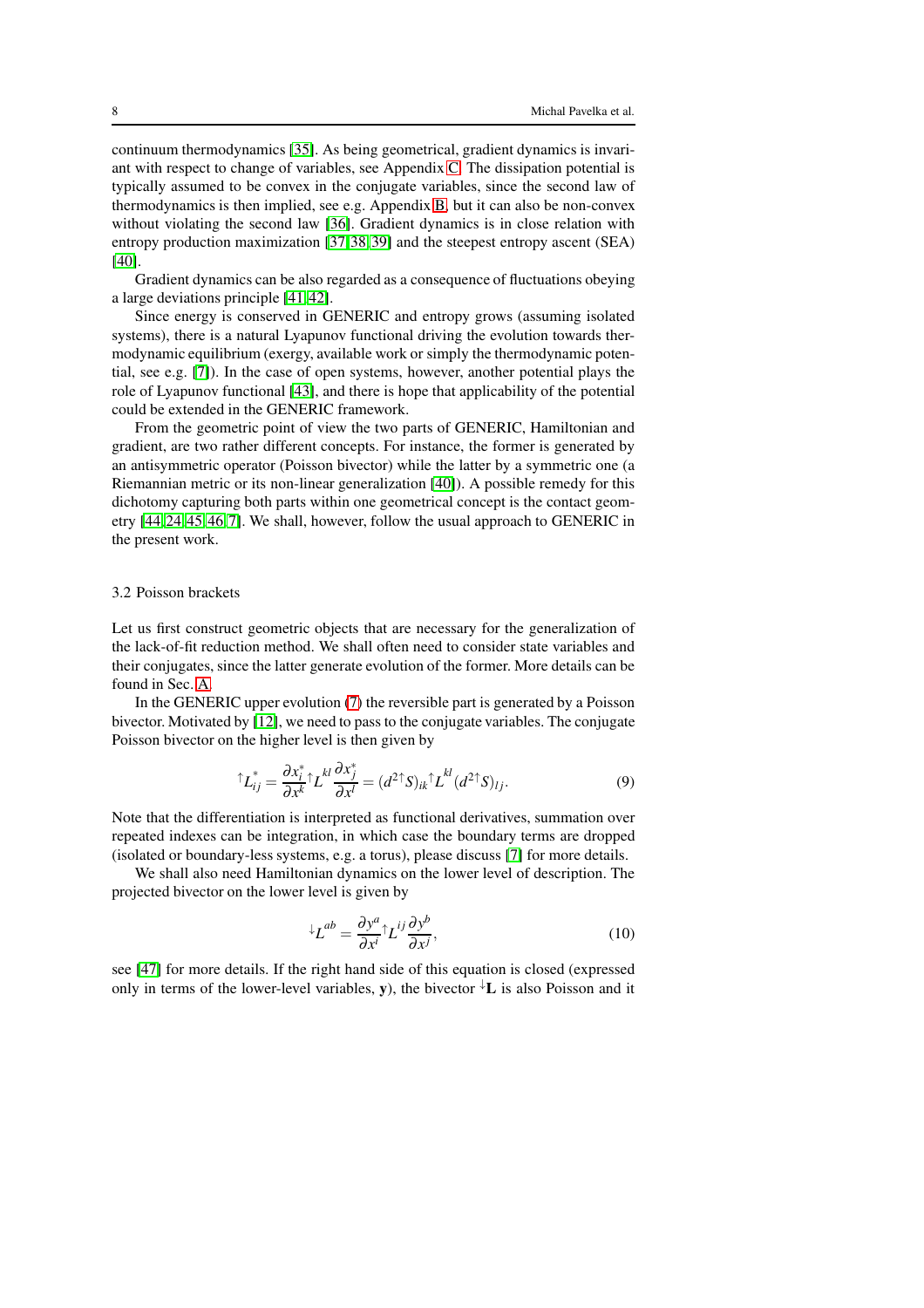generates a Poisson bracket (including Jacobi identity). If not, the expression has to be closed by evaluating the remaining higher-level variables in terms of the lowerlevel ones. The dependence  $\mathbf{x}(\mathbf{y}^*(\mathbf{y}))$  was derived in Sec. [2,](#page-5-0) see equations [\(104\)](#page-26-1) and [\(95\)](#page-25-0). This way we obtain a reduced lower-level bivector

$$
\mathcal{L}^{ab} = \mathcal{L}^{ab}|_{\mathbf{x}(\mathbf{y}^*(\mathbf{y}))},\tag{11}
$$

which is still antisymmetric but which may not fulfill Jacobi identity anymore. Conjugate reduced lower-level bivector is defined as

<span id="page-8-0"></span>
$$
{}^{\downarrow}\tilde{L}_{ab}^{*} = \frac{\partial y_a^*}{\partial y^c} {}^{\downarrow}\tilde{L}^{cd} \frac{\partial y_b^*}{\partial y^d} = (d^{2\downarrow}S)_{ac} {}^{\downarrow}\tilde{L}^{cd} (d^{2\downarrow}S)_{db}.
$$
 (12)

The Poisson bracket on the lower level is then calculated as

$$
\angle{F, G} = \frac{\partial F}{\partial y^a} \angle \tilde{L}^{ab} \frac{\partial G}{\partial y^b}.
$$
 (13)

Concrete examples follow in Sec. [4.](#page-14-0) Therefore, action of the lower conjugate bivector can be expressed defining the lower conjugate Poisson bracket as

$$
\angle \{F,G\}^* \stackrel{\text{def}}{=} \frac{\partial F}{\partial y_a^*} \angle \tilde{L}_{ab}^* \frac{\partial G}{\partial y_b^*} = \frac{\partial F}{\partial y_a^*} \frac{\partial y_a^*}{\partial y^c} \angle \tilde{L}^{cd} \frac{\partial y_b^*}{\partial y^d} \frac{\partial G}{\partial y_b^*} = \frac{\partial F}{\partial y^c} \angle \tilde{L}^{cd} \frac{\partial G}{\partial y^d} = \angle \{F,G\}, \tag{14}
$$

which simplifies the calculations below.

See [A](#page-24-0) for the relations between lower, conjugate and apparent energies.

## 3.3 The lack-of-fit Lagrangian

We shall seek a lack-of-fit Lagrangian that identifies a lower-level evolution entailing the best estimate (in a certain way specified below) of the actual evolution on the upper detailed level. To this end, let us first define a new upper-level energy, the *apparent upper-level energy*, being the energy anticipated from observations of the lower-level evolution only:

$$
\hat{\mathcal{E}}(\mathbf{x}) \stackrel{def}{=} \mathcal{E}(\mathcal{E}(\mathbf{x})) = \hat{\mathcal{E}}(\mathbf{x}(\mathbf{y}^*(\mathbf{y}(\mathbf{x})))) \neq \hat{\mathcal{E}}(\mathbf{x}). \tag{15}
$$

Naturally, its differential can be rewritten solely in terms of lower-level variables and functionals

$$
\frac{\partial^{\uparrow} \bar{E}}{\partial x^i} = \frac{\partial y^a}{\partial x^i} \frac{\partial^{\downarrow} E}{\partial y^a} \Big|_{\mathbf{y}(\mathbf{x})}.
$$
 (16)

Consider now the exact upper GENERIC evolution  $\dot{x}^i$ , given by Eq. [\(7\)](#page-6-3). The purpose is to find such lower conjugate evolution  $\dot{y}_a^*$  that the MaxEnt mapping from it best approximates the exact evolution. To formulate the difference between the exact upper evolution and the MaxEnt image of the approximate lower evolution, we construct the residuum (again motivated by [\[12\]](#page-23-10))

$$
R^{i} = \dot{x}^{i} - \frac{\partial x^{i}}{\partial y_{a}^{*}} y_{a}^{*} = \alpha L^{ij} \frac{\partial \alpha \bar{E}}{\partial x^{j}} + \frac{\partial \alpha \bar{E}}{\partial x_{i}^{*}} - \frac{\partial x^{i}}{\partial y_{a}^{*}} y_{a}^{*}.
$$
 (17)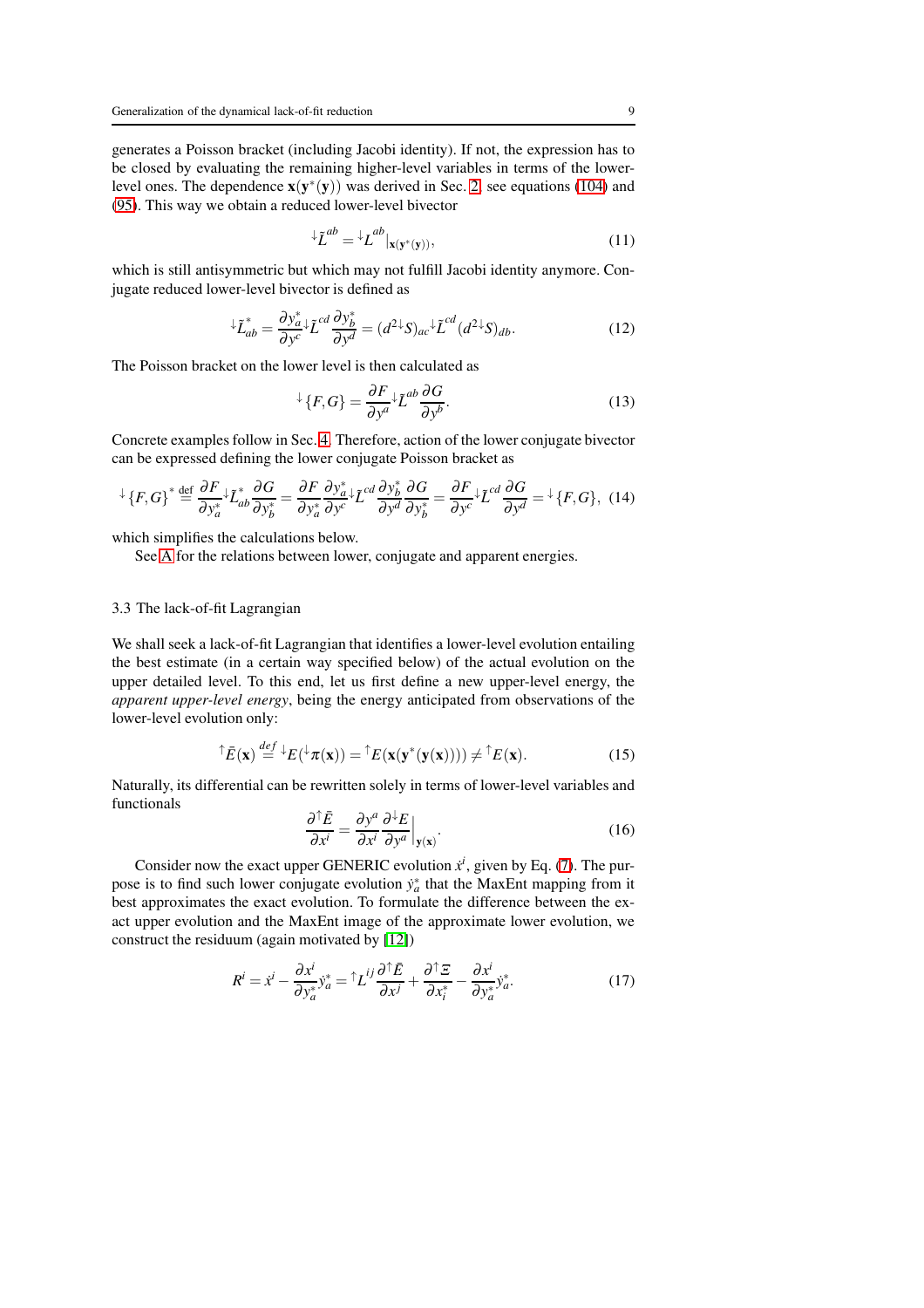Note the presence of apparent upper energy,  $\hat{\dagger} \bar{E}$  which, as we show below, is necessary to obtain lower conjugate bivector of the variation of action.

The lack-of-fit Lagrangian is defined using the entropic norm (see [\[13\]](#page-23-11)) of the residuum

<span id="page-9-2"></span>
$$
\mathcal{L}(\mathbf{y}^*(t), \dot{\mathbf{y}}^*(t)) = -\frac{1}{2} R^i(x(\mathbf{y}^*)) \frac{\partial^2 \uparrow S}{\partial x^i \partial x^j} \Big|_{\mathbf{x}(\mathbf{y}^*)} R^j(x(\mathbf{y}^*)),\tag{18}
$$

where the MaxEnt values of x were substituted into the expressions on the upper level of description. Note that the minus sign makes the Lagrangian positive definite, since the second differential of entropy is negative definite (concave function).

For a given time  $t_1$  and state  $y_1^*$  we require the dissipation potential, which serves as the action, to follow from the end point optimization principle

$$
\Psi(t_0, \mathbf{y}_0^*) = \min_{\mathbf{y}^*(t_0) = \mathbf{y}_0^*} \int_{t_0}^{t_1} dt \, \mathscr{L}(\mathbf{y}^*(t), \dot{\mathbf{y}}^*(t)). \tag{19}
$$

where  $t_0$  is an initial time. The motivation for such a definition arises in the need to relax the assumption of the end point being an equilibrium. Thence we optimize over all (detailed) trajectories which at time  $t_1$  yield the same state  $y_1^*$ . Additionally, this end state  $y_1^*$  is not arbitrary, but rather being a point on the slow manifold which we assume to be an attractor of the detailed evolution (an important special case corresponds to equilibrium), c.f. [\[12\]](#page-23-10). As a result, we cannot rule out the dependence of this optimization procedure on the initial time  $t<sub>0</sub>$ . However, we expect that this stationarity (independence of  $\Psi$  on  $t_0$ ) is reasonable when there is a time-scale separation between fast and slow processes where the former corresponds to a complete detailed evolution while the latter to the sought evolution on the lower level.

The extremal trajectory  $y^*(t)$  and the action  $\Psi$  can be sought by means of Hamilton-Jacobi theory and they satisfy the following equations (we drop the lower index 0 in the unknowns  $(t_0, \mathbf{y}_0^*)$  hereafter)<sup>[3](#page-9-0)</sup>

<span id="page-9-1"></span>
$$
-\frac{\partial \Psi}{\partial y_a^*} = \frac{\partial \mathcal{L}}{\partial \dot{y}_a^*}
$$
 (20a)

$$
\frac{\partial \Psi}{\partial t} = \mathcal{H}\left(t, y_1^*, -\frac{\partial \Psi}{\partial y_a^*}\right),\tag{20b}
$$

where  $\mathcal{H}$  is the Legendre transformation of  $\mathcal{L}$ ,

$$
\mathcal{H}(\mathbf{y}^*, \mathbf{z}) = -\mathcal{L}(\mathbf{y}^*, \mathbf{y}^*(\mathbf{y}^*, \mathbf{z})) + z^a \mathbf{y}_a^*(\mathbf{y}^*, \mathbf{z})
$$
(21)

evaluated at a solution (root) of

$$
\frac{\partial}{\partial \dot{y}^*} \left( -\mathcal{L} + z^a y_a^* \right) = 0, \text{ i.e. } z^a = \frac{\partial \mathcal{L}}{\partial \dot{y}_a^*}.
$$
 (22)

Hamilton-Jacobi equation [\(20b\)](#page-9-1) is the analogue of the non-stationary optimization principle from [\[12\]](#page-23-10). An interesting feature of this evolutionary operator equation is that when one starts at a point where  $d\Psi = 0$ , i.e. with no entropy production at the

<span id="page-9-0"></span><sup>&</sup>lt;sup>3</sup> To obtain Hamilton-Jacobi equation for free starting point and fixed end point we substitute the general relation for variation, Eq (12) from Section 13 of [\[48\]](#page-24-15), with  $\delta x_1 = \delta y_1 = 0$  into Eq (69) in Section 23.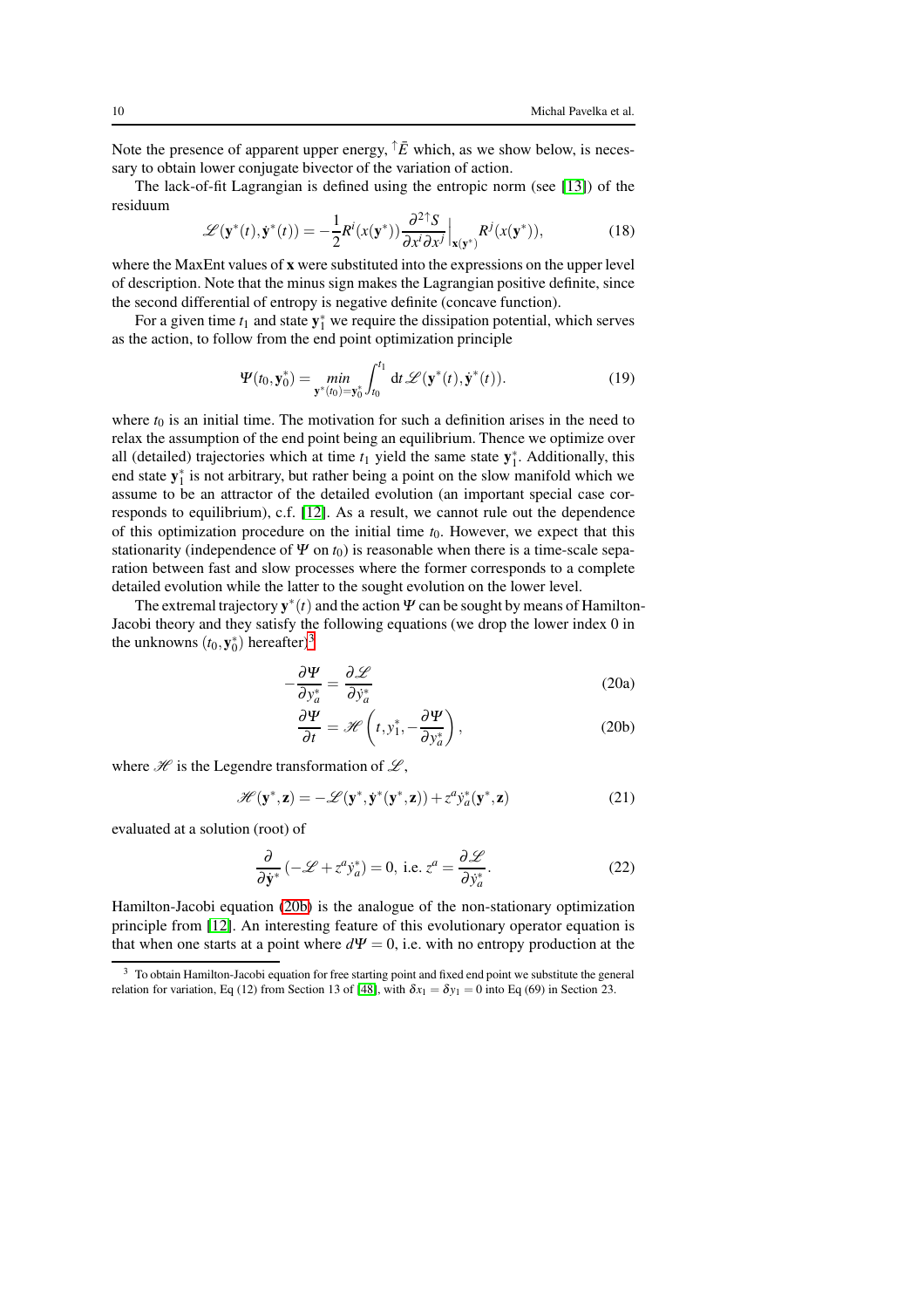beginning, then it linearly increases in time, which is the so called plateau effect, see also [\[28\]](#page-23-26).

Assuming that the action be time-independent (seeking an universal law after the plateau effect), we obtain from Eq. [\(20b\)](#page-9-1) the stationary Hamilton-Jacobi equation

$$
\mathscr{H}\left(\mathbf{y}^*, -\frac{\partial \Psi}{\partial \mathbf{y}^*}\right) = 0,\tag{23}
$$

y which is an equation for  $\Psi(\mathbf{y}^*)$ .

Using the concrete expression for the Lagrangian [\(18\)](#page-9-2), equation [\(20a\)](#page-9-1) becomes

$$
-\frac{\partial \Psi}{\partial y_{a}^{*}} = -R^{i}(\mathbf{x}(\mathbf{y}^{*}))(d^{2\dagger}S)_{ik}(\mathbf{x}(\mathbf{y}^{*}))\left(-\frac{\partial x^{k}}{\partial y_{a}^{*}}\right)
$$
  
\n
$$
= \left(\uparrow L^{ij}\frac{\partial \uparrow E}{\partial x^{j}} + \frac{\partial \uparrow \Xi}{\partial x^{*}_{i}} - \frac{\partial x^{i}}{\partial y_{b}^{*}}y_{b}^{*}\right)\frac{\partial x_{i}^{*}}{\partial x^{k}}\Big|_{\mathbf{x}(\mathbf{y}^{*})}\frac{\partial x^{k}}{\partial y_{a}^{*}}
$$
  
\nEq.(118), (104) 
$$
-\frac{\partial^{2\downarrow}S^{*}}{\partial y_{a}^{*}\partial y_{b}^{*}}y_{b}^{*} + \frac{\partial y_{c}^{* \downarrow} \pi_{i}^{c}}{\partial y_{a}^{*}}\uparrow L^{ij}\frac{\partial^{1}E}{\partial y^{b}}\frac{\partial y^{b}}{\partial x^{j}} + \frac{\partial \uparrow \Xi}{\partial x_{i}^{*}}\Big|_{\mathbf{x}(\mathbf{y}^{*})}\frac{\partial x_{i}^{*}}{\partial y_{a}^{*}}
$$
  
\n
$$
= -y^{a} + \downarrow \tilde{L}^{ae}\frac{\partial^{1}E}{\partial y^{e}} + \frac{\partial \uparrow \Xi}{\partial x_{i}^{*}}\Big|_{\mathbf{x}^{*}(\mathbf{y}^{*})}\frac{\partial x_{i}^{*}}{\partial y_{a}^{*}}.
$$
 (24)

Thus we arrive at

<span id="page-10-0"></span>
$$
\dot{y}^a = {}^{\downarrow} \tilde{L}^{ab} \frac{\partial {}^{\downarrow} E}{\partial y^b} + \frac{\partial}{\partial y_a^*} \underbrace{\left( {}^{\uparrow} \Xi(\mathbf{x}(\mathbf{y}), \mathbf{x}^*(\mathbf{y}^*)) + \Psi(\mathbf{y}^*) \right)}_{= {}^{\downarrow} \Xi(\mathbf{y}^*)},
$$
\n(25)

which can be referred to as preGENERIC, c.f. [\[49\]](#page-24-16), evolution equation (preGENERIC instead of GENERIC, introduced in [\[4,](#page-23-2)[5\]](#page-23-3), because the bivector may not fulfill the Jacobi identity). If the Jacobi identity is fulfilled, we obtain reduced evolution equations that are fully compatible with GENERIC. The conjugate lower variables are identified with derivatives of lower entropy as in Eq. [\(99\)](#page-25-1). The lower dissipation potential  $\sqrt{z}$  is identified as the sum of the upper dissipation potential evaluated at the MaxEnt mapping and the action at the extremal trajectory.

Evolution of the lower conjugate variable reads

$$
\dot{y}_a^* = \frac{\partial^2 E^*}{\partial y_b^*} + \frac{\partial^2 \mathcal{Y} \mathcal{S}}{\partial y^a \partial y^b} \frac{\partial \mathcal{Y} \mathcal{Z}}{\partial y_b^*},\tag{26}
$$

as results from multiplication of [\(25\)](#page-10-0) by  $\frac{\partial y_b^*}{\partial y^a}$ .

#### 3.4 Dissipation potential

Let us now explicitly find the equation determining the dissipation potential  $\downarrow \Xi(\mathbf{y}^*)$ . Firstly, the residuum evaluated at the extremal trajectory become

$$
R^{i}(\mathbf{y}, \dot{\mathbf{y}}^{*}) = \mathcal{L}^{ij} \frac{\partial \mathcal{L}\bar{E}}{\partial x^{j}}\Big|_{\mathbf{x}(\mathbf{y}^{*})} + \frac{\partial \mathcal{L}\bar{E}}{\partial x_{i}^{*}}\Big|_{\mathbf{x}(\mathbf{y}^{*})} - \frac{\partial x^{i}}{\partial y_{a}^{*}}\left(\mathcal{L}_{ab}^{*} \frac{\partial \mathcal{L}\bar{E}^{*}}{\partial y_{b}^{*}} + \frac{\partial^{2} \mathcal{L}S}{\partial y^{a} \partial y^{b}} \frac{\partial \mathcal{L}\bar{E}}{\partial y_{b}^{*}}\right). (27)
$$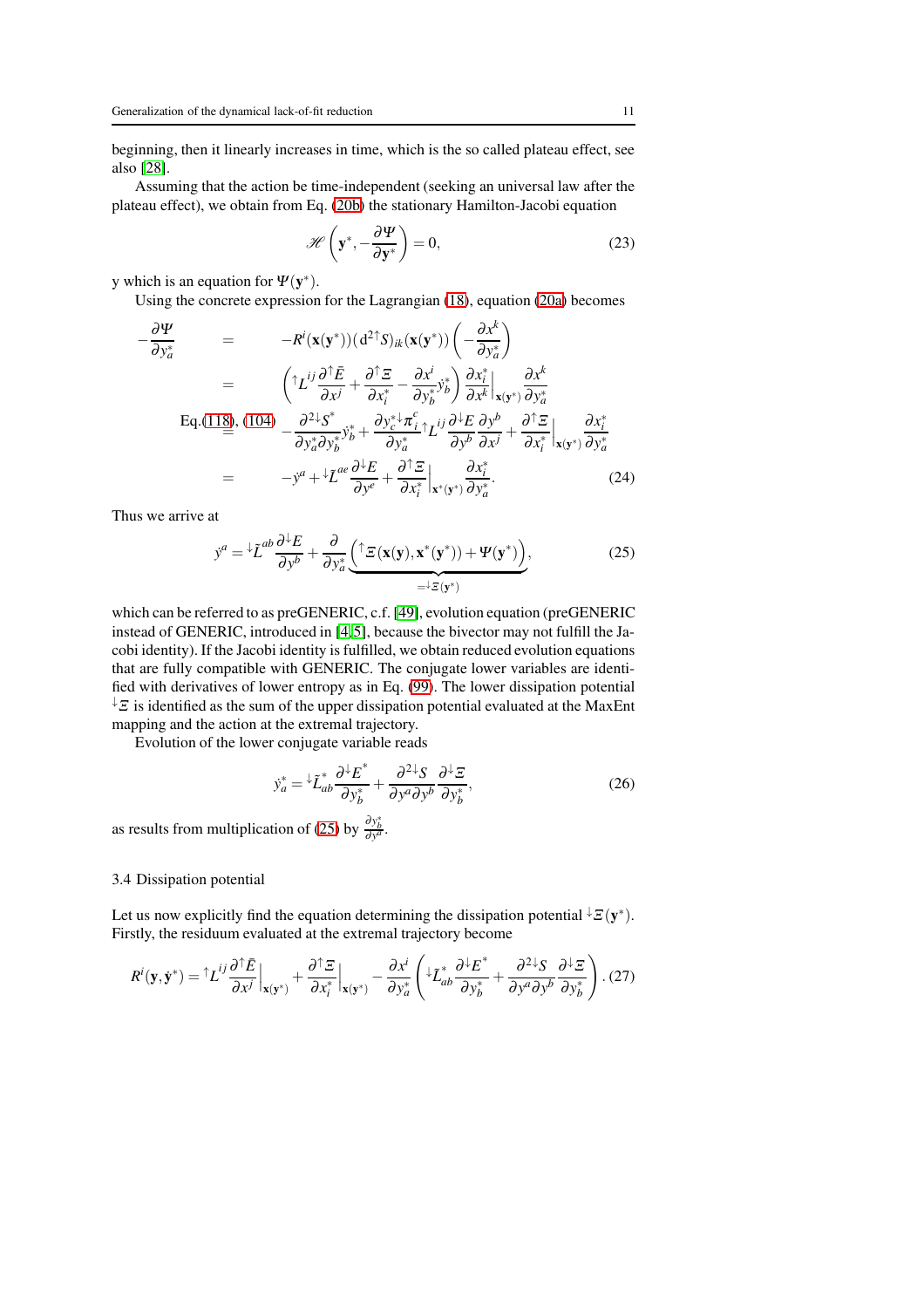The stationary Hamiltonian-Jacobi equation then reads

$$
0 = -\frac{1}{2}R^{i}(d^{2\uparrow}S)_{ij}R^{j} + \frac{\partial \Psi}{\partial y_{a}^{*}} \left( \iota^{*}L_{ab}^{*} \frac{\partial \iota^{*}E^{*}}{\partial y_{b}^{*}} + \frac{\partial^{2\downarrow}S}{\partial y^{a}\partial y^{b}} \frac{\partial \iota^{*}E}{\partial y_{b}^{*}} \right)
$$
(28)

from which the action  $\Psi$  can be determined once entropy  $\overline{S}$ , lower Poisson bivector  $\downarrow \tilde{L}$  and upper dissipation potential  $\uparrow \Xi$  are specified. Using for instance relation [\(104\)](#page-26-1), the Hamilton-Jacobi equation can be simplified to

$$
-\frac{1}{2} \left( \mathbf{\hat{L}} \cdot d\mathbf{\hat{E}} \big|_{\mathbf{x}(\mathbf{y}^*)} - \frac{1}{2} \left\{ \mathbf{x}(\mathbf{y}^*) , \frac{1}{2} E^* \right\}^T \right)^T \cdot d^{2\dagger} S \cdot \left( \mathbf{\hat{L}} \cdot d\mathbf{\hat{E}} - \frac{1}{2} \left\{ \mathbf{x}(\mathbf{y}^*) , \frac{1}{2} E^* \right\}^* \right) \big|_{\mathbf{x}(\mathbf{y}^*)} = -\frac{1}{2} \left\{ \Psi , \frac{1}{2} E^* \right\}^* - \frac{1}{2} \frac{\partial^{\uparrow} \Xi}{\partial \mathbf{x}^*} \cdot \left( d^{2\dagger} S - \frac{1}{2} \pi^T d^{2\dagger} S \cdot \frac{1}{2} \pi \right) \cdot \frac{\partial^{\uparrow} \Xi}{\partial \mathbf{x}^*} - \frac{1}{2} \frac{\partial \Psi}{\partial \mathbf{y}^*} \cdot d^{2\dagger} S \cdot \frac{\partial \Psi}{\partial \mathbf{y}^*} - \frac{1}{2} \left( \frac{\partial^{\uparrow} \Xi}{\partial \mathbf{y}^*} d^{2\dagger} S \frac{\partial \Psi}{\partial \mathbf{y}^*} + \frac{\partial \Psi}{\partial \mathbf{y}^*} d^{2\dagger} S \frac{\partial \mathbf{\hat{E}}}{\partial \mathbf{y}^*} \right) + \frac{1}{2} \left( \frac{\partial^{\uparrow} \Xi}{\partial \mathbf{x}^*} \left( d^{2\dagger} S - \frac{1}{2} \pi^T \cdot d^{2\dagger} S \cdot \frac{1}{2} \pi \right) \cdot \mathbf{\hat{L}} \cdot \frac{\partial^{\uparrow} \bar{E}}{\partial \mathbf{x}} + \left( \dots \right)^T \right), \quad (29)
$$

where ... denote the same expression as preceding.

<span id="page-11-0"></span>If there is no upper dissipation potential, the Hamilton-Jacobi equation becomes

$$
-\frac{1}{2} \left( \mathbf{\hat{L}} \cdot d^{\uparrow} \mathbf{\bar{E}}|_{\mathbf{x}(\mathbf{y}^*)} - \frac{1}{2} \left\{ \mathbf{x}(\mathbf{y}^*) , \mathbf{\hat{E}}^* \right\}^* \right)^T \cdot d^{2 \uparrow} S \cdot \left( \mathbf{\hat{L}} \cdot d^{\uparrow} \mathbf{\bar{E}} - \frac{1}{2} \left\{ \mathbf{x}(\mathbf{y}^*) , \mathbf{\hat{E}}^* \right\}^* \right) \Big|_{\mathbf{x}(\mathbf{y}^*)} = -\frac{1}{2} \left\{ \Psi, \mathbf{\hat{E}}^* \right\}^* - \frac{1}{2} \frac{\partial \Psi}{\partial \mathbf{y}^*} \cdot d^{2 \downarrow} S \cdot \frac{\partial \Psi}{\partial \mathbf{y}^*}, \quad (30)
$$

which can be simplified to the Riccati equation [\(47\)](#page-14-1) if the Poisson bivector is constant and if the action is quadratic, as we shall see below. In this case we have  $\Psi = \pm \Xi$ .

Moreover, if the projection of the Poisson bivector disappears (no Hamiltonian evolution on the lower level), then the Hamilton-Jacobi equation further simplifies to

<span id="page-11-1"></span>
$$
-\frac{1}{2} \left( \mathbf{\hat{L}} \cdot \mathbf{d} \mathbf{\hat{E}} |_{\mathbf{x}(\mathbf{y}^*)} \right)^T \cdot \mathbf{d}^{2 \uparrow} S \cdot \left( \mathbf{\hat{L}} \cdot \mathbf{d} \mathbf{\hat{E}} \right) \Big|_{\mathbf{x}(\mathbf{y}^*)} = -\frac{1}{2} \frac{\partial \Psi}{\partial \mathbf{y}^*} \cdot \mathbf{d}^{2 \downarrow} S \cdot \frac{\partial \Psi}{\partial \mathbf{y}^*}, \quad (31)
$$

which is a quadratic equation for the functional  $\Psi$ . If a solution to the Hamilton-Jacobi equation exists, then the lower evolution is dissipative although the upper evolution was purely Hamiltonian, see also Sec. [4.1.](#page-14-2)

In summary, the reduced evolution on the lower level is determined by GENERIC evolution on the upper level, projection  $\sqrt[n]{\pi}$  and entropy. The above method provides a tool how to identify a consistent dissipation with the detailed evolution, however, a linear mapping between the two connected levels is required. This restriction is crucial as it is necessary for the existence of derivatives of the projections used in the construction of the MaxEnt estimate of the upper detailed evolution. Note, however, that although nonlinear projections are standardly used between levels, there might be linear projections at hand even though we usually consider non-linear evolution as we demonstrate in the Boltzmann to Navier-Stokes reduction, where the nonlinear projection (in the state variable, i.e. in the distribution function  $f$ ) to entropy is replaced by a linear projection to energy.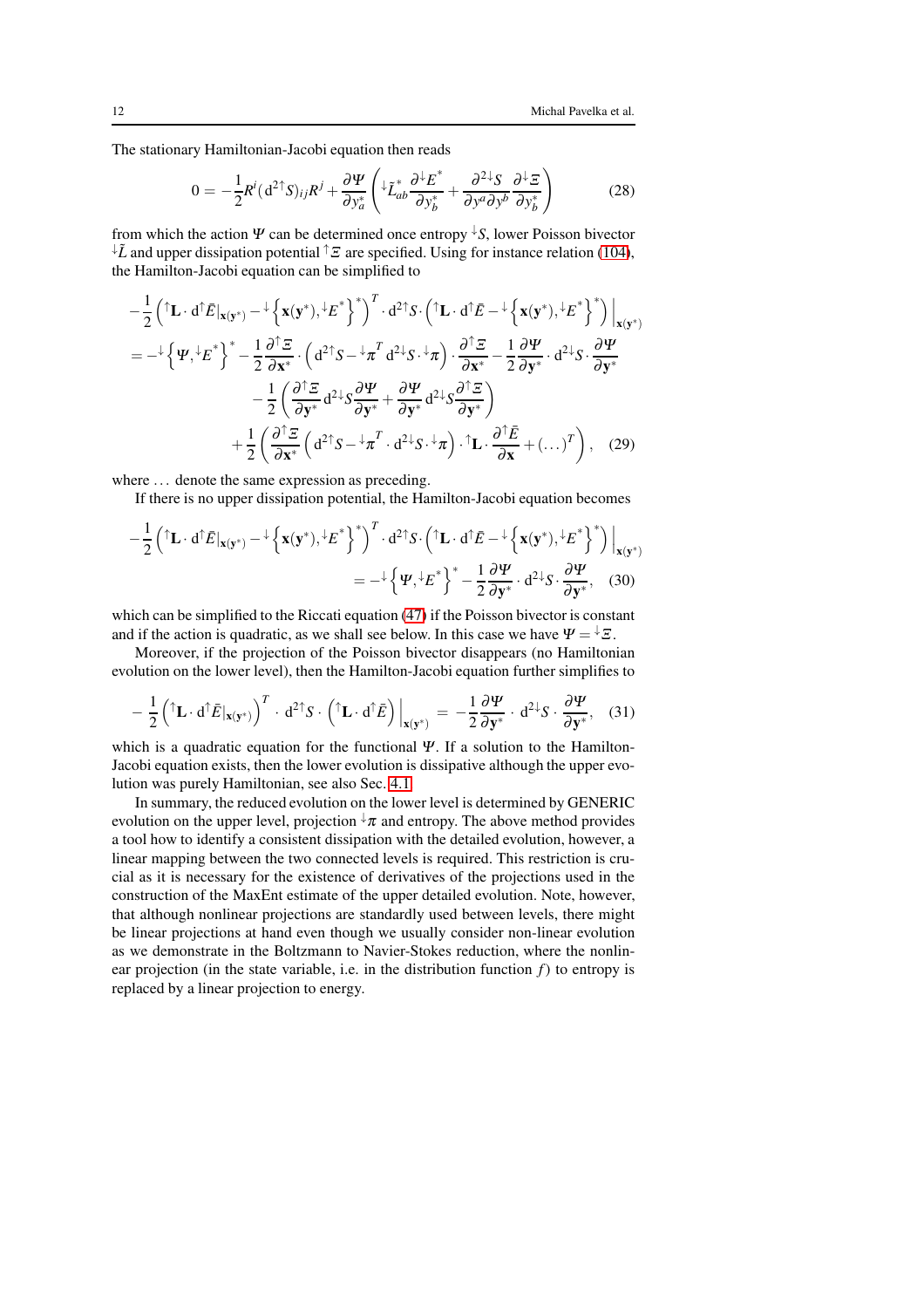#### 3.5 The quadratic case

Let us first formulate a case where all potentials are quadratic and Poisson bivectors are constant (canonical).

## *3.5.1 Entropies*

State variables are denoted again by x on an upper level while y on a lower level.

Let entropy on the upper level be

$$
\uparrow S = \frac{1}{2} (d^2 \uparrow S)_{ij} x^i x^j, \tag{32}
$$

where  $d^{2\uparrow}S$  is the negative definite operator of second differential of the (concave) upper entropy. The conjugate entropy is then

$$
^{\uparrow}S^* = \frac{1}{2} (d^{2\uparrow}S^*)^{ij} x_i^* x_j^*,\tag{33}
$$

where  $d^2 \uparrow S^*$  is the inverse operator to  $d^2 \uparrow S$  and is also negative definite.

Let the projection to the lower level be given by a linear mapping (e.g. a matrix) as

$$
y^a = {}^{\downarrow} \pi^a_i x^i. \tag{34}
$$

The conjugate entropy on the lower level is then

$$
\ {}^{\downarrow}S^* = \frac{1}{2} \underbrace{(d^2 \uparrow S^*)^{ij \downarrow} \pi_i^a \downarrow \pi_j^b}_{=(d^2 \downarrow S^*)^{ab}} y_a^* y_b^*,
$$
\n(35)

where the (also negative definite) operator  $d^2 \sqrt{S}^*$  was introduced. Finally, entropy on the lower level is

$$
\angle S = \frac{1}{2} d^2 \angle S_{ab} y^a y^b, \qquad (36)
$$

where  $d^{2\downarrow}S$  is the inverse operator to  $d^{2\downarrow}S^*$ .

When the upper entropy is algebraic (not dependent on spatial derivatives of state variables), i.e.  $d^{2\uparrow}S$  is a matrix, then all the other operators and entropies can be calculated easily using matrices.

## *3.5.2 Energies*

Assuming that the upper energy is quadratic as well,

$$
^{\uparrow}E = \frac{1}{2} (d^{2\uparrow}E)_{ij} x^i x^j, \tag{37}
$$

the upper conjugate energy becomes

$$
\hat{\mathbf{E}}^{*}(\mathbf{x}^{*}) = \hat{\mathbf{E}}(\mathbf{x}(\mathbf{x}^{*})) = \frac{1}{2} \underbrace{(d^{2\uparrow}E)_{ij}(d^{2\uparrow}S^{*})^{ik}(d^{2\uparrow}S^{*})^{jl}}_{=(d^{2\uparrow}E^{*})^{kl}} x_{k}^{*} x_{l}^{*}.
$$
 (38)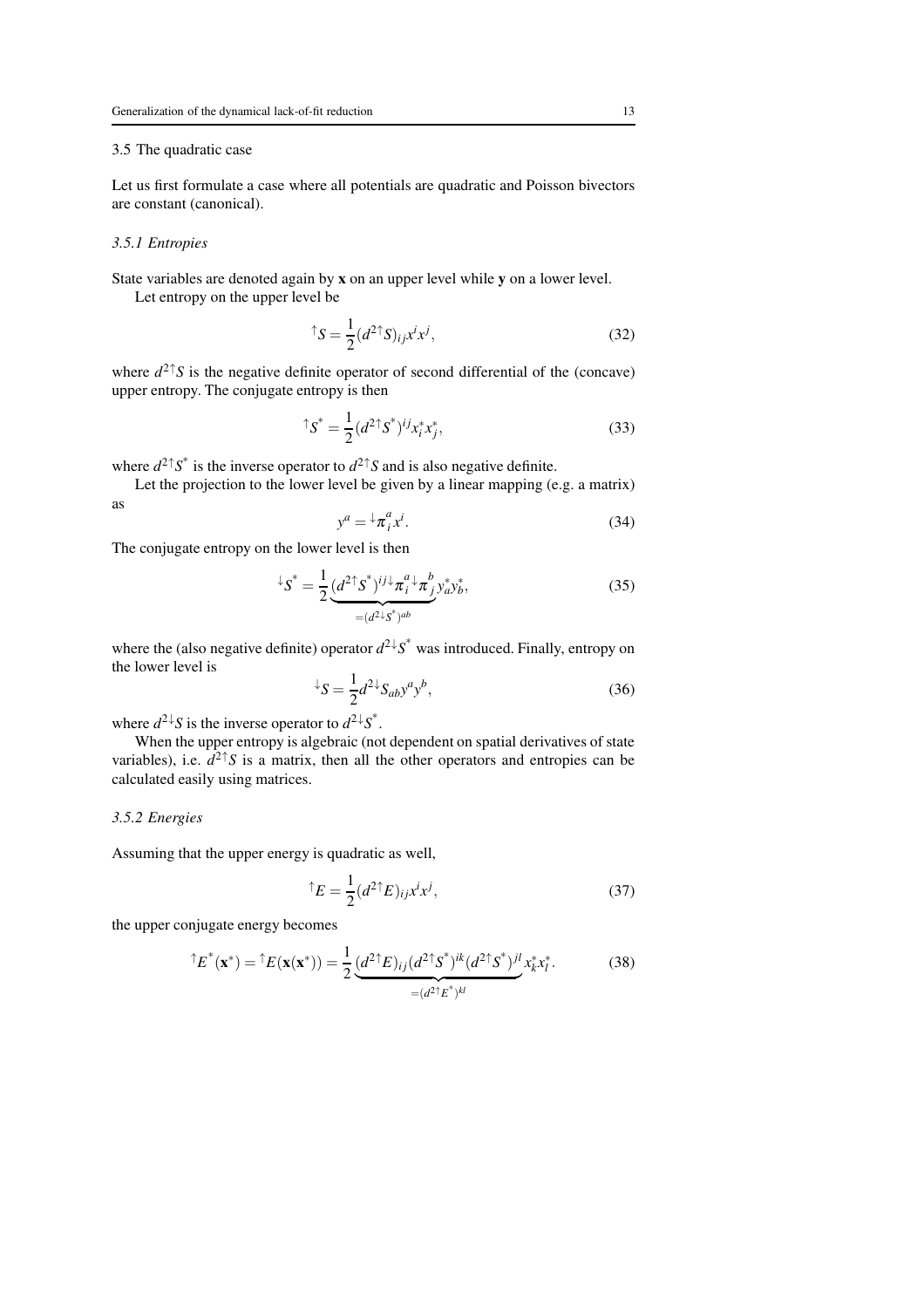The lower conjugate energy is then

$$
{}^{\downarrow}E^*(\mathbf{y}^*) = \frac{1}{2} \underbrace{\frac{1}{\mathcal{A}}_l^a (d^2 \uparrow S^*)^{lj} (d^2 \uparrow E)_{jk} \downarrow \pi_l^b (d^2 \uparrow S^*)^{ki}}_{=(d^2 \downarrow E^*)^{ab}} y_a^* y_b^*,
$$
\n(39)

and the lower energy

$$
\angle E(\mathbf{y}) = \frac{1}{2} \underbrace{(d^2 \angle E^*)^{ab} (d^2 \angle S)_{ac} (d^2 \angle S)_{bd}}_{(d^2 \angle E)_{cd}} y^c y^d.
$$
\n(40)

The lower energy and lower conjugate energy are thus also quadratic.

## *3.5.3 Poisson bivector*

We assume that the Poisson bivector on the upper level is constant (as for instance in particle mechanics or smooth particle hydrodynamics [\[50\]](#page-24-17). Having a constant Poisson bivector  ${}^{\uparrow}L^{ij}$ , the lower-level Poisson bivector becomes

$$
{}^{\downarrow}L^{ab} = {}^{\downarrow}\pi_a^i {}^{\uparrow}L^{ij} {}^{\downarrow}\pi_b^j,\tag{41}
$$

and its conjugate

$$
\ {}^{\downarrow}L_{cd}^* = (d^{2\downarrow}S)_{ca} {}^{\downarrow}L^{ab}(d^{2\downarrow}S)_{db}.
$$
 (42)

Note that the lower-level bivector is antisymmetric and constant, which means that it surely fulfills Jacobi identity, see e.g. [\[6\]](#page-23-4).

## *3.5.4 Quadratic dissipation potential*

A quadratic dissipation potential  $\hat{\ }$  on the upper level of description can be expressed as

$$
\uparrow \Sigma = \frac{1}{2} \uparrow M^{ij} x_i^* x_j^*, \tag{43}
$$

where  $\hat{A}$ *M* is a symmetric positive semi-definite operator, e.g. a dissipative matrix, on the upper level.

From the structure of the Hamilton-Jacobi equation, the structure of  $\Psi$  can be also assumed quadratic as will be apparent below

<span id="page-13-0"></span>
$$
\Psi = \frac{1}{2} y_a^* \psi^{ab} y_b^* \tag{44}
$$

where  $\psi^{ab}$  is again a symmetric positive semi-definite operator.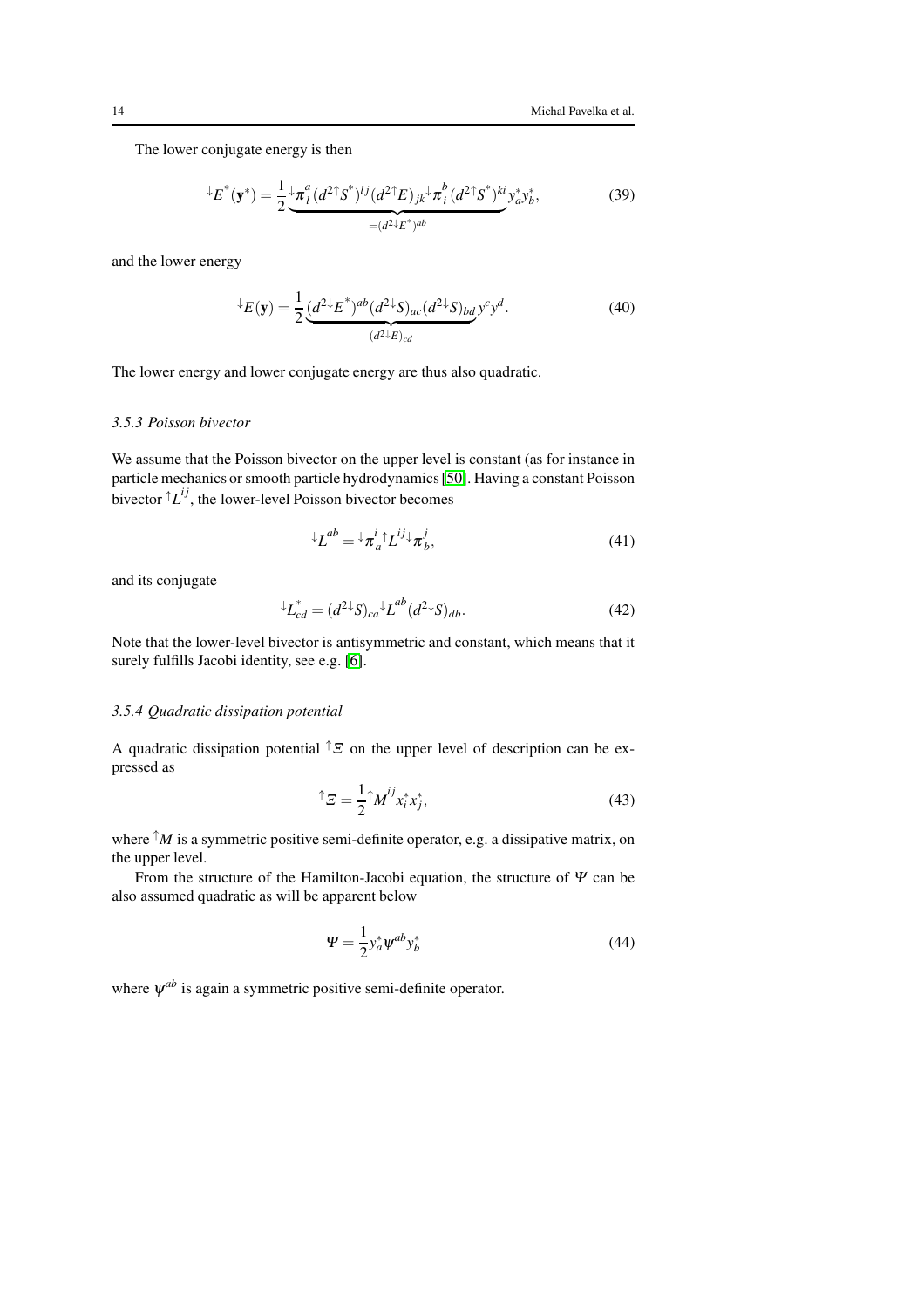Hamilton-Jacobi equation [\(29\)](#page-11-0) becomes<sup>[4](#page-14-3)</sup>

$$
\frac{1}{2}\Phi + \frac{1}{2}{}^{\downarrow}\mathbf{M}^T \cdot \left(\mathrm{d}^{2\dagger}S - {}^{\downarrow}\pi^T \cdot \mathrm{d}^{2\downarrow}S \cdot {}^{\downarrow}\pi\right) \cdot {}^{\downarrow}M
$$
\n
$$
= -\frac{1}{2}\left(\psi^T \cdot {}^{\downarrow}\mathbf{L}^* \cdot \mathrm{d}^{2\downarrow}E^* - (\mathrm{d}^{2\downarrow}E^*)^T \cdot {}^{\downarrow}\mathbf{L}^* \cdot \psi\right) - \frac{1}{2}\psi^T \cdot \mathrm{d}^{2\downarrow}S \cdot \psi, \quad (45)
$$

which is an operator equation for the unknown  $\psi^{ab}$  symmetric operator. The lower dissipative matrix  $\mathbf{M}$  is defined as

<span id="page-14-4"></span>
$$
^{\downarrow}M^{ab} = {}^{\downarrow}\pi^{a}_{j} {}^{\uparrow}M^{ij} {}^{\downarrow}\pi^{b}_{j}, \qquad (46)
$$

and the  $\Phi$  operator comes from the left hand side of the Hamilton-Jacobi equation [\(29\)](#page-11-0),

$$
\frac{1}{2}y_c^* \Phi^{cd} y_d^* =
$$
\n
$$
= -\frac{1}{2} \left( \int \mathbf{L} \cdot d\hat{\mathbf{E}} \, \Big| \mathbf{x}(\mathbf{y}^*) - \int \left\{ \mathbf{x}(\mathbf{y}^*) + \mathbf{E}^* \right\}^* \right)^T \cdot d^{2} \mathbf{S} \cdot \left( \int \mathbf{L} \cdot d\hat{\mathbf{E}} - \int \left\{ \mathbf{x}(\mathbf{y}^*) + \mathbf{E}^* \right\}^* \right) \Big|_{\mathbf{x}(\mathbf{y}^*)}.
$$
\n(47)

If all the other terms are algebraic (matrices), then the quadratic Hamilton-Jacobi equation [\(45\)](#page-14-4) becomes an algebraic Riccati equation for matrix  $\psi^{ab}$ , see e.g. [\[51\]](#page-24-18).

Finally, let us mention a special case when there is no dissipation on the upper level, i.e.  ${}^{\uparrow} \mathcal{E} = 0$  and  ${}^{\uparrow} M = 0$ , and no Poisson bivector on the lower level, i.e.  ${}^{\downarrow} L = 0$ . The Hamilton-Jacobi equation becomes

<span id="page-14-1"></span>
$$
\Phi = -\psi^T \cdot d^{2\downarrow} S \cdot \psi,\tag{48}
$$

which is a quadratic equation for matrix  $\psi^{ab}$ . Hence in a situation where the upper evolution is purely Hamiltonian and the lower is purely dissipative, the lack of fit matrix  $\Phi$  thus yields dissipation potential  $\sqrt{z} = \Psi$ , which drives the lower evolution towards equilibrium.

#### <span id="page-14-0"></span>4 Applications

Let us demonstrate the lack-of-fit reduction first on a an example of a harmonic oscillator. Then we show how kinetic theory reduces to hydrodynamics.

## <span id="page-14-2"></span>4.1 Explicit example: a harmonic oscillator

We shall now consider a harmonic oscillator. The evolution is reversible, but when we are regarding only the position of the oscillator as a state variable, the reduced evolution becomes purely irreversible, resembling friction.

<span id="page-14-3"></span>We require the equation to be satisfied identically, i.e. for all values of the lower state variables. Given the assumptions on the structure of the dissipation potential, we require all the coefficients of  $y_a^* y_b^*$  to vanish.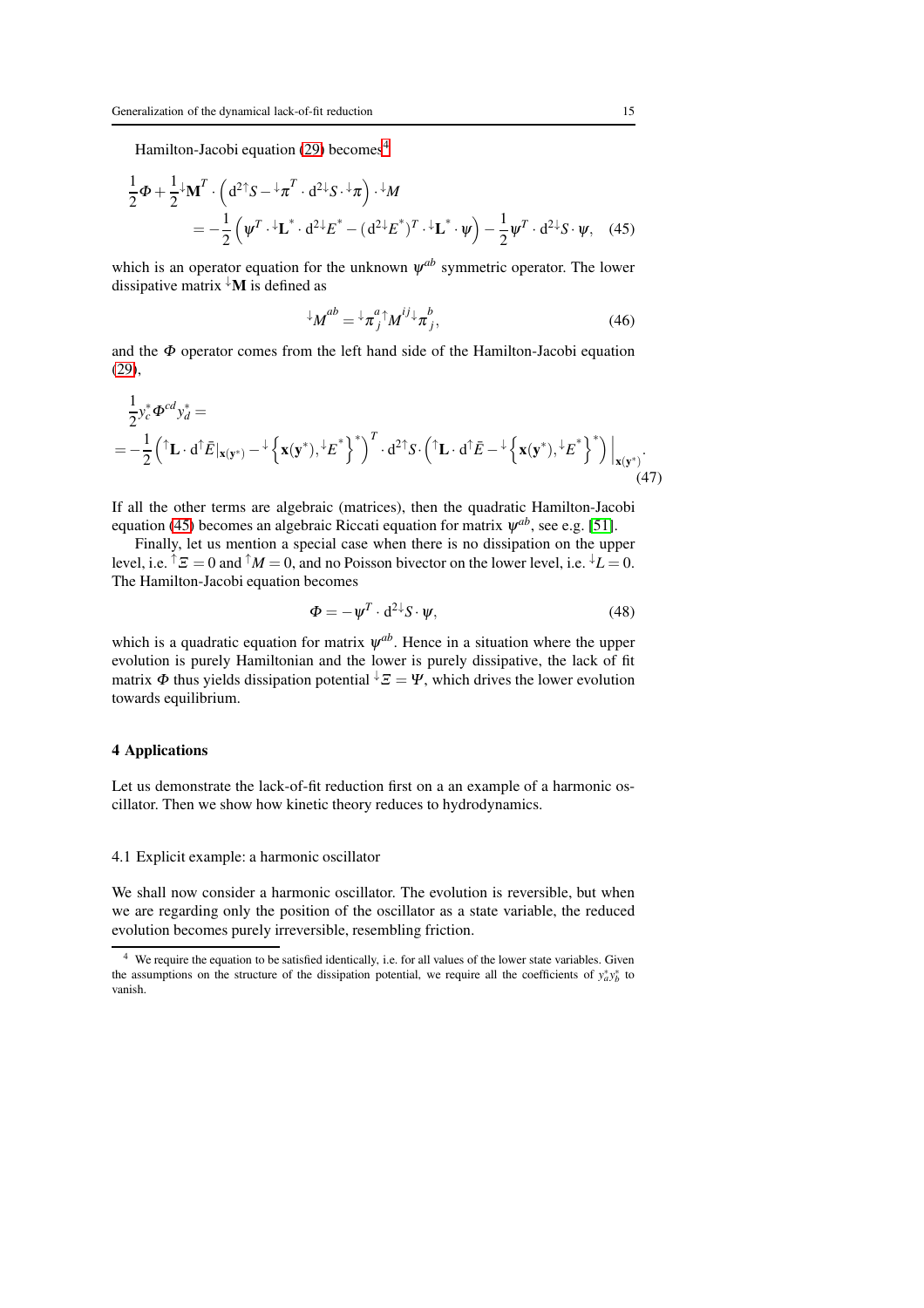## *4.1.1 Reversible evolution on the upper level*

State of the oscillator can be described by the position  $q$ , momentum  $p$  and entropy *s*. Energy of the oscillator is

$$
E = \frac{p^2}{2m} + \frac{1}{2}\alpha q^2 + \varepsilon(S),\tag{49}
$$

where the last term stands for internal energy of the oscillator. In the energetic representation the evolution equations governing evolution of the state variables, which are generated by the energy, are

<span id="page-15-0"></span>
$$
\dot{q} = E_p = \frac{p}{m} \tag{50a}
$$

$$
\dot{p} = -E_q = -\alpha q \tag{50b}
$$
\n
$$
\dot{S} = 0. \tag{50c}
$$

$$
f_{\rm{max}}(x)=\frac{1}{2}x
$$

Together they imply that energy is conserved,

$$
\dot{E} = 0. \tag{50d}
$$

Equations [\(50\)](#page-15-0) are Hamiltonian evolution generated by Poisson bivector

$$
\uparrow \mathbf{L} = \begin{pmatrix} 0 & 1 & 0 \\ -1 & 0 & 0 \\ 0 & 0 & 0 \end{pmatrix}, \tag{51}
$$

which is clearly degenerate (has a Casimir invariant) due to the presence of entropy. The Poisson bracket is canonical,

$$
\uparrow \{F, G\} = \left(\frac{\partial F}{\partial q}\right)_{p,S} \left(\frac{\partial G}{\partial p}\right)_{q,S} - \left(\frac{\partial G}{\partial q}\right)_{p,S} \left(\frac{\partial F}{\partial p}\right)_{q,S}.
$$
 (52)

In order to be able to formulate MaxEnt properly, we need concave entropy. But since entropy of the oscillator in the energetic representation is linear, being equal to *S*, we have to switch to the entropic representation, where energy *E* is among the state variables,  $\mathbf{x} = (q, p, E)$ . Plugging functionals dependent on  $q, p, E$  into the canonical Poisson bracket, the bracket transforms to

$$
\begin{split} \uparrow \{F, G\} &= \left(\frac{\partial F}{\partial q}\right)_{p,E} \left(\frac{\partial G}{\partial p}\right)_{q,E} - \left(\frac{\partial G}{\partial q}\right)_{p,E} \left(\frac{\partial F}{\partial p}\right)_{q,E} \\ &- \frac{\left(\frac{\partial S}{\partial p}\right)_{q,E}}{\left(\frac{\partial S}{\partial E}\right)_{q,p}} \left(\left(\frac{\partial F}{\partial q}\right)_{p,E} \left(\frac{\partial G}{\partial E}\right)_{q,p} - \left(\frac{\partial G}{\partial q}\right)_{p,E} \left(\frac{\partial F}{\partial E}\right)_{q,p}\right). \end{split} \tag{53}
$$

The generated evolution equations of course remain the same (when a concrete form of energy is employed). Entropy is now a concave function of internal energy,

<span id="page-15-1"></span>
$$
^{\uparrow}S(q, p, E) = S\left(E - \frac{p^2}{2m} - \frac{1}{2}\alpha q^2\right),\tag{54}
$$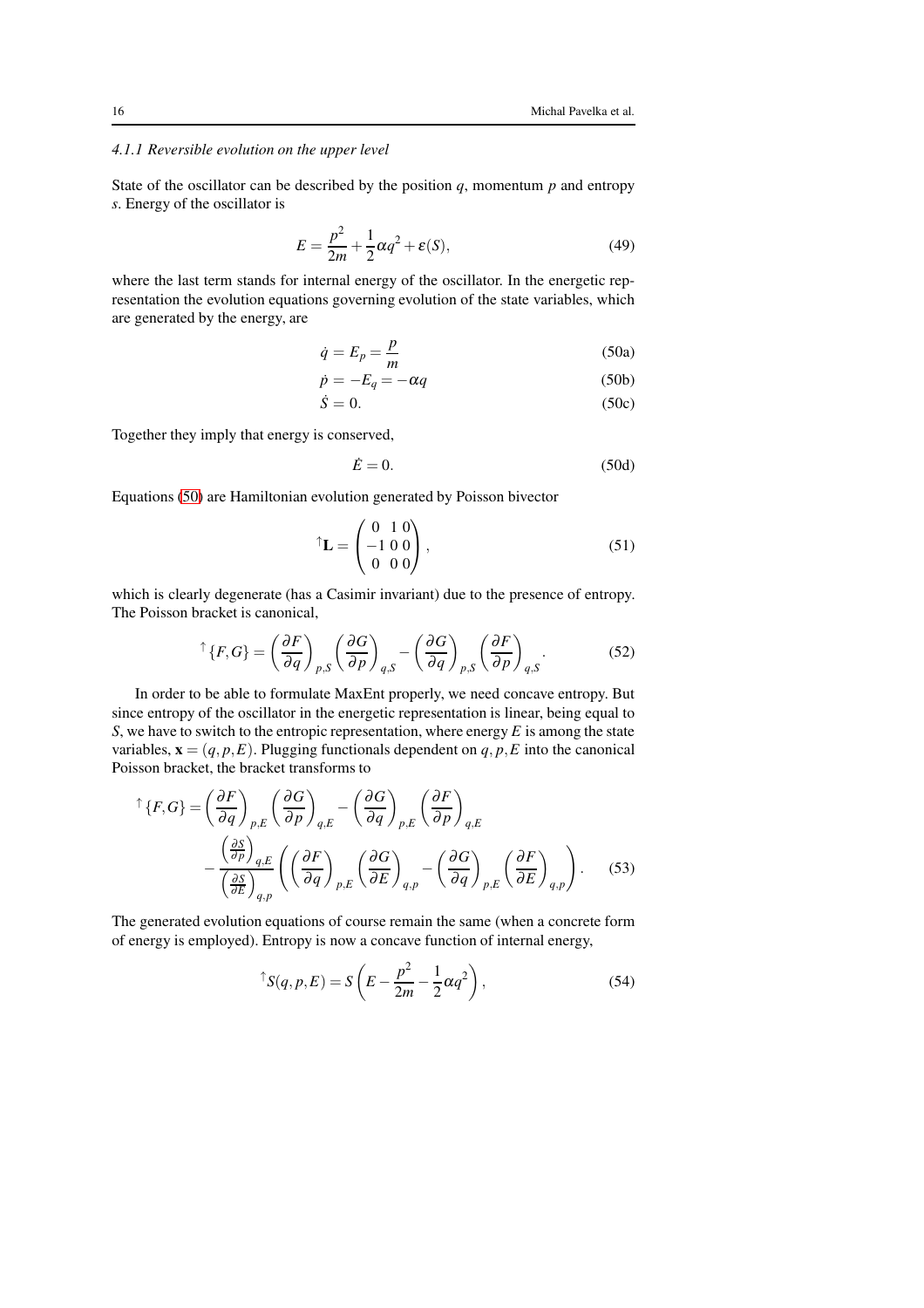its differential is

$$
d^{\uparrow} S = S_E \left( -\alpha q, -\frac{p}{m}, 1 \right), \tag{55}
$$

where the derivative  $S_E = T^{-1}$  stands for inverse temperature. The second differential is  $\overline{a}$ 

$$
d^{2\dagger}S = \begin{pmatrix} S_{EE}\alpha^2q^2 - S_E\alpha & S_{EE}\alpha qp/m & -\alpha qS_{EE} \\ S_{EE}\alpha qp/m & S_{EE}\frac{p^2}{m^2} - \frac{S_E}{m} & -S_{EE}\frac{p}{m} \\ -\alpha qS_{EE} & -S_{EE}\frac{p}{m} & S_{EE}, \end{pmatrix}
$$
(56)

where  $S_{EE}$  is the second derivative of entropy with respect to energy (negative for concave entropies).

In order to perform the following calculations explicitly, we have to choose a concrete dependence of entropy on the internal energy, for instance

$$
^{\uparrow}S(q, p, E) = k_B \ln \left( e - \frac{p^2}{2m} - \frac{1}{2}\alpha q^2 \right) + c,\tag{57}
$$

where  $c$  is a normalization constant making the expression inside logarithm dimensionless. This entropy has positive derivative with respect to energy (positive temperature) as well as positive second derivative with respect to energy.

#### *4.1.2 Static reduction*

Let us now regard the oscillator from a lower level of description where the state variables are represented by position and energy only,  $y = (q, E)$ . The projection operator  $\sqrt{x}$  is thus given by

$$
\begin{pmatrix} q \\ E \end{pmatrix} = \underbrace{\begin{pmatrix} 1 & 0 & 0 \\ 0 & 0 & 1 \end{pmatrix}}_{=+\pi} \cdot \begin{pmatrix} q \\ p \\ E \end{pmatrix}
$$
\n(58)

and it is represented by a constant matrix.

Conversely, having position and energy, what is the MaxEnt (least biased) estimate of the momentum *p*? The reducing Legendre transformation (first step of Max-Ent) reads

$$
0 = \frac{\partial}{\partial q} \left( -\hat{S} + q^* q + E^* E \right)
$$
 (59a)

$$
0 = \frac{\partial}{\partial p} \left( -\hat{S} + q^* q + E^* E \right)
$$
 (59b)

$$
0 = \frac{\partial}{\partial E} \left( -\hat{S} + q^* q + E^* E \right). \tag{59c}
$$

Solution of these equations is

$$
q = -\frac{1}{\alpha} \frac{q^*}{E^*}, \qquad p = 0, \qquad E = \frac{k_B}{E^*} + \frac{1}{2\alpha} \frac{(q^*)^2}{(E^*)^2}, \tag{60}
$$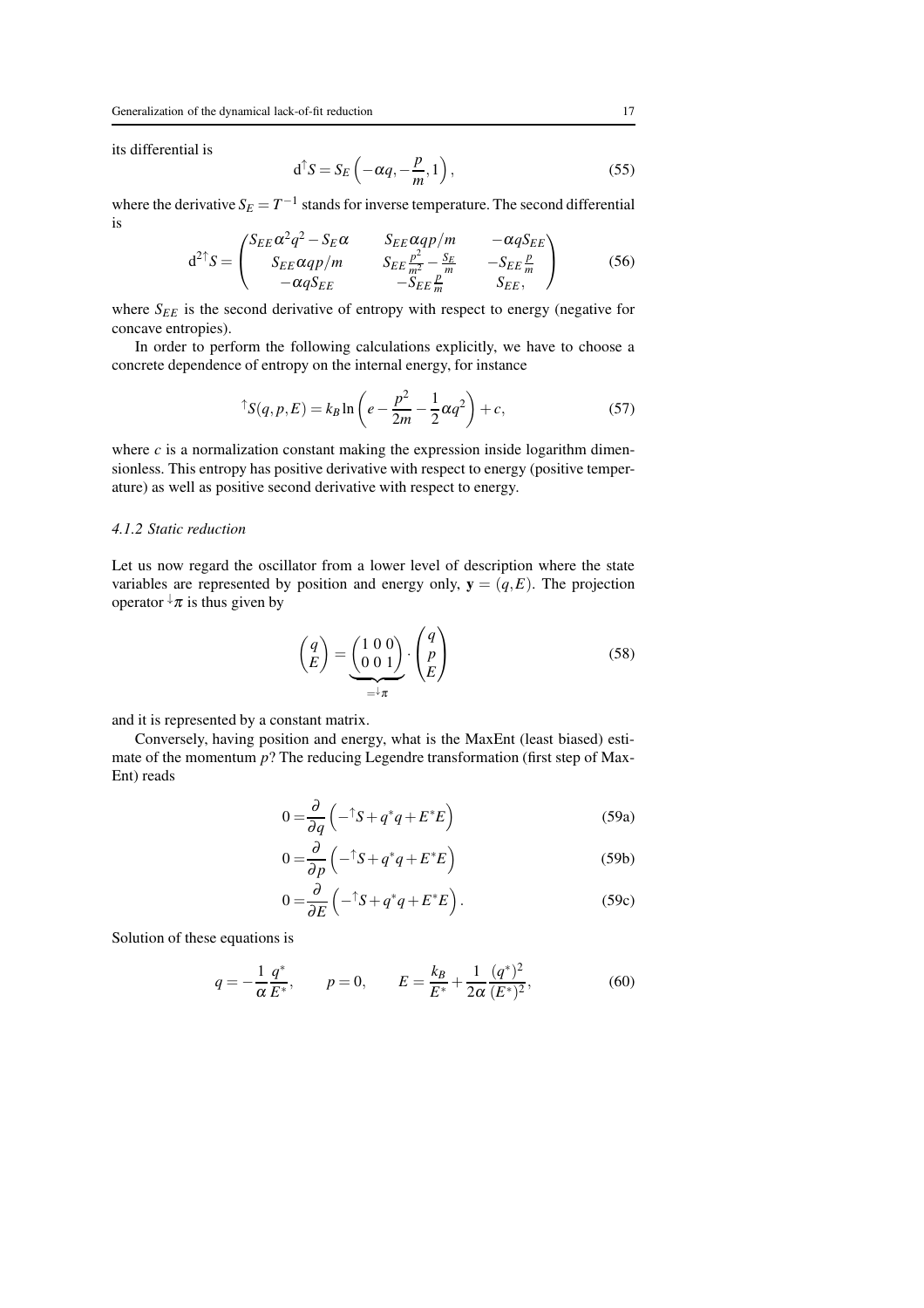which is the MaxEnt estimate once the lower conjugate variables are known.

The energy on the lower level is

$$
E(q, E) = E \tag{61}
$$

and the upper apparent energy is

$$
\hat{\overline{E}}(q, p, E) = E. \tag{62}
$$

The conjugate lower entropy is then obtained by plugging the MaxEnt estimates into  $-\binom{ }{S}$  +  $q$ <sup>\*</sup> $q$ </sup> +  $E$ <sup>\*</sup> $E$ ,

$$
\downarrow S^*(q^*, E^*) = -k_B \ln \frac{k_B}{E^*} - c + k_B - \frac{1}{2\alpha} \frac{(q^*)^2}{E^*}.
$$
 (63)

Legendre transformation of the lower conjugate entropy is the lower entropy  $\downarrow S$ ,

$$
\angle S(q, E) = k_B \ln \left( E - \frac{1}{2} \alpha q^2 \right). \tag{64}
$$

Second differential of the lower entropy is

$$
d^{2\downarrow}S = \begin{pmatrix} -\alpha \frac{k_B}{E - \frac{1}{2}\alpha q^2} - \frac{\alpha^2 q^2 k_B}{(E - \frac{1}{2}\alpha q^2)^2} & \frac{\alpha q k_B}{(E - \frac{1}{2}\alpha q^2)^2} \\ \frac{\alpha q k_B}{(E - \frac{1}{2}\alpha q^2)^2} & -\frac{k_B}{(E - \frac{1}{2}\alpha q^2)^2} \end{pmatrix}.
$$
(65)

So far we have finished the static reduction from  $\mathbf{x} = (q, p, E)$  to  $\mathbf{y} = (q, E)$ . Let us now turn to the dynamic reduction.

## *4.1.3 Dynamic reduction*

We did not consider any dissipation (no dissipation potential) on the upper level. Moreover, when functionals dependent only on *q* and *E* are plugged into the Poisson bracket and when the MaxEnt estimate  $p = 0$  is used, the Poisson bracket [\(53\)](#page-15-1) disappears, which means that there is not Poisson bivector on the lower level,  $\mathbf{\downarrow}\tilde{\mathbf{L}} = 0$ . The Hamilton-Jacobi equation [\(29\)](#page-11-0) thus simplifies to

$$
\frac{1}{2} \left( \mathbf{\hat{L}} \cdot \mathbf{d} \mathbf{\hat{E}} |_{\mathbf{x}(\mathbf{y}^*)} \right)^T \cdot \mathbf{d}^{2\uparrow} S \cdot \left( \mathbf{\hat{L}} \cdot \mathbf{d} \mathbf{\hat{E}} \right) \Big|_{\mathbf{x}(\mathbf{y}^*)} = \frac{1}{2} \frac{\partial \Psi}{\partial \mathbf{y}^*} \cdot \mathbf{d}^{2\downarrow} S \cdot \frac{\partial \Psi}{\partial \mathbf{y}^*}. \tag{66}
$$

The left hand side of this equation can be explicitly written as

$$
\int L^{ij} \frac{\partial \bar{\partial} \bar{E}}{\partial x^j} (d^2 \bar{\partial} \bar{S})_{ik} \bar{\partial} L^{kl} \frac{\partial \bar{\partial} \bar{E}}{\partial x^l} = -S_e \frac{\alpha^2 q^2}{2m} = -\frac{T}{2m} (q^*)^2. \tag{67}
$$

Note that here we have replaced  $E^*$  with  $T^{-1}$  in order to get an expression quadratic in the conjugate variables. The right hand side can be sought in quadratic form [\(44\)](#page-13-0), assuming that only the  $\Psi^{qq}$  entry be non-zero, leading to

$$
\Psi^{qq} = \frac{T}{m} \frac{\varepsilon^2}{k_B} \frac{1}{\alpha(\varepsilon + \alpha q^2)}\tag{68}
$$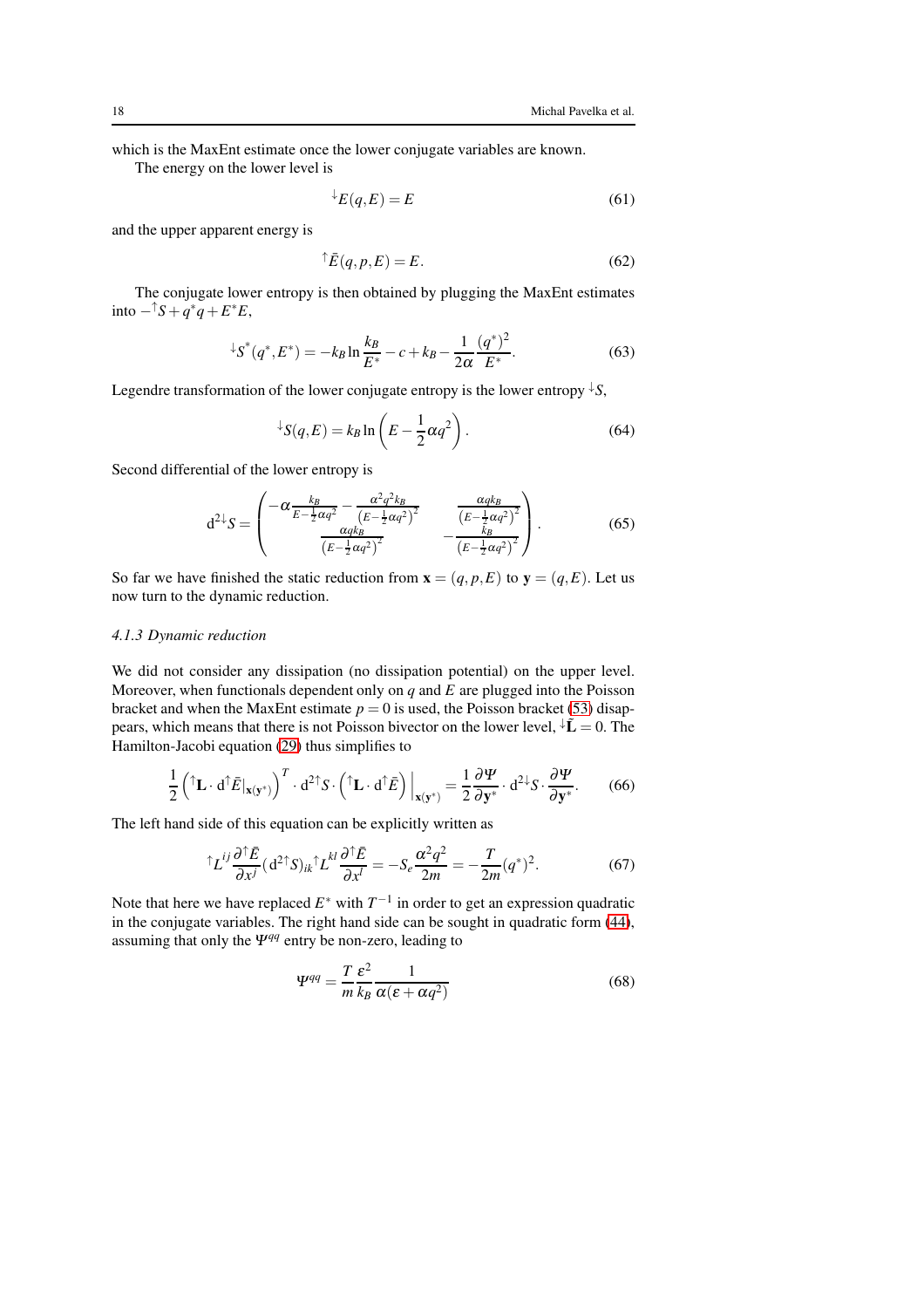for  $\varepsilon = E - \frac{1}{2} \alpha q^2$ . Evolution equation of the position is then given by Eq. [\(25\)](#page-10-0),

$$
\dot{q} = \Psi^{qq} q^* = -\frac{k_B T^2}{m(k_B T + \alpha q^2)} q.
$$
\n(69)

Therefore, a dissipative evolution equation for  $q$  is obtained by the dynamical reduction of the completely reversible evolution on the upper level of description.

#### 4.2 Boltzmann → Navier-Stokes

We shall apply the above method on a classical example of multilevel physics. In particular, a relation between Navier-Stokes description of hydrodynamics and a micro (upper) level corresponding to description of ideal gas via reversible Vlasov equation. The upper level is characterized by state variable  $f(t, \mathbf{r}, \mathbf{p})$  (the one-particle distribution function) while the lower level is obtained by projection to the density (*m* being mass of one particle), momentum density (per volume) and total energy density (per volume) of ideal gas

<span id="page-18-0"></span>
$$
\rho(\mathbf{r}) = \int d\mathbf{p} m f(\mathbf{r}, \mathbf{p}),\tag{70}
$$

$$
u_i(\mathbf{r}) = \int d\mathbf{p} p_i f(\mathbf{r}, \mathbf{p}), \qquad (71)
$$

$$
e(\mathbf{r}) = \int d\mathbf{p} \frac{\mathbf{p}^2}{2m} f(\mathbf{r}, \mathbf{p}).
$$
 (72)

Note in particular that the projection is chosen to the entropic representation (with energy as a state variable) rather than the projection to the energetic representation [\[17,](#page-23-15)[7\]](#page-23-5) due to the requirement of linearity of the projection.

#### *4.2.1 Hamiltonian mechanics*

The Poisson bracket describing reversible part of Vlasov equation is [\[52\]](#page-24-19)

<span id="page-18-1"></span>
$$
\{F, G\}^{(B)} = \int d\mathbf{r} \int d\mathbf{p} f(\mathbf{r}, \mathbf{p}) \left( \frac{\partial}{\partial r^i} F_f \frac{\partial}{\partial p_i} G_f - \frac{\partial}{\partial r^i} G_f \frac{\partial}{\partial p_i} F_f \right),\tag{73}
$$

and the implied Vlasov equation is

$$
\partial_t f = -\frac{\partial^{\dagger} E_f}{\partial p_i} \frac{\partial f}{\partial r^i} + \frac{\partial^{\dagger} E_f}{\partial r^i} \frac{\partial f}{\partial p_i}
$$
(74)

for arbitrary energy functional  $\hat{}$   $E(f)$ .

We shall now project it to the hydrodynamic level of description, where fields [\(70\)](#page-18-0) play the role of state variables. Derivative of an arbitrary functional  $A(\rho(f), u(f), e(f))$ can be rewritten as

$$
\frac{\delta A}{\delta f(\mathbf{r}, \mathbf{p})} = \int d\mathbf{r}' \frac{\delta A}{\delta \rho(\mathbf{r}')} \frac{\delta \rho(\mathbf{r}')}{\delta f(\mathbf{r}, \mathbf{p})} + \frac{\delta A}{\delta u_i(\mathbf{r}')} \frac{\delta u_i(\mathbf{r}')}{\delta f(\mathbf{r}, \mathbf{p})} + \frac{\delta A}{\delta e(\mathbf{r}')} \frac{\delta e(\mathbf{r}')}{\delta f(\mathbf{r}, \mathbf{p})}
$$

$$
= m A_\rho + p_i A_{u_i} + \frac{\mathbf{p}^2}{2m} A_e.
$$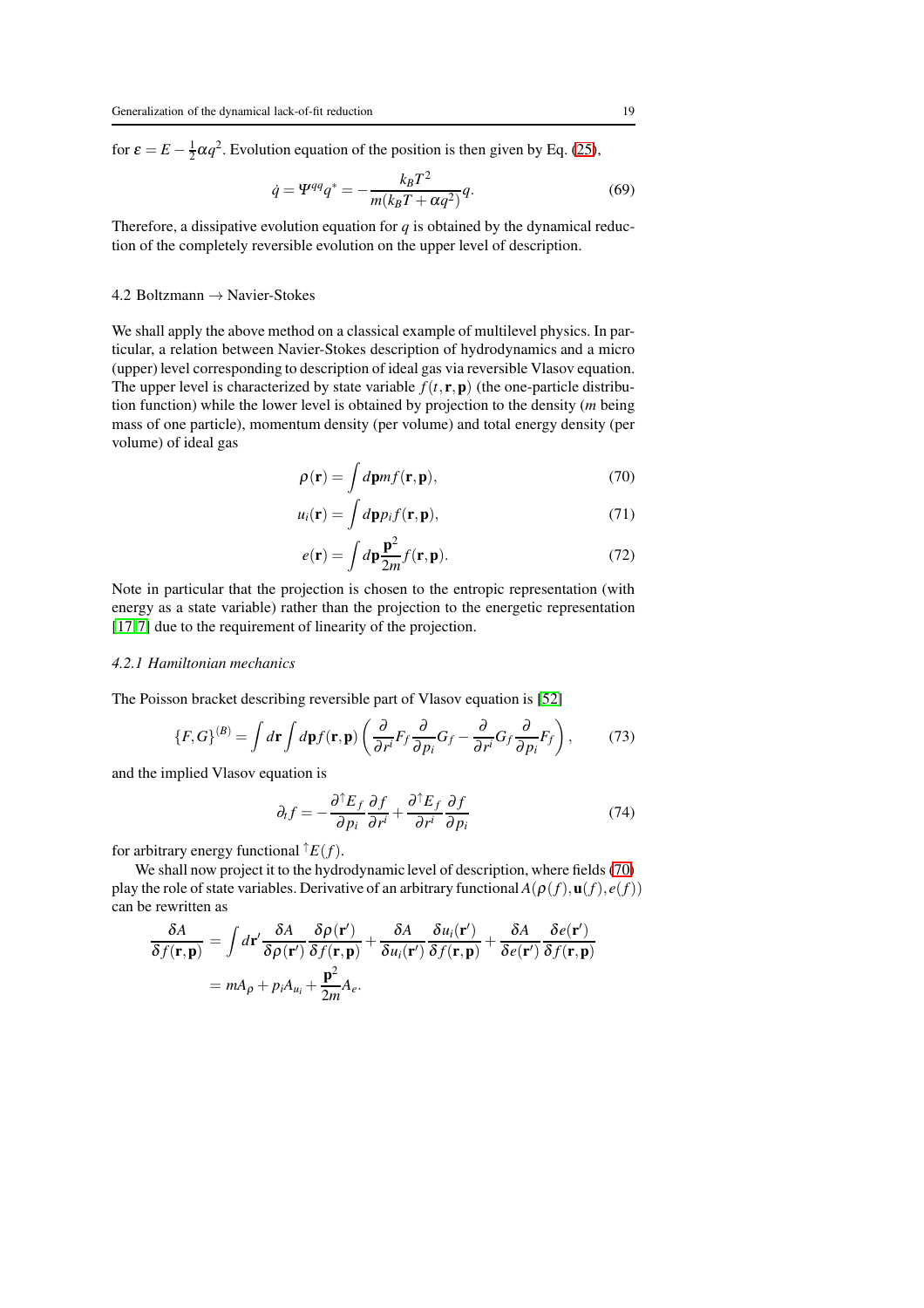Poisson bracket [\(73\)](#page-18-1) then becomes

$$
\{A,B\}^{(B)} = \int d\mathbf{r} \int d\mathbf{p} f(m\partial_k A_\rho + p_i \partial_k A_{u_i})(B_{u_k} + \frac{p_k}{m} B_e)
$$
  
+ 
$$
\int d\mathbf{r} \int d\mathbf{p} f \frac{\mathbf{p}^2}{2m} \partial_k A_e (B_{u_k} + \frac{p_k}{m} B_e) - \dots =
$$
  
= 
$$
\int d\mathbf{r} \rho (\partial_k A_\rho B_{u_k} - \dots) + u_i (\partial_k A_{u_i} B_{u_k} - \dots)
$$
  
+ 
$$
\int d\mathbf{r} u_k (\partial_k A_\rho B_e - \dots) + e (\partial_k A_e B_{u_k} - \dots)
$$
  
+ 
$$
\int d\mathbf{r} \left[ \partial_k A_{u_i} B_e \underbrace{\int d\mathbf{p} \frac{p_i p_k}{m} f + \partial_k A_e B_e}_{II} \underbrace{\int d\mathbf{p} f \frac{\mathbf{p}^2}{2m} \frac{p_k}{m}}_{II} \right].
$$
 (75)

The last two terms cannot be fully expressed in the lower state variables and hence the Poisson bracket on the lower level in the entropic representation is not in general available (cf. with the energetic representation where the Poisson bracket is at hand [\[7\]](#page-23-5)).

To proceed we use the MaxEnt value of the distribution function corresponding to this projection,

$$
f(\rho, \mathbf{u}, e) = \frac{\rho}{m} \left( \frac{e^*}{2\pi m k_B} \right)^{3/2} \exp\left( -\frac{me^*}{2k_B} \left( \frac{\mathbf{u}}{\rho} - \frac{\mathbf{p}}{m} \right)^2 \right), \tag{76a}
$$

$$
e^* = \frac{3}{2} k_B \frac{\rho}{m \left(e - \frac{\mathbf{u}^2}{2\rho}\right)},\tag{76b}
$$

which allows us to compute

$$
I = \frac{u_i u_k}{\rho} + \delta_{ik} \frac{k_B \rho}{e^* m} = \frac{u_i u_k}{\rho} + \delta_{ik} \frac{2}{3} \left( e - \frac{\mathbf{u}^2}{2\rho} \right),
$$
 (77a)

$$
II = \frac{1}{2}u_k \left(\frac{5k_B}{e^*m} + \left(\frac{\mathbf{u}^2}{\rho}\right)^2\right) = \frac{5}{3} \frac{u_k}{\rho} \left(e - \frac{\mathbf{u}^2}{2\rho}\right) + \frac{1}{2}u_k \left(\frac{\mathbf{u}}{\rho}\right)^2, \tag{77b}
$$

see e.g. [\[7\]](#page-23-5) for more details.

Using the shorthand notation of internal energy density  $\varepsilon = e - \frac{\mathbf{u}^2}{2\rho}$  $\frac{\mathbf{u}^2}{2\rho}$ , the projection of the upper Boltzmann Poisson bracket to the lower level of fluid mechanics in the entropic representation reads

<span id="page-19-0"></span>
$$
\{A,B\}^{(NSE)} = \{A,B\}^{(B)}|_{f(\rho,\mathbf{u},e)} \tag{78}
$$
\n
$$
= \int d\mathbf{r} \rho (\partial_k A_\rho B_{u_k} - \ldots) + u_i (\partial_i A_\rho B_e + \partial_k A_{u_i} B_{u_k} - \ldots) + \left(\frac{u_i u_k}{\rho} + \delta_{ik} \frac{2}{3} \varepsilon\right) (\partial_k A_{u_i} B_e - \ldots) + e(\partial_k A_e B_{u_k} - \ldots) + \left(\frac{5}{3} \frac{u_k}{\rho} \varepsilon + \frac{1}{u_k} \frac{\mathbf{u}^2}{\rho^2}\right) (\partial_k A_e B_e - \ldots).
$$
\n
$$
(78)
$$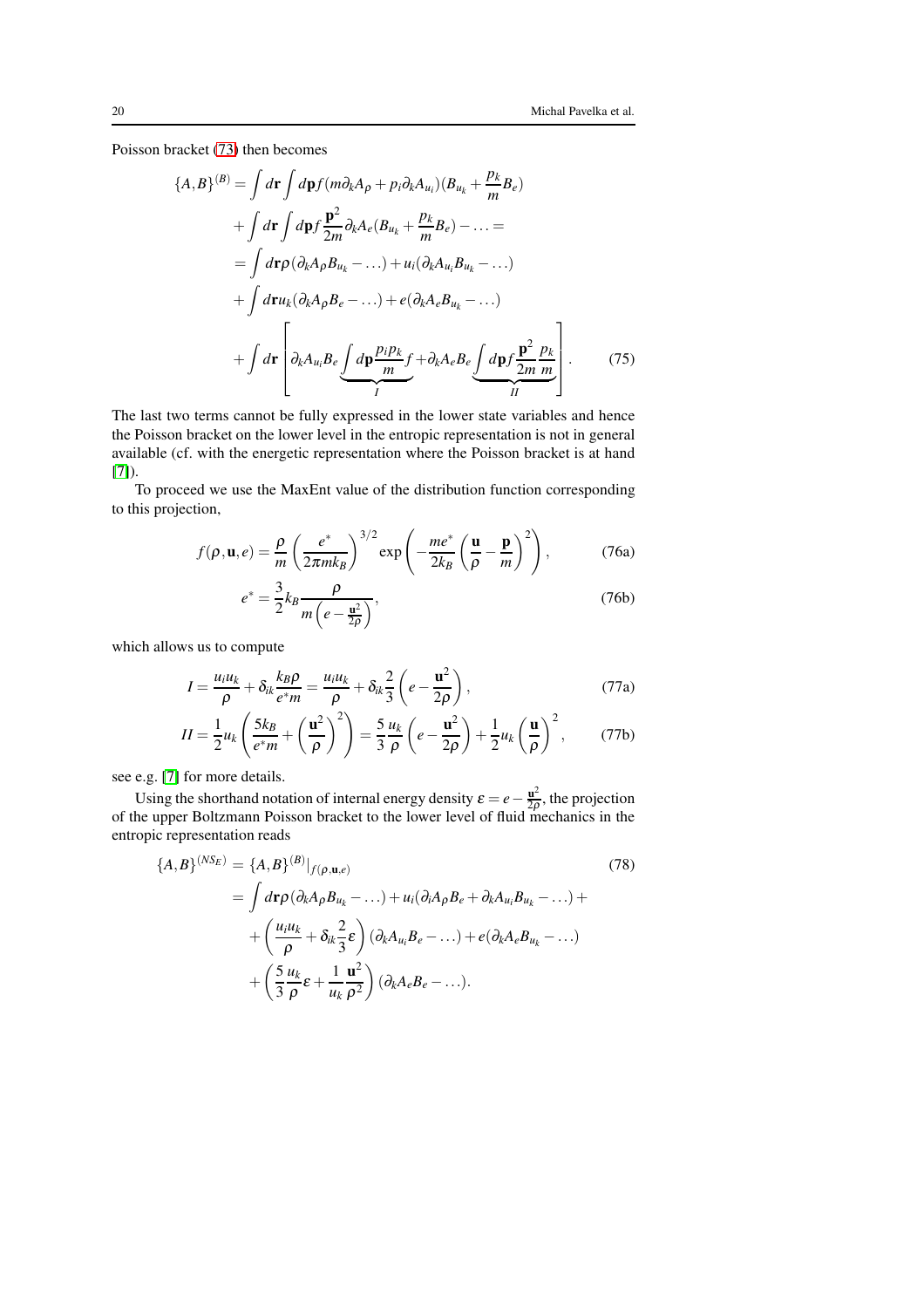This bracket is equivalent to the Poisson bracket for fluid mechanics in the energetic representation, i.e. in state variables ( $ρ$ , **u**, *s*), transformed to the entropic representation using the energy of ideal gas. Therefore, it fulfills Jacobi identity and is indeed a Poisson bracket.

The lower conjugate Poisson bivector ↓*L* ∗ can be obtained from the direct lower Poisson bivector  $\overline{L}$ , Eq. [\(12\)](#page-8-0), whose entries can be found in [\[6\]](#page-23-4) or [\[7\]](#page-23-5). The hydrodynamic fields  $(\rho, \mathbf{u}, e)$  thus evolve in accordance with the Euler equations for compressible fluids combined with gradient dynamics,

$$
\partial_t \begin{pmatrix} \rho \\ \mathbf{u} \\ e \end{pmatrix} = \text{Euler} + \begin{pmatrix} \frac{\delta \Psi}{\delta \rho^*} \\ \frac{\delta \Psi}{\delta \mathbf{u}^*} \\ \frac{\delta \Psi}{\delta e^*} \end{pmatrix},\tag{79}
$$

where the dissipation potential  $\Psi$  is to be determined as a solution of the Hamilton-Jacobi equation.

#### *4.2.2 Dissipation potential*

We now aim to apply the above reduction technique to identify lower dissipation potential. To this end we need to find the lower conjugate entropy and its second differential, lower conjugate bivector (which is readily available from the above lower Poisson bracket) and the gradient of the lower energy. With our choice of state variables, where we have the energy as a state variable, the energy gradient is  $\frac{\delta E}{\delta(\rho,\mathbf{u},e)}$  =  $(0,0,1)^T$ .

The upper entropy is the Boltzmann entropy

$$
\uparrow S(f) = -\int d\mathbf{r} \int \mathbf{p} k_B f(\ln(h^3 f) - 1),
$$

and hence the lower entropy is the local equilibrium Sackur-Tetrode relation

$$
\angle S = \int d\mathbf{r} k_B \frac{\rho}{m} \left( \frac{5}{2} + \ln \left[ \frac{m}{\rho} \left( \frac{4\pi m}{3h^2} \frac{\varepsilon}{\rho/m} \right)^{3/2} \right] \right).
$$

Using results from [\[7\]](#page-23-5), the conjugate lower entropy becomes

$$
^{\downarrow}S^* = -\frac{k_B}{h^3} \int d{\bf r} e^{-m \rho^*({\bf r})/k_B} \left(\frac{2\pi m k_B}{e^*}\right)^{3/2} e^{\frac{1}{2}m \frac{({\bf u}^*)^2}{k_B e^*}}.
$$

We are now ready to inspect the Hamilton-Jacobi relation for the dissipation potential on the lower level [\(29\)](#page-11-0). Consider the case when there is no dissipation on the upper level (i.e. starting from ideal gas). Then the Hamilton-Jacobi equation for the lower dissipation potential has two terms, one being quadratic in its gradient while the second is linear in the gradient. Recalling the dependence of the second differential of the lower conjugate entropy (being an algebraic function of the lower state variables) and of the lower conjugate Poisson bivector (being linearly dependent on gradients of state variables), we observe that the gradient of the lower dissipation potential would have to be a linear function of gradient of state variables. This is somewhat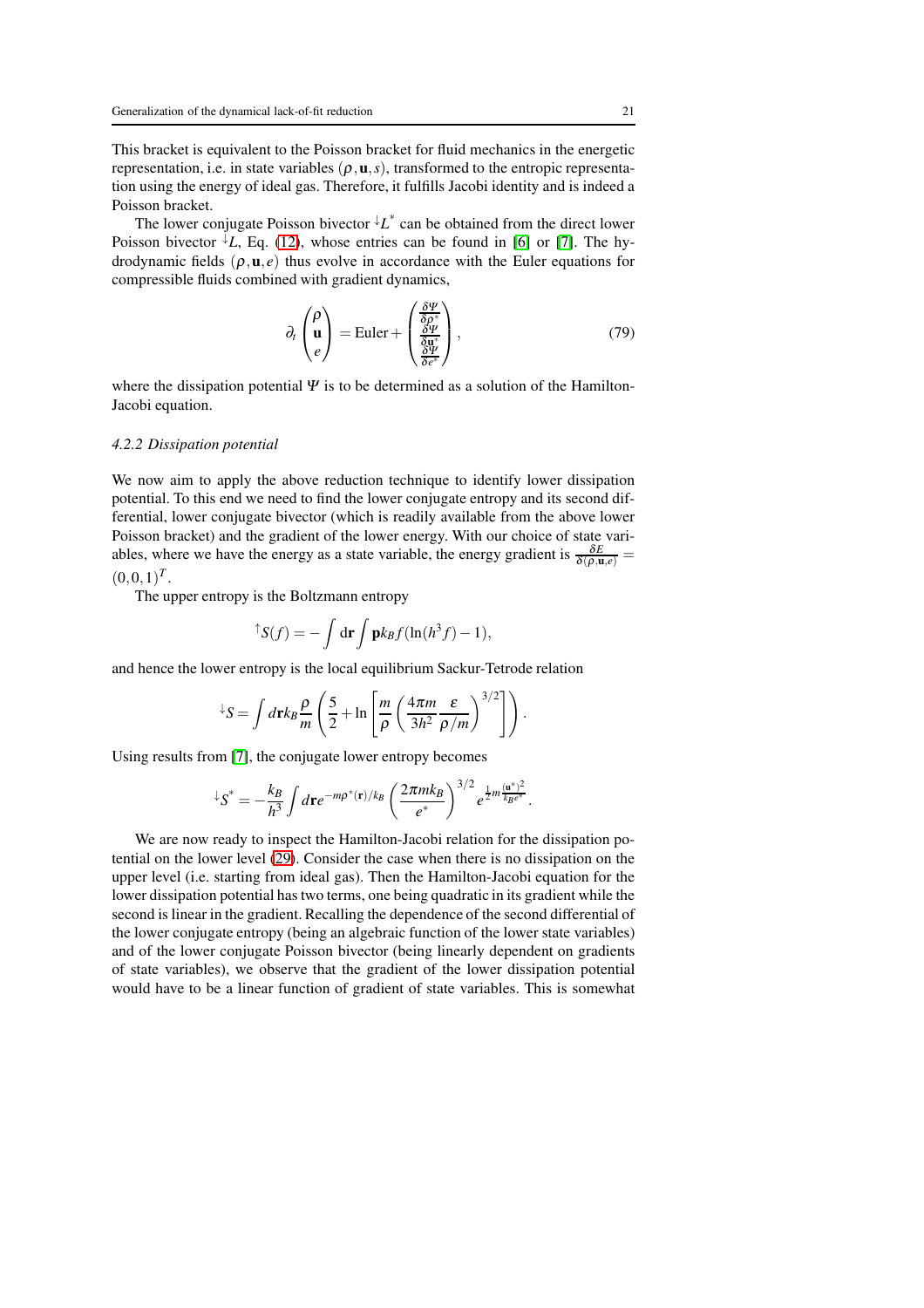unexpected as typically the dissipation appears via second order (Laplacian) terms. Hence we conclude that the reduction to Navier-Stokes requires a non-trivial dissipation functional on the upper level and we shall thus investigate a simpler example, the reduction to mechanical equilibrium.

### *4.2.3 Mechanical equilibrium*

Let us proceed further by reducing to mechanical equilibrium,  $\mathbf{u} = 0$ , hence to the level with state variables ρ, *e*.

From the lower Poisson bracket [\(78\)](#page-19-0) we observe that the lower Poisson bivector vanishes (no reversible evolution) and the second differential of the lower conjugate entropy simplifies to

$$
d^{2\downarrow}S^* = \delta(\mathbf{r} - \mathbf{r}')e^{-m\rho^*(\mathbf{r}')/k_B} \left(\frac{2\pi mk_B}{h^2 e^*}\right)^{3/2} \left(\frac{-\frac{m^2}{k_B}}{-\frac{3}{2}\frac{m}{e^*} - \frac{15}{4}\frac{k_B}{(e^*)^2}}\right),\tag{80}
$$

and the second differential of the lower entropy reads

$$
d^{2\downarrow}S = \delta(\mathbf{r} - \mathbf{r}') \begin{pmatrix} -\frac{5}{2} \frac{k_B}{mp} & \frac{3}{2} \frac{k_B}{me} \\ \frac{3}{2} \frac{k_B}{me} & -\frac{3}{2} \frac{k_B \rho}{e^2 m} \end{pmatrix}.
$$
 (81)

Determinant of the matrix is positive, which means that the matrix is negative definite as expected.

The Hamilton-Jacobi equation [\(31\)](#page-11-1) becomes

$$
\frac{1}{2k_B} \int d\mathbf{r} \left[ e^{-\frac{mp^*}{k_B}} \left( \frac{k_B m}{e^*} \right)^{5/2} \frac{\pi^{3/2}}{\sqrt{2}h^3(e^*)^2} \cdot \right]
$$
\n
$$
\cdot \left( 35k_B^2 m^2 (\nabla e^*)^2 + 20e^* k_B m \nabla \rho^* \cdot \nabla e^* + 4(e^*)^2 (\nabla \rho^*)^2 \right) \bigg] =
$$
\n
$$
= -\frac{1}{2} \int d\mathbf{r} \left[ \left( \frac{\delta \Psi}{\delta \rho^*}, \frac{\delta \Psi}{\delta e^*} \right) \cdot \right]
$$
\n
$$
e^{-m\rho^* / k_B} \left( \frac{2\pi m k_B}{h^2 e^*} \right)^{3/2} \left( -\frac{m^2}{k_B} - \frac{3}{2} \frac{m}{e^*} \right) \cdot \left( \frac{\delta \Psi}{\delta \rho^*} \right) \bigg],
$$
\n(82)

which is an equation for  $\Psi$  (being equal to  $\overline{\Psi}(E)$ ). Let us now investigate properties of this equation. Firstly, the equation can be altered by adding an arbitrary term of form  $\nabla \cdot \mathbf{B}$ , i.e. divergence of a vector field, without changing the content of the equation, since boundary terms are dropped in the functional derivatives since the beginning. This is a weak point of this approach and the only remedy is specifying boundary conditions at the beginning and keeping the boundary terms. Also the left hand side contains second spatial derivatives, but not in the form of Laplacians, but rather Sobolev-like norms.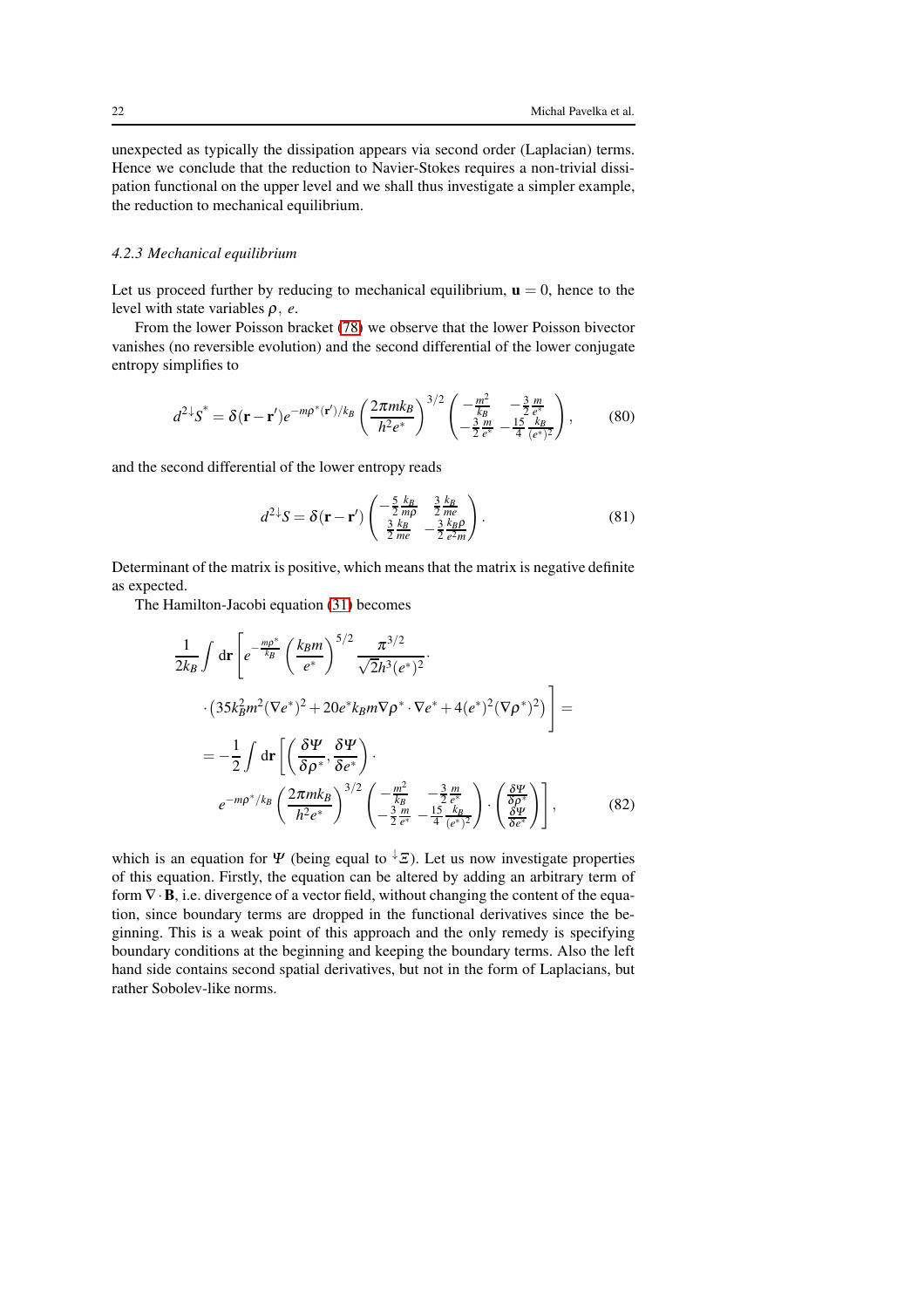Further simplification of the Hamilton-Jacobi equation by taking  $e^* = \text{const.} =$ *T* −1 and <sup>Ψ</sup>*<sup>e</sup>* <sup>∗</sup> leads to

$$
\int d\mathbf{r} \frac{k_B T}{m} (\nabla \rho^*)^2 = \int d\mathbf{r} \left(\frac{\delta \Psi}{\delta \rho^*}\right)^2 = \left|\left|\frac{\delta \Psi}{\delta \rho^*}\right|\right|^2,\tag{83}
$$

which means that we get an equation for the  $L^2$ -norm of the derivative of  $\Psi$ . Boundary conditions should be specified in order to gain more information from the Hamilton-Jacobi equation.

#### <span id="page-22-0"></span>5 Conclusion

Consider GENERIC time evolution on a manifold  $\mathcal M$  parameterized by state variables  $\mathbf{x} \in \mathcal{M}$ . Assuming a linear projection  $\forall \pi$  from  $\mathcal{M}$  to a lower-dimensional manifold N parametrized by  $y \in N$ , exact evolution on N can be obtained by projection of evolution on  $\mathcal{M}, \dot{y} = \dot{x}(\dot{x})$ , i.e. at each time-step state variables x are updated by their exact evolution and then projected to  $\mathcal N$ . But if we seek evolution on  $\mathcal N$ expressed only in terms of y, how to find it?

A possible answer to this question is provided by the lack-of-fit reduction method [\[12\]](#page-23-10), where Liouville equation for probability densities is reduced to less detailed evolution for moments of the distribution function in the GENERIC form. In the current work the reduction is generalized so that evolution on the upper (more detailed) level of description can be in GENERIC form generated by arbitrary entropy, arbitrary Poisson bracket, arbitrary energy and arbitrary dissipation potential. The original Liouville equation is then a particular choice of the Liouville Poisson bracket, Boltzmann entropy and no dissipation potential. The resulting evolution on the less detailed level is then again in the GENERIC form. This generalization is illustrated on the reduction of a reversible harmonic oscillator to dissipative evolution of its position, and on the reduction from the Vlasov equation to hydrodynamics and mechanical equilibrium of ideal gases.

#### Acknowledgment

This research has been supported partially by the Natural Sciences and Engineering Research Council of Canada, Grants 3100319 and 3100735. This work was also supported by Czech Science Foundation, project no. 17-15498Y, and by Charles University Research program No. UNCE/SCI/023.

We are grateful to Karel Tůma for discussing convexity of dissipation potentials and to Alexander Mielke for discussing the invariance of gradient dynamics on change of variables.

#### References

<span id="page-22-1"></span>1. S.R. de Groot, P. Mazur, *Non-equilibrium Thermodynamics* (Dover Publications, New York, 1984)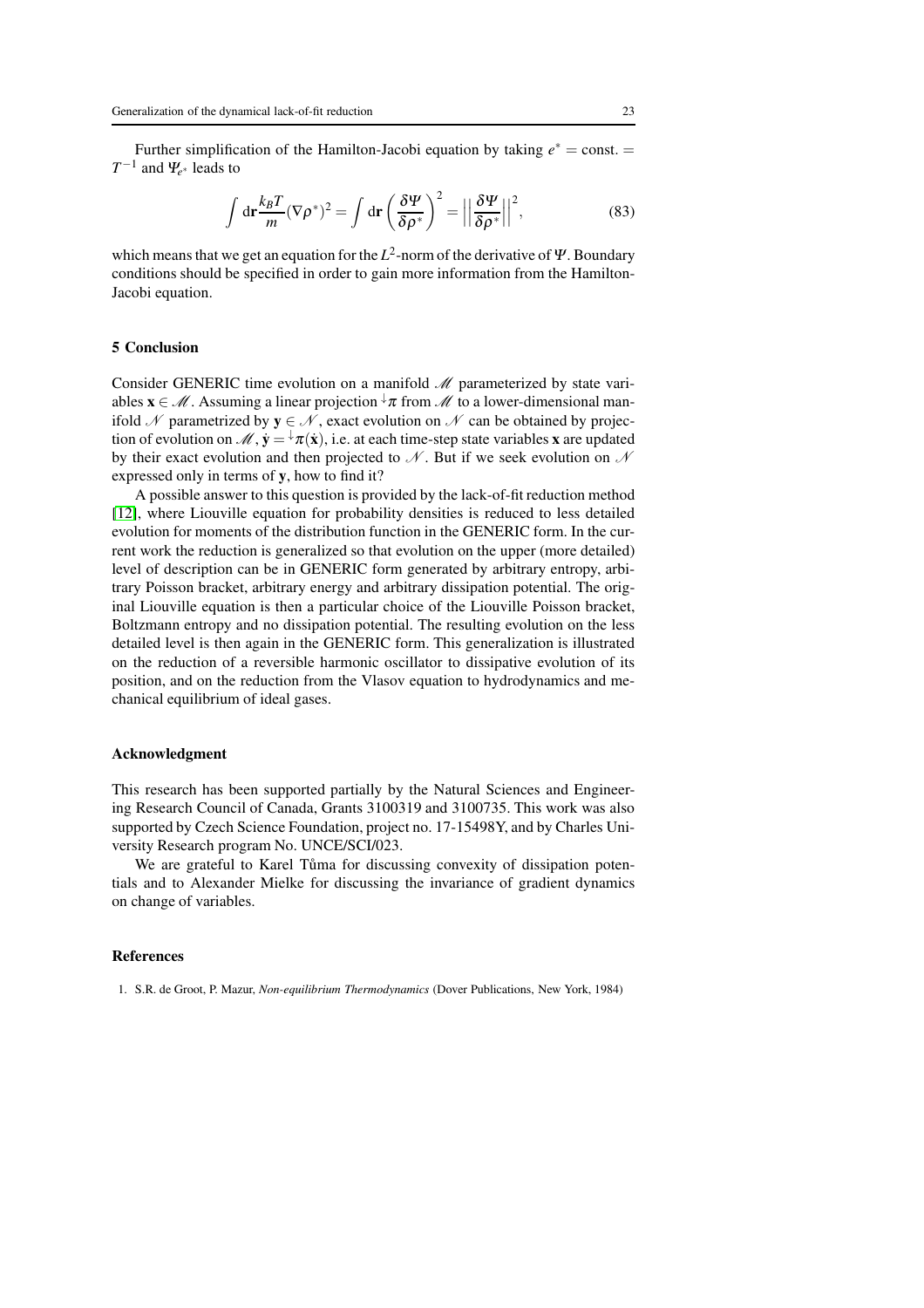- <span id="page-23-0"></span>2. D. Jou, J. Casas-V´azquez, G. Lebon, *Extended Irreversible Thermodynamics*, 4th edn. (Springer-Verlag, New York, 2010)
- <span id="page-23-1"></span>3. A. Berezovski, P. V´an, *Internal Variables in Thermoelasticity*. Solid Mechanics and Its Applications (Springer International Publishing, 2017)
- <span id="page-23-2"></span>4. M. Grmela, H.C. Öttinger, Phys. Rev. E 56, 6620 (1997). DOI 10.1103/PhysRevE.56.6620. URL <http://link.aps.org/doi/10.1103/PhysRevE.56.6620>
- <span id="page-23-4"></span><span id="page-23-3"></span>5. H.C. Öttinger, M. Grmela, Phys. Rev. E 56, 6633 (1997). DOI 10.1103/PhysRevE.56.6633
- <span id="page-23-5"></span>6. H. Öttinger, *Beyond Equilibrium Thermodynamics* (Wiley, 2005)
- <span id="page-23-6"></span>7. M. Pavelka, V. Klika, M. Grmela, *Multiscale Thermo-Dynamics* (de Gruyter (Berlin), 2018)
- 8. F. Chinesta, E. Cueto, M. Grmela, B. Moya, M. Pavelka. Learning physics from data: a thermodynamic interpretation (2019)
- <span id="page-23-7"></span>9. E.T. Jaynes, *Delaware Seminar in the Foundation of Physics, M. Bunge ed.* (Springer New York, 1967), chap. Foundations of probability theory and statistical mechanics
- <span id="page-23-9"></span><span id="page-23-8"></span>10. M. Grmela, V. Klika, M. Pavelka, Phys. Rev. E 92(032111) (2015)
- C. Maes, K. Netočný, Journal of Statistical Physics 110(1), 269 (2003). DOI 10.1023/A: 1021026930129. URL <https://doi.org/10.1023/A:1021026930129>
- <span id="page-23-11"></span><span id="page-23-10"></span>12. B. Turkington, Journal of Statistical Physics 152(3) (2012)
- 13. A. Gorban, I. Karlin, *Invariant Manifolds for Physical and Chemical Kinetics*. Lecture Notes in Physics (Springer, 2005). URL <http://books.google.cz/books?id=hjvjPmL5rPwC>
- <span id="page-23-13"></span><span id="page-23-12"></span>14. V. Klika, M. Pavelka, P. Vágner, M. Grmela, Entropy 21(715) (2019). DOI doi:10.3390/e21070715 15. S. Chapman, T. Cowling, D. Burnett, C. Cercignani, *The Mathematical Theory of Non-uniform*
- *Gases: An Account of the Kinetic Theory of Viscosity, Thermal Conduction and Diffusion in Gases*. Cambridge Mathematical Library (Cambridge University Press, 1990). URL <https://books.google.cz/books?id=Cbp5JP2OTrwC>
- <span id="page-23-15"></span><span id="page-23-14"></span>16. M. Dumbser, I. Peshkov, E. Romenski, O. Zanotti, Journal of Computational Physics 314, 824 (2016)
- 17. H. Callen, *Thermodynamics: an introduction to the physical theories of equilibrium thermostatics and irreversible thermodynamics* (Wiley, 1960)
- <span id="page-23-16"></span>18. P. Ehrenfest, T. Ehrenfest, *The Conceptual Foundations of the Statistical Approach in Mechanics*. Dover Books on Physics (Dover Publications, 1990)
- <span id="page-23-18"></span><span id="page-23-17"></span>19. A.N. Gorban, I.V. Karlin, H.C. Öttinger, L.L. Tatarinova, Physical Review E 63(066124) (2001)
- 20. I.V. Karlin, L.L. Tatarinova, A.N. Gorban, H.C. Ottinger, Physica A: Statistical Mechanics and its ¨ Applications 327(3-4), 399 (2003)
- <span id="page-23-20"></span><span id="page-23-19"></span>21. M. Pavelka, V. Klika, M. Grmela, Entropy 20 (2018)
- 22. M. Pavelka, V. Klika, M. Grmela, Physica D: Nonlinear Phenomena 399, 193 (2019). DOI https://doi.org/10.1016/j.physd.2019.06.006. URL <http://www.sciencedirect.com/science/article/pii/S0167278918305232>
- <span id="page-23-21"></span>23. M. Grmela, Computers and Mathematics with Applications 65(10), 1457 (2013). DOI http://dx.doi.org/10.1016/j.camwa.2012.11.019. URL <http://www.sciencedirect.com/science/article/pii/S0898122112006803>
- <span id="page-23-23"></span><span id="page-23-22"></span>24. M. Grmela, Entropy 16, 1652 (2014)
- <span id="page-23-24"></span>25. M. Grmela, V. Klika, M. Pavelka, Phil. Trans.R.Soc.A 378(20190472) (2020)
- <span id="page-23-25"></span>26. R. Zwanzig, *Nonequilibrium Statistical Mechanics* (Oxford University Press, USA, 2001)
- 27. D. Zubarev, V. Morozov, G. Röpke, *Statistical Mechanics of Nonequilibrium Processes: Relaxation and hydrodynamic processes*. Statistical Mechanics of Nonequilibrium Processes (Akademie Verlag, 1996)
- <span id="page-23-26"></span>28. P. Español, J.A. de la Torre, D. Duque-Zumajo, Phys. Rev. E 99, 022126 (2019). DOI 10.1103/ PhysRevE.99.022126. URL <https://link.aps.org/doi/10.1103/PhysRevE.99.022126>
- <span id="page-23-27"></span>29. B. Turkington, Q.Y. Chen, S. Thalabard, Nonlinearity 29(10), 2961 (2016). DOI 10.1088/0951-7715/ 29/10/2961. URL <https://doi.org/10.1088%2F0951-7715%2F29%2F10%2F2961>
- <span id="page-23-28"></span>30. J. Maack, B. Turkington, Entropy 20(12) (2018). DOI 10.3390/e20120914. URL <https://www.mdpi.com/1099-4300/20/12/914>
- <span id="page-23-29"></span>31. S. Thalabard, B. Turkington, Journal of Physics A: Mathematical and Theoretical 50(17), 175502 (2017). DOI 10.1088/1751-8121/aa651b. URL <https://doi.org/10.1088%2F1751-8121%2Faa651b>
- <span id="page-23-30"></span>32. R. Kleeman, Journal of Statistical Physics 158(6), 1271 (2015). DOI 10.1007/s10955-014-1149-x. URL <https://doi.org/10.1007/s10955-014-1149-x>
- <span id="page-23-31"></span>33. R. Kleeman. A non-equilibrium theoretical framework for statistical physics with application to turbulent systems and their predictability (2019)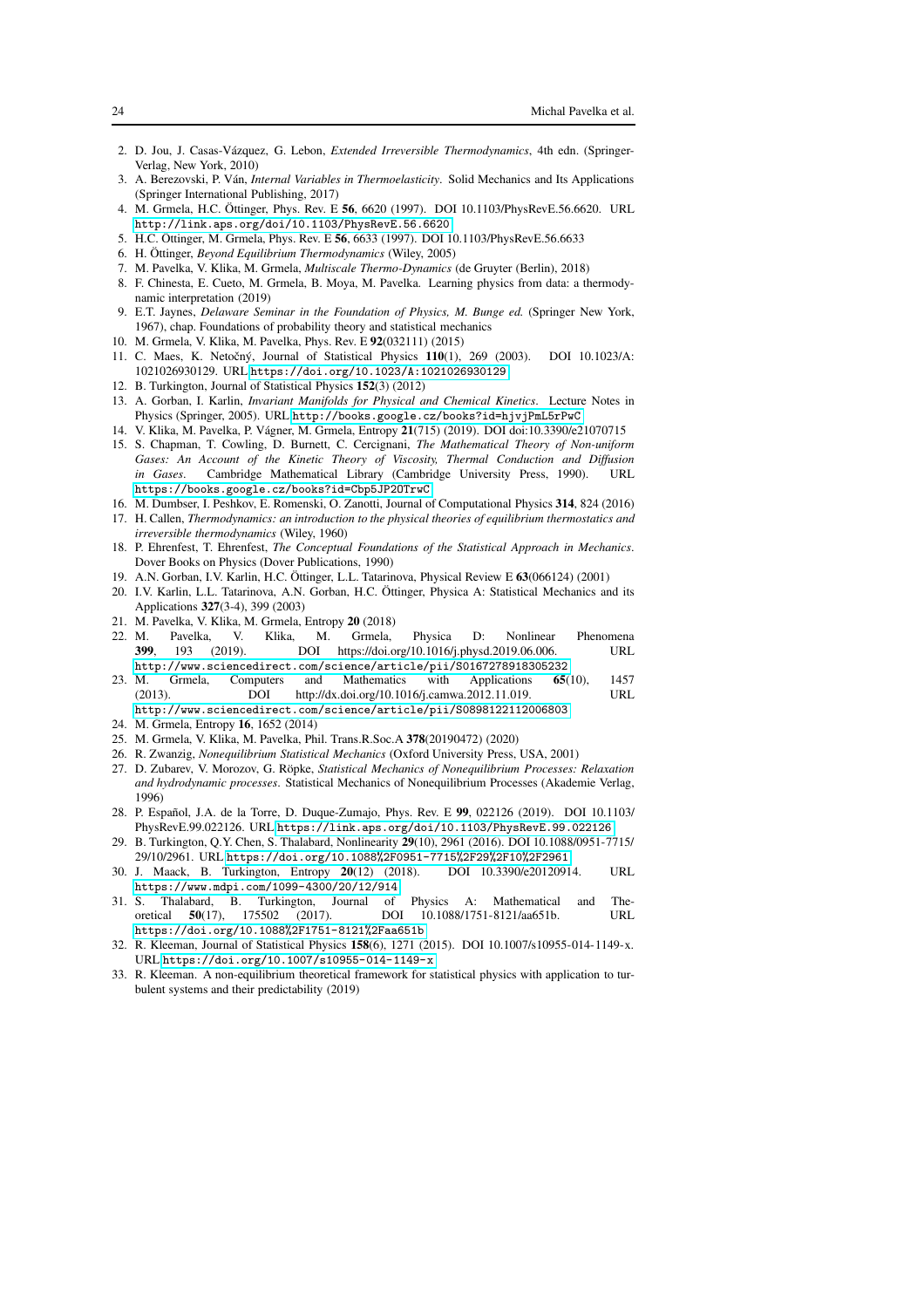- <span id="page-24-1"></span>34. M. Pavelka, V. Klika, M. Grmela, Phys. Rev. E 90, 062131 (2014). DOI 10.1103/PhysRevE.90. 062131. URL <http://link.aps.org/doi/10.1103/PhysRevE.90.062131>
- <span id="page-24-2"></span>35. J. Málek, V. Průša, in *Handbook of Mathematical Analysis in Mechanics of Viscus Fluids*, ed. by Y. Giga, A. Novotný (Springer, 2016). Submitted.
- <span id="page-24-4"></span><span id="page-24-3"></span>36. A. Janečka, M. Pavelka, Continuum Mechanics and Thermodynamics 30(4), 917 (2018)
- <span id="page-24-5"></span>37. A. Janečka, M. Pavelka, Journal of Non-equilibrium Thermodynamics 43(1), 1 (2018)
- 38. K.R. Rajagopal, A.R. Srinivasa, Proceedings of the Royal Society of London. Series A: Mathematical, Physical and Engineering Sciences 460(2042), 631 (2004). DOI 10.1098/rspa.2002.1111
- <span id="page-24-6"></span>39. J. Málek, K. Rajagopal, K. Tůma, International Journal of Non-Linear Mechanics 76, 42 (2015). DOI https://doi.org/10.1016/j.ijnonlinmec.2015.03.009. URL <http://www.sciencedirect.com/science/article/pii/S0020746215000608>
- <span id="page-24-7"></span>40. A. Montefusco, F. Consonni, G.P. Beretta, Phys. Rev. E 91, 042138 (2015). DOI 10.1103/PhysRevE. 91.042138. URL <https://link.aps.org/doi/10.1103/PhysRevE.91.042138>
- <span id="page-24-8"></span>41. A. Mielke, M.A. Peletier, D.R.M. Renger, Potential Analysis 41(4), 1293 (2014). DOI 10.1007/ s11118-014-9418-5. URL <http://dx.doi.org/10.1007/s11118-014-9418-5>
- <span id="page-24-10"></span><span id="page-24-9"></span>42. A. Mielke, D.R.M. Renger, M.A. Peletier, Journal of Non-equilibrium Thermodynamics 41(2) (2016)
- 43. M. Bulíček, J. Málek, V. Průša, Entropy 21(7) (2019). DOI 10.3390/e21070704. URL <https://www.mdpi.com/1099-4300/21/7/704>
- <span id="page-24-12"></span><span id="page-24-11"></span>44. V.I. Arnold, *Mathematical methods of classical mechanics* (Springer, New York, 1989)
- <span id="page-24-13"></span>45. O. Esen, H. Gümral, Journal of Geometric Mechanics 4(3) (2012)
- <span id="page-24-14"></span>46. R. Hermann, *Geometry, Physics and Systems* (Marcel Dekker, New York, 1984)
- <span id="page-24-15"></span>47. M. Pavelka, V. Klika, O. Esen, M. Grmela, Physica D: Nonlinear phenomena 335, 54 (2016)
- 48. I. Gelfand, S. Fomin, R. Silverman, *Calculus of Variations*. Dover Books on Mathematics (Dover Publications, 2000). URL <https://books.google.ca/books?id=YkFLGQeGRw4C>
- <span id="page-24-17"></span><span id="page-24-16"></span>49. R. Kraaij, A. Lazarescu, C. Maes, M. Peletier, J Stat Phys 170, 492 (2018)
- <span id="page-24-18"></span>50. M. ELLERO, P. ESPANOL, Appl. Math. Mech. -Engl. Ed. 39(1), 103 (2018)
- <span id="page-24-19"></span>51. V. Kučera, Kybernetika 9(1) (1973)
- <span id="page-24-22"></span>52. M. Grmela, Contemporary Mathematics 28, 125 (1984)
- 53. T. Roubicek, *Nonlinear Partial Differential Equations with Applications*. International Series of Numerical Mathematics (Birkhäuser Basel, 2005)
- <span id="page-24-23"></span>54. A. Mielke, Continuum Mechanics and Thermodynamics 23(3), 233 (2011). DOI 10.1007/ s00161-010-0179-0

#### <span id="page-24-0"></span>A Details of the static reduction

This appendix contains important relations between state and conjugate variables and entropies on both the upper and lower levels.

## A.1 Transformation  $\mathbf{x} \leftrightarrow \mathbf{x}^*$

Variables x and x ∗ are related by Legendre transform

$$
\frac{\partial}{\partial x^i} \left( -^{\uparrow} S + x^i x_i^* \right) = 0 \tag{84}
$$

where  $\hat{f}S(\mathbf{x})$  is entropy on the higher level. By solving this last equation, one obtains

$$
x_i^* = \frac{\partial^{\uparrow} S}{\partial x^i}
$$
 and the dependence  $\mathbf{x}(\mathbf{x}^*).$  (85)

By differentiating it follows that

<span id="page-24-21"></span>
$$
\frac{\partial^2 \uparrow S}{\partial x^i \partial x^j} = \frac{\partial x_i^*}{\partial x^j}.
$$
 (86)

The conjugate entropy on the higher level is given by

<span id="page-24-20"></span>
$$
\hat{\mathbf{S}}^* = -\hat{\mathbf{S}}(\mathbf{x}(\mathbf{x}^*)) + x^i(\mathbf{x}^*)x_i^*.
$$
\n(87)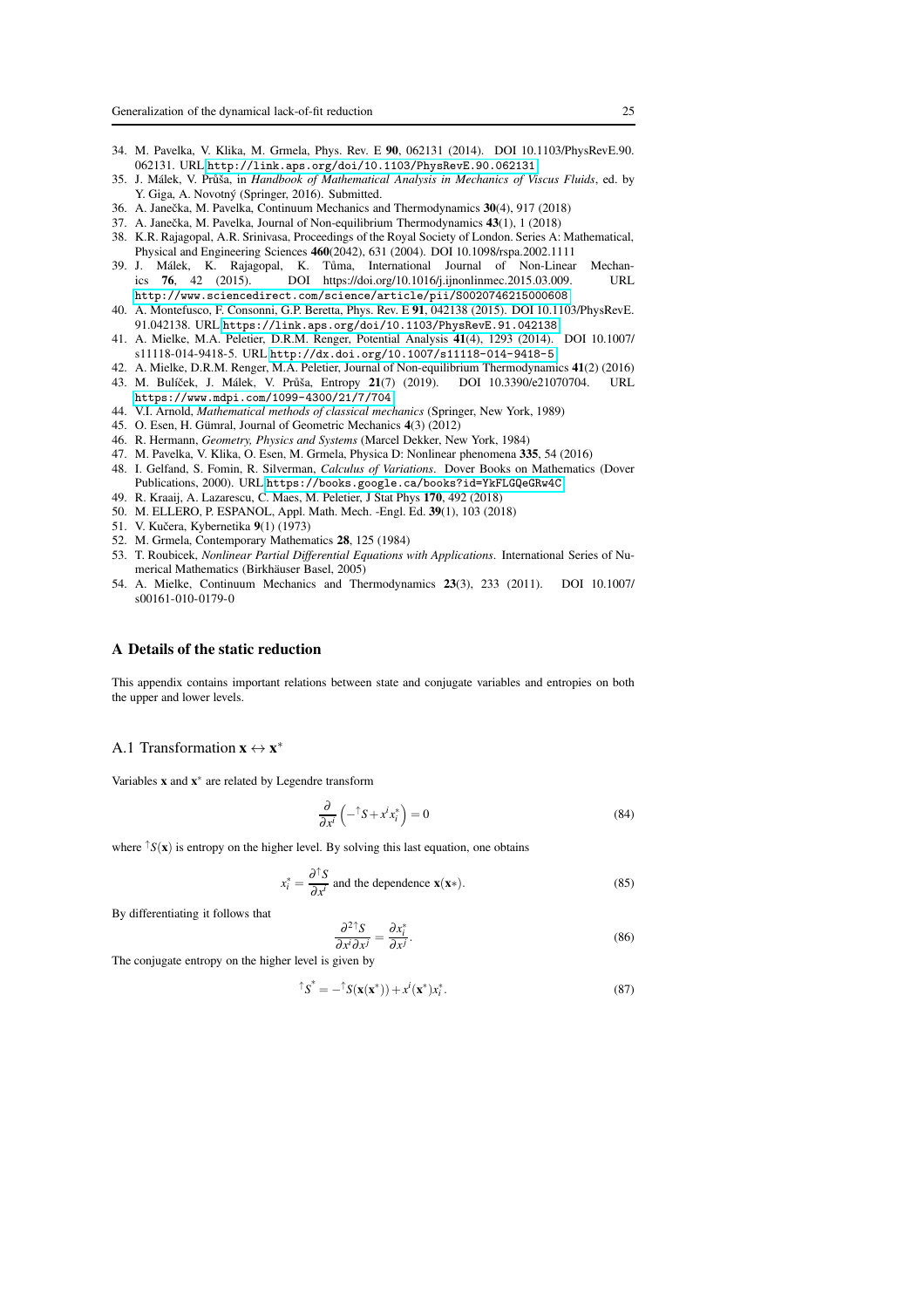The inverse transformation is carried out by Legendre transform

$$
\frac{\partial}{\partial x_i^*} \left( -\hat{\zeta}^* + x_i^* x^i \right) = 0 \tag{88}
$$

where  $\int s^*(\mathbf{x})$  is the conjugate entropy on the higher level, given by [\(87\)](#page-24-20). By solving this last equation, one obtains

$$
x^{i} = \frac{\partial^{\uparrow} S^{*}}{\partial x_{i}^{*}}
$$
 (89)

and by differentiating that

$$
\frac{\partial^2 \uparrow s^*}{\partial x_i^* \partial x_j^*} = \frac{\partial x^i}{\partial x_j^*}.
$$
\n(90)

By comparing with [\(86\)](#page-24-21), it follows that

$$
\frac{\partial^2{}^{\uparrow}S}{\partial x^i \partial x^j} = \left(\frac{\partial^2{}^{\uparrow}S^*}{\partial x^* \partial x^*}\right)^{-1}_{ij},\tag{91}
$$

which means that the second differentials of  $d^{2\uparrow}S$  and  $d^{2\uparrow}S^*$  are inverse to each other.

Let  $\hat{}^{\dagger}E(\mathbf{x})$  be energy on the upper level of description. Conjugate energy on the higher level is introduced as ↑*E* ∗

$$
E^{\dagger} = {}^{\dagger}E(\mathbf{x}(\mathbf{x}^*)),\tag{92}
$$

which means that

$$
\frac{\partial^{\dagger} E}{\partial x^i} = \frac{\partial x_j^*}{\partial x^i} \frac{\partial^{\dagger} E^*}{\partial x_j^*}.
$$
\n(93)

Note that this is *not* a Legendre transformation.

## <span id="page-25-3"></span>A.2 Transformation  $y \leftrightarrow y^*$

Variables y ∗ and y are related by Legendre transform

$$
\frac{\partial}{\partial \mathbf{y}^*} \left( -\frac{1}{2} S^* + y_a^* y^a \right) = 0 \tag{94}
$$

where  $\downarrow S^*(y)$  is the conjugate entropy on the lower level, given by [\(105\)](#page-26-2). By solving this last equation, one obtains

<span id="page-25-0"></span>
$$
y^{a} = \frac{\partial^{1} S^{*}}{\partial y_{a}^{*}} \text{ and the dependence } \mathbf{y}^{*}(\mathbf{y}).
$$
 (95)

Differentiating with respect to  $y^*$  leads to

<span id="page-25-2"></span>
$$
\frac{\partial^2 \psi^*_{\mathcal{S}}}{\partial y^*_{a} \partial y^*_{b}} = \frac{\partial y^a}{\partial y^*_{b}}.
$$
\n(96)

Entropy on the lower level is then simply the Legendre transform

$$
\ {}^{\downarrow}S = -{}^{\downarrow}S^*(\mathbf{y}^*(\mathbf{y})) + y_a^*(\mathbf{y})y^a.
$$
 (97)

The inverse transformation is carried out by Legendre transform

$$
\frac{\partial}{\partial y^i} \left( {}^{\downarrow}S + y^i y_i^* \right) = 0. \tag{98}
$$

By solving this last equation, one obtains

<span id="page-25-1"></span>
$$
y_a^* = \frac{\partial^{\perp} S}{\partial y^a},\tag{99}
$$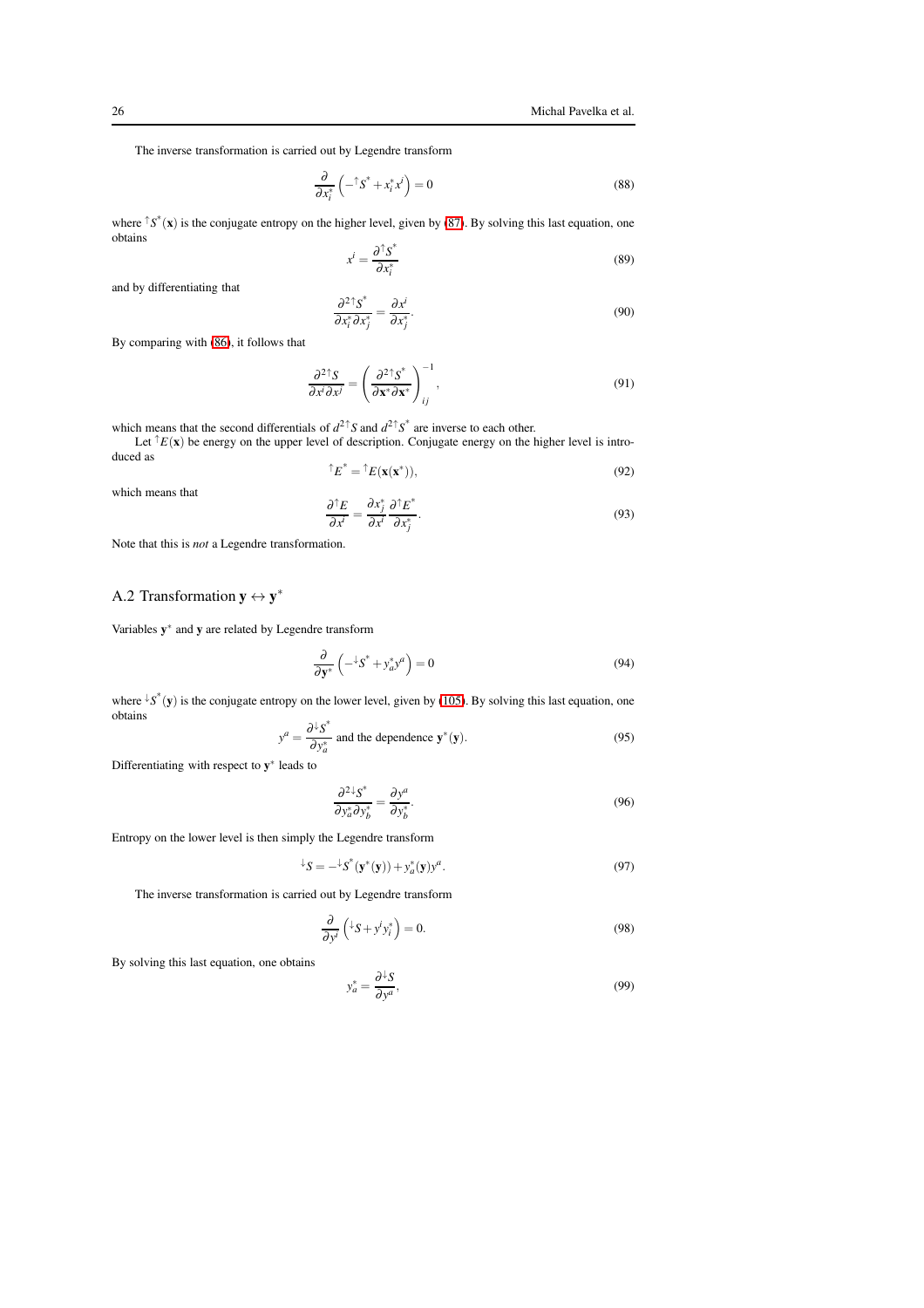and by differentiating that

$$
\frac{\partial^2{}^{\downarrow}S}{\partial y^a \partial y^b} = \frac{\partial y_a^*}{\partial y^b}.
$$
\n(100)

By comparing with [\(96\)](#page-25-2), it follows that

$$
\frac{\partial^2{}^{\downarrow}S}{\partial y^a \partial y^b} = \left(\frac{\partial^2{}^{\downarrow}S^*}{\partial \mathbf{y}^* \partial \mathbf{y}^*}\right)_{ab}^{-1}.\tag{101}
$$

Let us also derive an identity useful later.

$$
\frac{\partial y^c}{\partial y^*_{a}} = \frac{\partial^{2\downarrow} S^*}{\partial y^*_{a} \partial y^*_{c}} = \left( \left( \frac{\partial^{2\downarrow} S}{\partial y \partial y} \right)^{-1} \right)^{ac} = \left( \left( \frac{\partial y^*}{\partial y} \right)^{-1} \right)^{ac} = \frac{\partial y^a}{\partial y^*_{c}}.
$$
 (102)

## <span id="page-26-0"></span>A.3 MaxEnt embedding  $y^* \to x$

Mapping from conjugate variables on the lower level,  $y^*$ , to state variables on the higher level,  $x$ , is given by maximization of entropy ↑*S* with constraints given by the lower conjugate variables, i.e. by a generalized Legendre transform

$$
\frac{\partial}{\partial \mathbf{x}} \left( -\mathbf{x} + y_a^* \mathbf{x}^a(\mathbf{x}) \right) = 0,\tag{103}
$$

which gives

<span id="page-26-1"></span>
$$
\frac{\partial^{\uparrow} S}{\partial x^{i}}(\mathbf{y}^{*}) = y_{a}^{*} \frac{\partial^{{\downarrow}} \pi^{a}}{\partial x^{i}} \Big|_{\mathbf{x}(\mathbf{y}^{*})} \text{ and the dependence } \mathbf{x}(\mathbf{y}^{*}). \tag{104}
$$

Note that if  $\sqrt{1/\pi}$  is one-to-one mapping, the generalized Legendre transformation can be inverted and can be seen as a change of variables. On the other hand, if  $\downarrow \pi$  is not one-to-one, e.g. a projection, then the generalized Legendre transformation can not be inverted.

The conjugate lower entropy is

<span id="page-26-2"></span>
$$
\ {}^{\downarrow}S^* = - {}^{\uparrow}S(\mathbf{x}(\mathbf{y}^*)) + y_a^* {}^{\downarrow} \pi^a(\mathbf{x}(\mathbf{y}^*)). \tag{105}
$$

From Eq. [\(104\)](#page-26-1) it follows by differentiation with respect to  $y^b$  that

$$
\frac{\partial^{2\uparrow} S}{\partial x^{i} \partial x^{j}}\Big|_{\mathbf{x}(\mathbf{y}^{*}(\mathbf{y}))} \frac{\partial x^{j}}{\partial y_{a}^{*}} \frac{\partial y_{a}^{*}}{\partial y^{b}} = \frac{\partial y_{a}^{*}}{\partial y^{b}} \frac{\partial y^{a}}{\partial x^{i}}\Big|_{\mathbf{x}(\mathbf{y}^{*}(\mathbf{y}))},
$$
\n(106)

where the linearity of  $\sqrt{t}$  was used.

Note that we can now apply Legendre transformation to the lower conjugate entropy ↓*S* ∗ , giving the dependence  $y^*(y)$ . This dependence can be then plugged into the relation  $x(y^*)$ , giving the MaxEnt embedding  $\mathbf{x}(\mathbf{y}^*(\mathbf{y}))$  of N into M. MaxEnt can be thus seen as a sequence of a generalized Legendre transformation and a standard Legendre transformation.

It is also useful to keep in mind that <sup>[5](#page-26-3)</sup>

$$
\downarrow \pi \circ \mathbf{x}(\mathbf{y}^*(\mathbf{y})) = \mathbf{y} \quad \forall \mathbf{y}.\tag{107}
$$

Differentiation of this relation then gives

$$
\frac{\partial^{\downarrow} \pi^a}{\partial x^i} \Big|_{\mathbf{x}(\mathbf{y}^*)} \frac{\partial x^i}{\partial y^*_c} \frac{\partial y^*_c}{\partial y^b} = \delta^a_b,
$$
\n(108)

which after multiplication by  $\frac{\partial y^b}{\partial y^*}$  $\frac{\partial y^*}{\partial y^*_{d}}$  gives

<span id="page-26-4"></span>
$$
\frac{\partial^{\downarrow} \pi^a}{\partial x^i} \Big|_{\mathbf{x}(\mathbf{y}^*)} \frac{\partial x^i}{\partial y^*_d} = \frac{\partial y^a}{\partial y^*_d}.
$$
 (109)

<span id="page-26-3"></span><sup>&</sup>lt;sup>5</sup> Note, on the other hand, that the commutation diagram  $\mathbf{x}(\mathbf{y}^*(\mathbf{x})) \neq \mathbf{x}$  does not work, which means that the MaxEnt embedding of  $N$  in  $M$  does not always reconstruct the original position in  $M$ .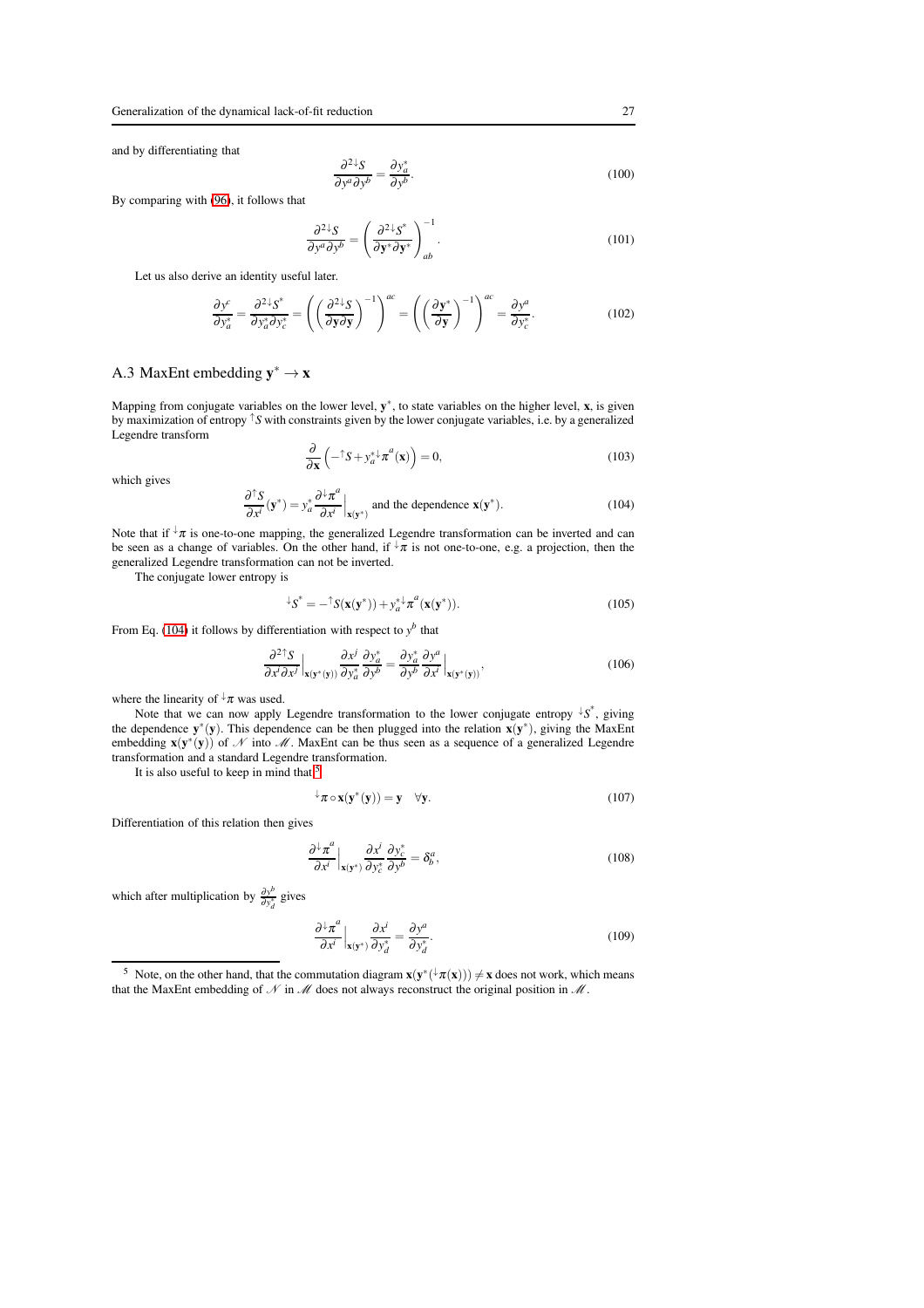Finally, we shall derive a relation between second differentials of the lower conjugate entropy ↓*S* ∗ and the higher-level entropy  $\uparrow$  *S*. Taking derivative of definition [\(105\)](#page-26-2), we obtain

$$
\frac{\partial^{\perp} S^*}{\partial y_b^*} \mathbf{Eq.} \frac{(109)}{=} -\frac{\partial^{\uparrow} S}{\partial x^i} \Big|_{\mathbf{x}(\mathbf{y}^*)} \frac{\partial x^i}{\partial y_b^*} + \mu^b(\mathbf{x}(\mathbf{y}^*)) + y_a^* \frac{\partial y^a}{\partial y_b^*}
$$
(110)

Taking another derivative with respect to  $y_c^*$  leads to

$$
\frac{\partial^2}{\partial y_c^* \partial y_b^*} = -\frac{\partial^2 f_S}{\partial x^j \partial x^i} \Big|_{\mathbf{x}(\mathbf{y}^*)} \frac{\partial x^j}{\partial y_c^*} \frac{\partial x^i}{\partial y_b^*} - \frac{\partial^2 f_S}{\partial x^i} \Big|_{\mathbf{x}(\mathbf{y}^*)} \frac{\partial^2 x^i}{\partial y_c^* \partial y_b^*} + \frac{\partial^2 x^j}{\partial x^i} \Big|_{\mathbf{x}(\mathbf{y}^*)} \frac{\partial x^i}{\partial y_c^*} + \frac{\partial y^c}{\partial y_b^*} + y_a^* \frac{\partial^2 y^a}{\partial y_c^* \partial y_b^*} + \frac{\partial^2 y^a}{\partial x^i \partial y_c^*} \frac{\partial^2 x^i}{\partial y_c^*} - \frac{\partial^2 f_S}{\partial x^i} \Big|_{\mathbf{x}(\mathbf{y}^*)} \frac{\partial^2 x^i}{\partial y_c^* \partial y_b^*} + y_a^* \frac{\partial^2 y^a}{\partial y_b^* \partial y_c^*} + 2 \frac{\partial^2 x^i}{\partial y_b^* \partial y_c^*}, \tag{111}
$$

from which it follows that

<span id="page-27-1"></span>
$$
\frac{\partial^2 f_S}{\partial x^j \partial x^i} \Big|_{\mathbf{x}(\mathbf{y}^*)} \frac{\partial x^j}{\partial y_c^*} \frac{\partial x^i}{\partial y_b^*} = \frac{\partial^2 \mathbf{x}^*}{\partial y_c^* \partial y_b^*} - y_a^* \frac{\partial^2 \pi^a}{\partial x^i} \Big|_{\mathbf{x}(\mathbf{y}^*)} \frac{\partial^2 x^i}{\partial y_b^* \partial y_c^*} + y_a^* \frac{\partial^2 y^a}{\partial y_b^* \partial y_c^*} \n= \frac{\partial^2 \mathbf{x}^*}{\partial y_c^* \partial y_b^*} - y_a^* \left( \frac{\partial}{\partial y_b^*} \left( \frac{\partial^2 \pi^a}{\partial x^i} \Big|_{\mathbf{x}(\mathbf{y}^*)} \frac{\partial x^i}{\partial y_c^*} \right) - \frac{\partial^2 y^a}{\partial y_b^* \partial y_c^*} \right) \n\text{Eq. (109)} \frac{\partial^2 \mathbf{x}^*}{\partial y_c^* \partial y_b^*}.
$$
\n(112)

This identity is useful in the variation of the lack-of-fit Lagrangian.

## <span id="page-27-0"></span>A.4 Projection  $x \rightarrow y$

Passage from the higher level to the lower level is given by projection [\(6\)](#page-5-2). The lower level entropy  $\frac{1}{s}S$  is given by Legendre transformation of ↓*S* ∗ in Sec. [A.2](#page-25-3)

Let  $\overline{E}$  be energy on the lower lever implied by the upper-level energy, i.e.

$$
\mathcal{L}(\mathbf{y}) = \mathcal{L}(\mathbf{x}(\mathbf{y}^*(\mathbf{y}))) \quad \forall \mathbf{y}
$$
 (113)

Conjugate lower-level energy is then

$$
\mathcal{L}^*(\mathbf{y}^*) = \mathcal{L}(\mathbf{y}(\mathbf{y}^*)),\tag{114}
$$

and it holds that

$$
\frac{\partial^{\downarrow} E}{\partial y^a} = \frac{\partial^{\uparrow} E}{\partial x^i} \Big|_{\mathbf{x}(\mathbf{y}^*(\mathbf{y}))} \frac{\partial x^i}{\partial y^*_b} \Big|_{\mathbf{y}^*(\mathbf{y})} \frac{\partial y^*_b}{\partial y^a},\tag{115}
$$

which shows how to calculate gradient of the lower energy.

## A.5 Conjugate embedding  $y^* \to x^*$

Variables y are obtained from variables x by projection  $\sqrt[n]{\pi}$ . The dual mapping then gives the dependence  $\mathbf{x}^*(\mathbf{y}^*)$  by requiring the following compatibility

$$
\mathbf{x}(\mathbf{y}^*) = \mathbf{x}(\mathbf{x}^*(\mathbf{y}^*)).
$$
\n(116)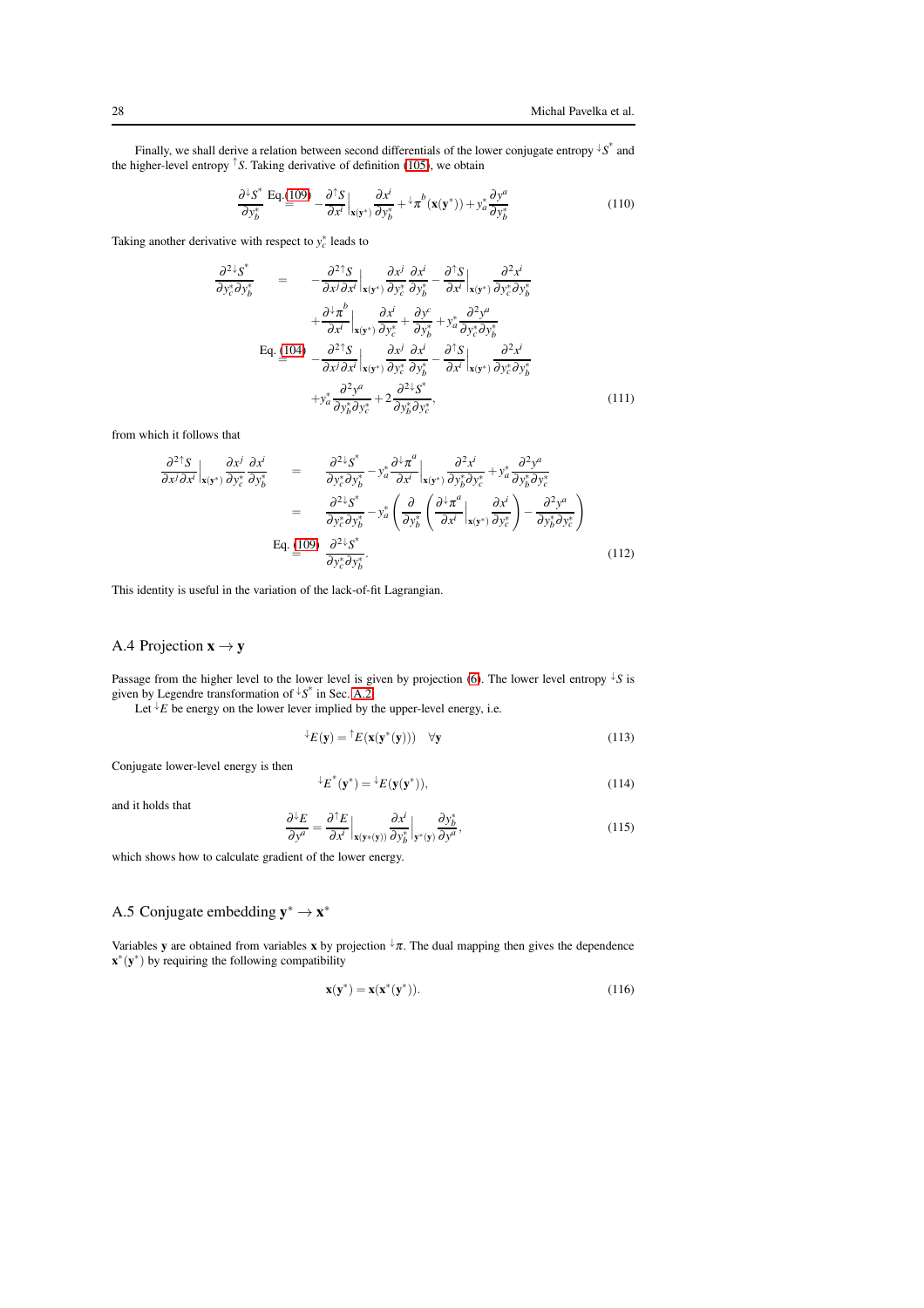Let us now prove a useful identity for the second differential of the lower conjugate entropy. Using

$$
\frac{\partial x^i}{\partial y^*_a} \frac{\partial}{\partial y^*_b} \frac{\partial^{\dagger} S}{\partial x^i} = \frac{\partial x^i}{\partial y^*_a} \frac{\partial^2 \uparrow S}{\partial x^i \partial x^j} \Big|_{\mathbf{x}(\mathbf{y}^*)} \frac{\partial x^j}{\partial y^*_b}
$$
\n(117)

and relation [\(112\)](#page-27-1), we obtain that

<span id="page-28-1"></span>
$$
\frac{\partial x^i}{\partial y^*_a} \frac{\partial x^*_i}{\partial y^*_b} = \frac{\partial^2 \zeta^*}{\partial y^*_a \partial y^*_b},\tag{118}
$$

which is used in the calculation of variation of action <sup>Ψ</sup>.

## <span id="page-28-0"></span>B Convexity of dissipation potential

Dissipation potentials are usually considered as convex functionals of the conjugate variables. This restriction is not necessary, since the second law is implied already by monotonicity of derivative of the dissipation potential (see [\[36\]](#page-24-3)), but convexity implies monotonicity, as we show in the following text.

#### B.1 Convexity implies monotonicity

Consider a convex functional <sup>Ξ</sup> on a function space elements of which are denoted by *X*, *Y*, etc. Convexity means that

<span id="page-28-3"></span>
$$
\mathcal{Z}(\alpha X + (1 - \alpha)Y) \leq \alpha \mathcal{Z}(X) + (1 - \alpha) \mathcal{Z}(Y) \qquad \forall \alpha \in [0, 1].
$$
\n(119)

Our goal is to prove inequality

$$
(\Xi'|_X - \Xi'|_Y) \cdot (X - Y) \ge 0,\tag{120}
$$

where  $\mathbb{Z}'$  stands for the Fréchet derivative of  $\mathbb{Z}$ . When *X* and *Y* are real numbers and  $\mathbb{Z}$  is a real-valued function, the inequality can be easily seen graphically. We will however consider the general case when *X* and *Y* are fields and  $\overline{z}$  is a smooth functional of them.

Define first a function from real numbers to real numbers

$$
\psi(\alpha) = \mathcal{E}(\alpha X + (1 - \alpha)Y) - \alpha \mathcal{E}(X) - (1 - \alpha)\mathcal{E}(Y).
$$
 (121)

This function is negative for all  $\alpha \in [0,1]$  due to convexity of  $\Xi$  and is equal to zero at  $\alpha = 0$  and  $\alpha = 1$ . Therefore, there must be a point  $\alpha_0 \in (0,1)$  such that

$$
\left. \frac{d\psi}{d\alpha} \right|_{\alpha_0} = 0. \tag{122}
$$

We thus know behavior of the function  $\psi$  at three points.

Is the derivative of  $\psi$  always negative for  $\alpha < \alpha_0$  and positive for  $\alpha > \alpha_0$ ? The answer is affirmative, but it requires a little work to prove. If we show that  $\psi$  is a convex function, then the inequalities

<span id="page-28-2"></span>
$$
\frac{d\psi}{d\alpha} < 0 \quad \forall \alpha < \alpha_0 \qquad \text{and} \qquad \frac{d\psi}{d\alpha} > 0 \quad \forall \alpha > \alpha_0 \tag{123}
$$

follow easily. Convexity of  $\psi$  is the inequality

$$
\psi(\xi\alpha + (1-\xi)\beta) = \Xi((\xi\alpha + (1-\xi)\beta)X + (1-(\xi\alpha + (1-\xi)\beta))Y)
$$
  
-( $\xi\alpha + (1-\xi)\beta$ )\Xi(X) - (1-( $\xi\alpha + (1-\xi)\beta$ ))\Xi(Y)  
 $\leq \xi\Xi(\alpha X + (1-\alpha)Y) + (1-\xi)\Xi(\beta X + (1-\beta)Y)$   
-( $\xi\alpha + (1-\xi)\beta$ )\Xi(X) - (1-( $\xi\alpha + (1-\xi)\beta$ ))\Xi(Y)  
 $= \xi \psi(\alpha) + (1-\xi)\psi(\beta).$  (124)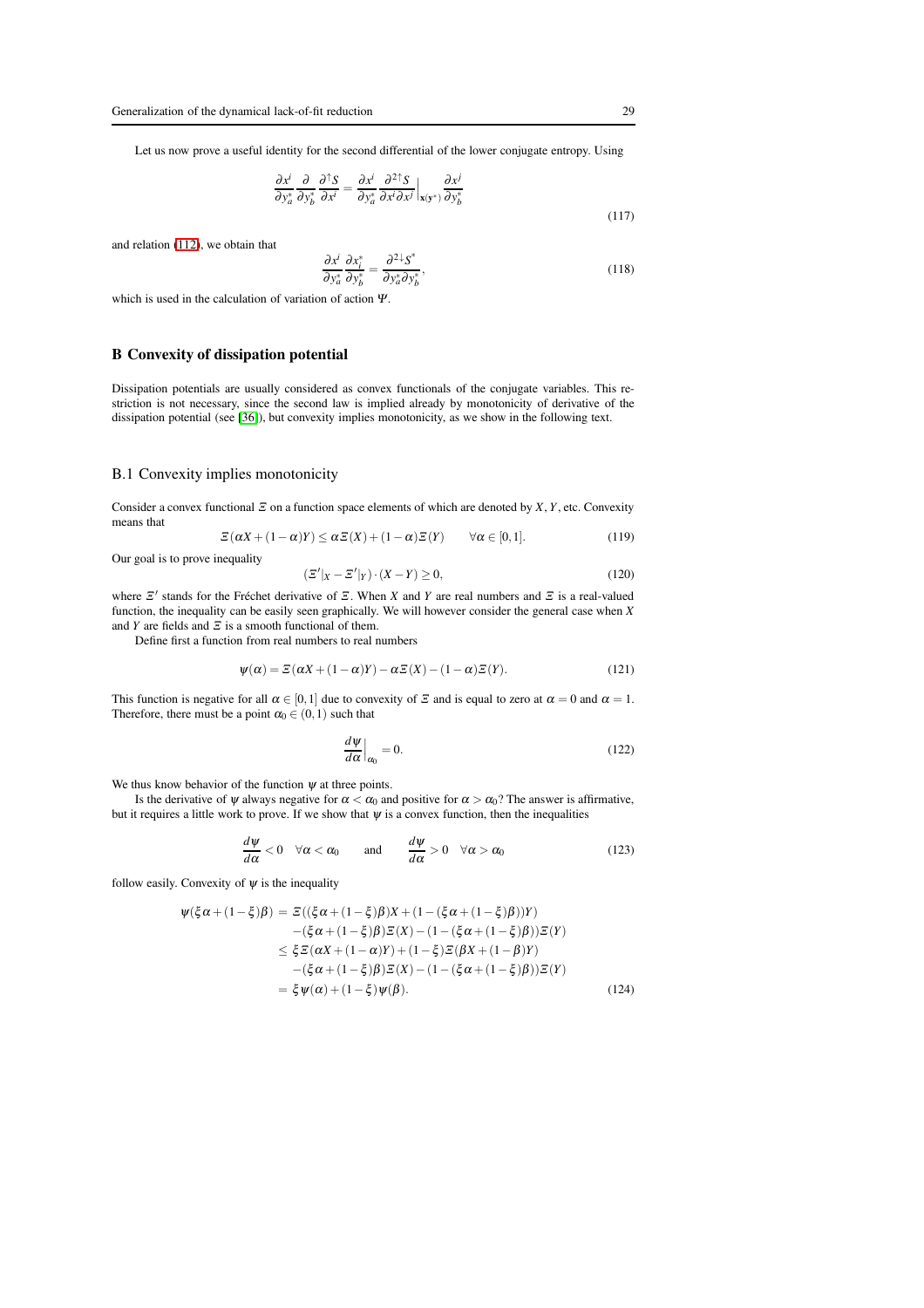Therefore, inequalities [\(123\)](#page-28-2) are valid, and can be rewritten as

$$
\mathcal{Z}'(\alpha X + (1 - \alpha)Y) \cdot (X - Y) - \mathcal{Z}(X) + \mathcal{Z}(Y) \le 0 \qquad \forall \alpha < \alpha_0
$$
\n
$$
\mathcal{Z}'(\alpha X + (1 - \alpha)Y) \cdot (X - Y) - \mathcal{Z}(X) + \mathcal{Z}(Y) \ge 0 \qquad \forall \alpha > \alpha_0.
$$
\n(125a)

In particular, for  $\alpha = 0$  and  $\alpha = 1$  we get

$$
\mathcal{Z}'|_{Y} \cdot (X - Y) \le \mathcal{Z}(X) - \mathcal{Z}(Y) \tag{126a}
$$

$$
\mathcal{Z}'|_{X} \cdot (X - Y) \ge \mathcal{Z}(X) - \mathcal{Z}(Y). \tag{126b}
$$

By adding these two inequalities we obtain that

$$
(\Xi'(X) - \Xi'(Y)) \cdot (X - Y) \ge \Xi(X) - \Xi(Y) - \Xi(X) + \Xi(Y) = 0,\tag{127}
$$

which is the desired inequality telling that Fréchet derivative  $\mathbb{E}'$  is a monotone operator, see [\[53\]](#page-24-22), Sec. 4.1., for a rigorous derivation.

In particular, if choose  $Y = 0$ , we obtain the second law of thermodynamics,

$$
\dot{S} = X \cdot \Xi'(X) \ge 0 \tag{128}
$$

where *X* is the thermodynamic force, e.g. conjugate variable  $X = S_X$ . This can summarized in the following Lemma

Lemma 1 *If* <sup>Ξ</sup>(*X*) *is a convex functional, then its derivative is a monotone operator and, in particular, gradient dynamics satisfies the second law of thermodynamics.*

## B.2 Convexity of the dissipation potential for heat conduction

The aim is to show that dissipation potential generating Fourier heat conduction,

<span id="page-29-0"></span>
$$
\mathcal{Z}(e^*) = \int_{\Omega} \frac{1}{2} \lambda \nabla e^* \cdot \nabla e^*,\tag{129}
$$

is convex, which means that

$$
\mathcal{E}(\alpha e^* + (1 - \alpha)f^*) = \int_{\Omega} \frac{1}{2} \lambda (\alpha \nabla e^* + (1 - \alpha) \nabla f^*)^2
$$
  
\n
$$
= \int_{\Omega} \lambda \alpha^2 \frac{1}{2} (\nabla e^*)^2 + \int_{\Omega} \lambda (1 - \alpha)^2 \frac{1}{2} (\nabla f^*)^2
$$
  
\n
$$
+ \alpha (1 - \alpha) \int_{\Omega} \nabla e^* \cdot \nabla f^*
$$
  
\n
$$
\leq \int_{\Omega} \lambda \alpha^2 \frac{1}{2} (\nabla e^*)^2 + \int_{\Omega} \lambda (1 - \alpha)^2 \frac{1}{2} (\nabla f^*)^2
$$
  
\n
$$
+ \alpha (1 - \alpha) \sqrt{\int_{\Omega} \lambda (\nabla e^*)^2} \cdot \sqrt{\int_{\Omega} \lambda (\nabla f^*)^2}
$$
  
\n
$$
\leq \int_{\Omega} \lambda \alpha^2 \frac{1}{2} (\nabla e^*)^2 + \int_{\Omega} \lambda (1 - \alpha)^2 \frac{1}{2} (\nabla f^*)^2
$$
  
\n
$$
+ \alpha (1 - \alpha) \left( \int_{\Omega} \frac{1}{2} \lambda (\nabla e^*)^2 + \int_{\Omega} \frac{1}{2} \lambda (\nabla f^*)^2 \right)
$$
  
\n
$$
= \alpha \mathbb{E}(e^*) + (1 - \alpha) \mathbb{E}(f^*).
$$
 (130)

The first inequality is an application of Hölder's inequality while the second follows from Young's inequality. The dissipation potential is convex.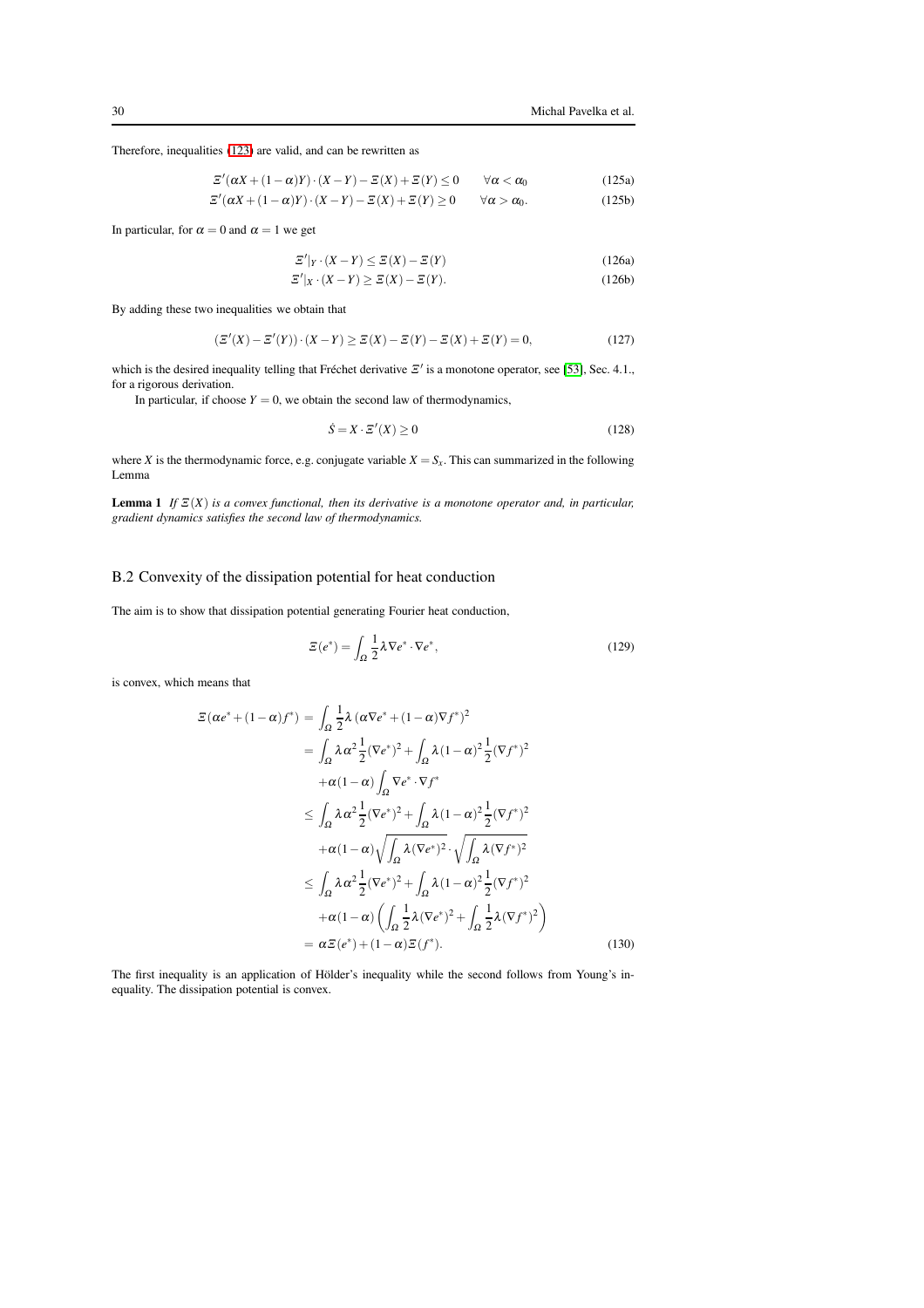## <span id="page-30-0"></span>C Coordinate invariance of gradient dynamics

In this section we show that gradient dynamics is of course invariant with respect to bijective change of variables, as shown in [\[54\]](#page-24-23) in the case of quadratic dissipation potentials. Consider a set of state variables x and a new set of state variables  $\hat{\mathbf{x}}(\mathbf{x})$ , and assume that the relation between them is bijective so that we also have  $\mathbf{x}(\hat{\mathbf{x}})$ .

#### C.1 Transformation of conjugate variables

or

Having entropy as a functional of **x**,  $S(\mathbf{x})$ , entropy in the new variables is  $\hat{S}(\hat{\mathbf{x}}) = S(\mathbf{x})$ . Taking derivative of this relation leads to

$$
\frac{\partial S}{\partial x^i} = \frac{\partial \hat{S}}{\partial \hat{x}^j} \frac{\partial \hat{x}^j}{\partial x^i} \quad \text{and} \quad \frac{\partial \hat{S}}{\partial \hat{x}^i} = \frac{\partial S}{\partial x^j} \frac{\partial x^j}{\partial \hat{x}^i},\tag{131}
$$

<span id="page-30-2"></span>
$$
x_i^* = \frac{\partial \hat{x}^j}{\partial x^i} \hat{x}_j^* \quad \text{and} \quad \hat{x}_i^* = \frac{\partial x^j}{\partial \hat{x}^i} x_j^*.
$$
 (132)

Derivatives of these relation with respect to the conjugate variables are

<span id="page-30-5"></span>
$$
\frac{\partial x_i^*}{\partial \hat{x}_k^*} = \frac{\partial \hat{x}^k}{\partial x^i} \quad \text{and} \quad \frac{\partial \hat{x}_i^*}{\partial x_k^*} = \frac{\partial x^k}{\partial \hat{x}^i},\tag{133}
$$

which represent the transformation rules for the conjugate variables.

#### C.2 Transformation of dissipation potential

Let us now assume gradient dynamics in the x variables,

<span id="page-30-1"></span>
$$
\dot{x}^i = \frac{\partial \mathcal{Z}}{\partial x_i^*} \bigg|_{x^* = S_x}.
$$
\n(134)

The new dissipation potential (in the new variables) is defined by

<span id="page-30-4"></span><span id="page-30-3"></span>
$$
\hat{\Xi}(\hat{\mathbf{x}}^*) = \Xi(\mathbf{x}^*(\hat{\mathbf{x}}^*)).
$$
\n(135)

Evolution of the new variables implied by evolution of the old ones, Eq. [\(134\)](#page-30-1), is

$$
\dot{\hat{x}}^i = \frac{\partial \hat{x}^i}{\partial x^j} \frac{\partial \Xi}{\partial x^*_{j}} = \frac{\partial \hat{x}^i}{\partial x^j} \frac{\partial \hat{\Xi}}{\partial x^*_{k}} \frac{\partial x^*_{k}}{\partial x^*_{j}}
$$
  
= 
$$
\frac{\partial \hat{x}^i}{\partial x^j} \frac{\partial \hat{\Xi}}{\partial x^*_{k}} \frac{\partial x^j}{\partial \hat{x}^k} = \frac{\partial \hat{\Xi}}{\partial x^*_{i}},
$$
(136)

which is again gradient dynamics in the new variables  $\hat{x}$ . Thus we have proved the following lemma:

Lemma 2 *Gradient dynamics is invariant with respect to change of coordinates, and conjugate variables transform according to relations* [\(132\)](#page-30-2)*.*

## C.3 Special case: quadratic dissipation potential

Assume now that the dissipation potential is quadratic,

$$
\mathcal{Z}(\mathbf{x}^*) = \frac{1}{2} x_i^* M^{ij} x_j^*.
$$
\n(137)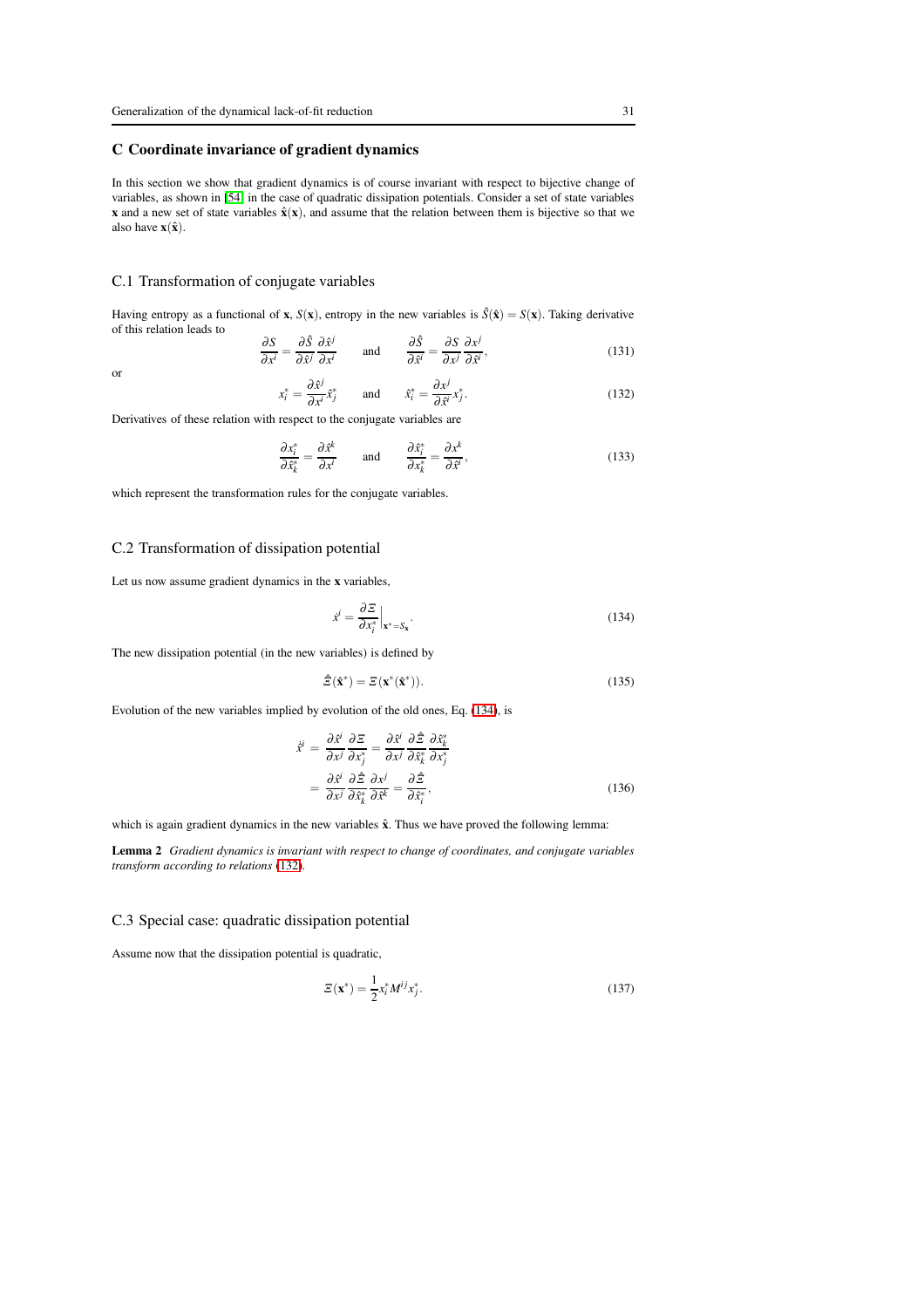The symmetric positive definite operator M is called dissipative matrix. The new dissipation potential [\(135\)](#page-30-3) is, using transformation rules [\(132\)](#page-30-2),

<span id="page-31-0"></span><sup>Ξ</sup>ˆ(xˆ ∗ ) = <sup>1</sup> 2 *x*ˆ ∗ *k* ∂*x*ˆ *k* ∂*x i M i j* <sup>∂</sup>*x*ˆ *l* ∂*x j* | {z } *def* = *M*ˆ *kl x*ˆ ∗ *l* , (138)

where the new dissipative matrix was defined.

Gradient dynamics [\(134\)](#page-30-1) becomes in the quadratic case

$$
\dot{x}^i = M^{ij} x_j^*,\tag{139}
$$

and the implied evolution of the new variables reads

$$
\dot{\mathbf{x}}^i = \hat{M}^{ij}\hat{\mathbf{x}}^*_j,\tag{140}
$$

which has of course the same structure as the evolution of **x**, being a special case of Lemma [\(2\)](#page-30-4).

## C.4 Invariance of convexity

Assume that  $\Xi$  is a convex functional of  $\mathbf{x}^*$ , Eq. [\(119\)](#page-28-3). Then from the definition [\(135\)](#page-30-3) it follows that

$$
\hat{\Xi}(\hat{\mathbf{x}}^*(\alpha \mathbf{x}_1^* + (1 - \alpha)\mathbf{x}_2^*)) \leq \alpha \hat{\Xi}(\hat{\mathbf{x}}^*(\mathbf{x}_1^*)) + (1 - \alpha)\hat{\Xi}(\hat{\mathbf{x}}^*(\mathbf{x}_2^*)) \qquad \forall \alpha \in [0, 1]. \tag{141}
$$

From the linearity of transformation relations [\(132\)](#page-30-2) it follows that

$$
\hat{\Xi}(\alpha \hat{\mathbf{x}}^* (\mathbf{x}_1^*) + (1 - \alpha) \hat{\mathbf{x}}^* (\mathbf{x}_2^*)) \leq \alpha \hat{\Xi}(\hat{\mathbf{x}}^* (\mathbf{x}_1^*)) + (1 - \alpha) \hat{\Xi}(\hat{\mathbf{x}}^* (\mathbf{x}_2^*)) \qquad \forall \alpha \in [0, 1],\tag{142}
$$

which (by the regularity of mapping  $\hat{\mathbf{x}}(\mathbf{x})$ ) yields

$$
\hat{\Xi}(\alpha \hat{\mathbf{x}}_1^* + (1 - \alpha)\hat{\mathbf{x}}_2^*) \leq \alpha \hat{\Xi}(\hat{\mathbf{x}}_1^*) + (1 - \alpha)\hat{\Xi}(\hat{\mathbf{x}}_2^*) \qquad \forall \alpha \in [0, 1],\tag{143}
$$

which is convexity of  $\hat{\Xi}$ .

Lemma 3 *Dissipation potential* <sup>Ξ</sup> *is a convex functional of* x ∗ *if and only if the transformed dissipation* potential  $\hat{\Xi}$  is a convex functional of  $\hat{\mathbf{x}}^*$ .

In Sec. [B](#page-28-0) it was shown that convexity implies that the respective gradient dynamics fulfills the second law of thermodynamics (entropy grows). Is this property invariant with respect to the change of coordinates? The answer is affirmative as

$$
x_i^* \frac{\partial \Xi}{\partial x_i^*} = \frac{\partial \hat{x}^j}{\partial x_i^i} x_j^* \frac{\partial \hat{\Xi}}{\partial x_k^*} \frac{\partial \hat{x}_k^*}{\partial x_i^*} \stackrel{\text{Eq. (133)}}{=} x_j^* \frac{\partial \hat{\Xi}}{\partial \hat{x}_j^*}.
$$
 (144)

Lemma 4 *Dissipation potential* <sup>Ξ</sup> *satisfies the second law of thermodynamics if and only if the transformed dissipation potential* <sup>Ξ</sup>ˆ *does.*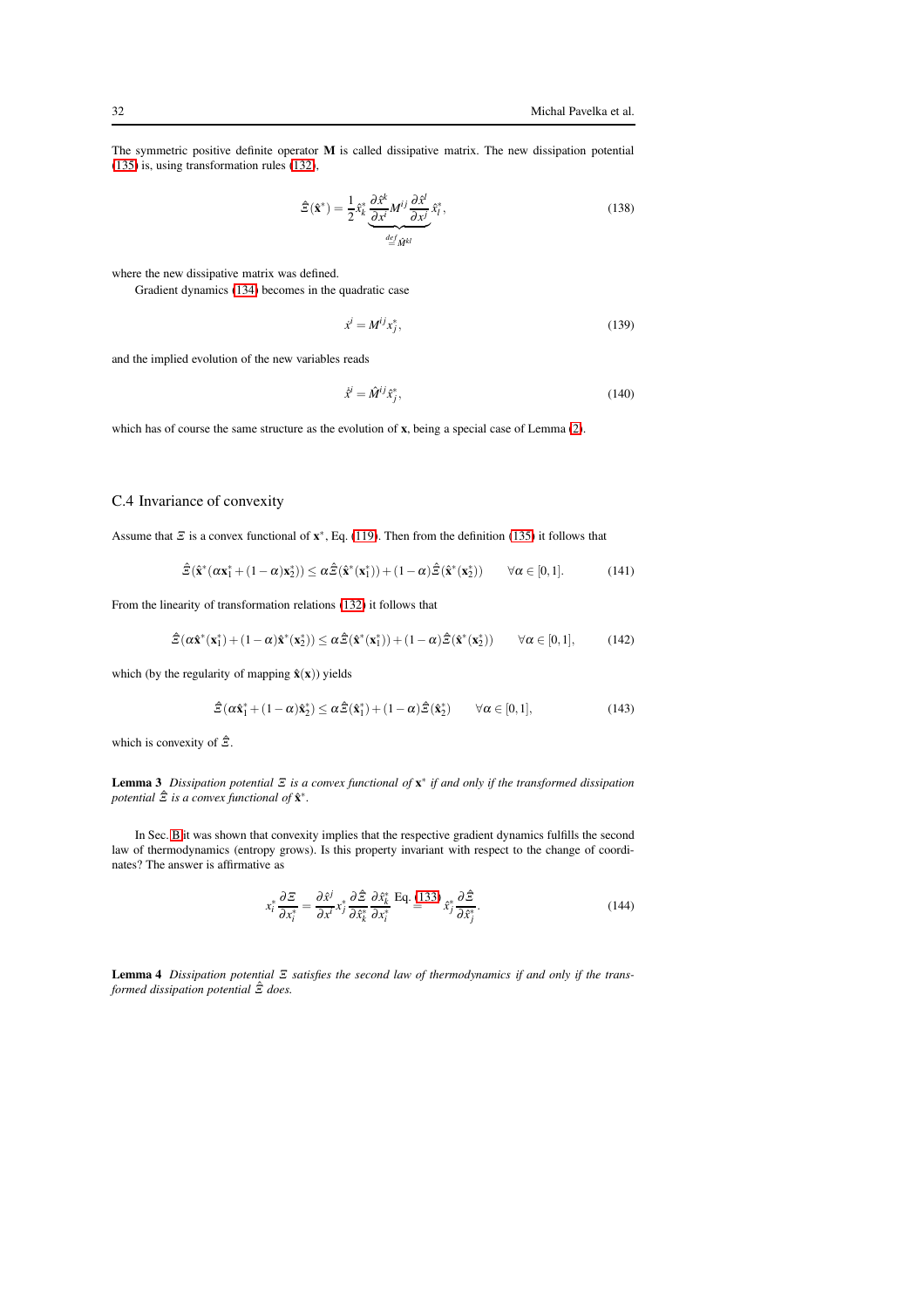## C.5 Entropic vs. energetic representation

Let us now demonstrate the invariance of gradient dynamics with respect to transformations of state variables on non-isothermal particle mechanics, where the particle is equipped energy, i.e. with state variables  $\hat{\mathbf{x}} = (q, p, e)$ . This is the entropic representation, where the fundamental thermodynamic relation, see [\[17\]](#page-23-15), is given as the function of entropy on the state variables  $\hat{x}$ , e.g.

<span id="page-32-0"></span>
$$
s(q, p, e) = \sigma \left( e - \frac{p^2}{2m} - V(q) \right).
$$
 (145a)

The function  $\sigma(\bullet)$  is the inverse of function  $\varepsilon(s)$ , i.e.  $\sigma(\varepsilon(s)) = s$ , expressing the contribution of internal energy to the total energy,

$$
e = \frac{p^2}{2m} + V(q) + \varepsilon(s).
$$
 (145b)

But let us now proceed in full generality, i.e. regardless the concrete expressions [\(145\)](#page-32-0).

Instead of the entropic representation, it is often useful to formulate the equations in the energetic representation, where entropy is among the state variables. This is particularly useful when writing down the reversible Hamiltonian evolution. State variables in the energetic representation are  $\mathbf{x} = (q, p, s)$ . Since the transformation between  $\hat{x}$  and  $x$  is obvious, let us focus on the transformation between the conjugate variables,  $\hat{\mathbf{x}}^*$  and  $\mathbf{x}^*$ . From relations [\(132\)](#page-30-2) we obtain

$$
q^* = \frac{\partial \dot{x}^i}{\partial q} \dot{x}^*_i = \hat{q}^* + \left(\frac{\partial e}{\partial q}\right)_{p,s} e^*
$$
 (146a)

$$
p^* = \frac{\partial \dot{x}^i}{\partial p} \hat{x}^*_i = \hat{p}^* + \left(\frac{\partial e}{\partial p}\right)_{q,s} e^*,
$$
 (146b)

$$
s^* = \frac{\partial \hat{x}^i}{\partial s} \hat{x}^*_i = \left(\frac{\partial e}{\partial s}\right)_{q,p} e^*,\tag{146c}
$$

and the inverse

$$
\hat{q}^* = \frac{\partial x^i}{\partial q} x_i^* = q^* + \left(\frac{\partial s}{\partial q}\right)_{p,e} s^*
$$
\n(147a)

$$
\hat{p}^* = \frac{\partial x^i}{\partial p} x_i^* = p^* + \left(\frac{\partial s}{\partial p}\right)_{q,e} s^*,\tag{147b}
$$

$$
e^* = \frac{\partial x^i}{\partial e} x_i^* = \left(\frac{\partial s}{\partial e}\right)_{q,p} s^*.
$$
 (147c)

These two sets of transformations are compatible due to the implicit function theorem,

$$
\left(\frac{\partial s}{\partial q}\right)_{p,e} = -\frac{\left(\frac{\partial e}{\partial q}\right)_{p,s}}{\left(\frac{\partial e}{\partial s}\right)_{q,p}} \quad \text{and} \quad \left(\frac{\partial s}{\partial p}\right)_{q,e} = -\frac{\left(\frac{\partial e}{\partial p}\right)_{q,s}}{\left(\frac{\partial e}{\partial s}\right)_{q,p}}.\tag{148}
$$

These transformations can be considered as generally applicable also for other sets of state variables, where the relations are analogical.

Now using the particular relations [\(145\)](#page-32-0), which allow for explicit identification of conjugate variables with derivatives of entropy, the conjugate variables become

$$
\hat{q}^* = -\frac{\partial \sigma}{\partial e} \frac{\partial V}{\partial q}, \quad \hat{p}^* = -\frac{\partial \sigma}{\partial e} \frac{p}{m}, \quad \text{and} \quad e^* = \frac{\partial \sigma}{\partial e}
$$
 (149a)

in the entropic representation, and

$$
q^* = 0, \quad p^* = 0, \quad \text{and} \quad s^* = 1 \tag{150a}
$$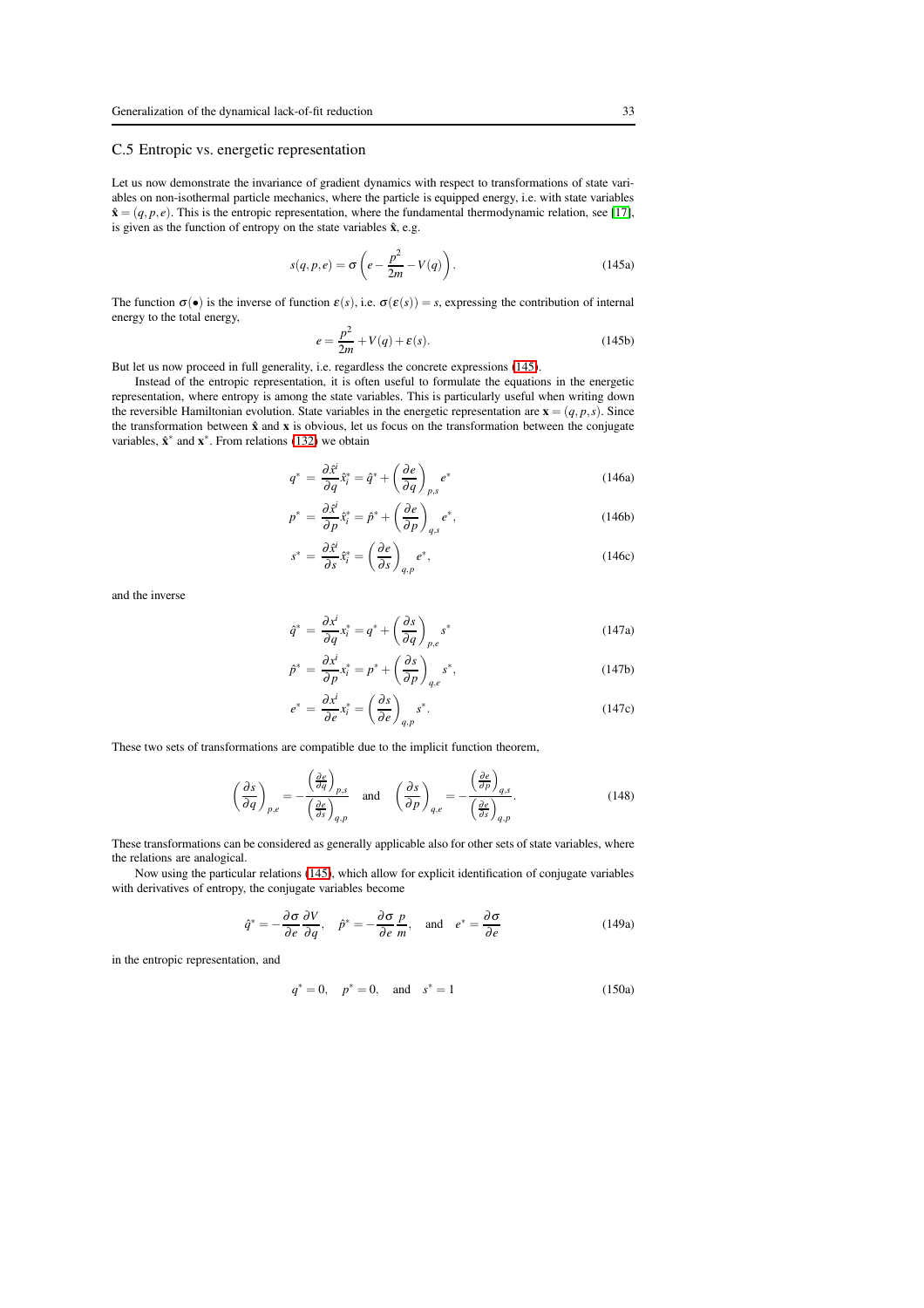in the energetic representation. We have thus found the general relations for conjugate variables in the energetic and entropic representations, as well as the particular expressions when a concrete energy (or entropy) is chosen.

Let us now turn to the evolution given by gradient dynamics. Consider quadratic gradient dynamics in the entropic representation [\(138\)](#page-31-0), for instance with

$$
\hat{\mathbf{M}} = \begin{pmatrix} 0 & 0 & 0 \\ 0 & \zeta & 0 \\ 0 & 0 & 0 \end{pmatrix} . \tag{151}
$$

The resulting equations are thus

$$
\dot{q} = 0 \tag{152a}
$$

$$
\dot{p} = \zeta \hat{p}^* \tag{152b}
$$

$$
\dot{e} = 0,\tag{152c}
$$

where the particle experiences linear friction and transforms kinetic energy to internal so that the total energy is conserved. Note that this  $\hat{M}$  matrix has no coupling among the state variables, only the momentum dissipates.

In the energetic representation, the dissipation potential becomes

$$
\Xi(\mathbf{x}^*) = \frac{1}{2}\zeta \left(p^* + \left(\frac{\partial s}{\partial p}\right)_{q,e} s^*\right)^2,\tag{153}
$$

which corresponds to dissipative matrix

$$
\mathbf{M} = \begin{pmatrix} 0 & 0 & 0 \\ 0 & \zeta & \zeta \left(\frac{\partial s}{\partial p}\right)_{q,e} \\ 0 & \zeta \left(\frac{\partial s}{\partial p}\right)_{q,e} & \zeta \left(\frac{\partial s}{\partial p}\right)_{q,e}^2 \end{pmatrix},
$$
(154)

which contains coupling between *p* and *s* as well as evolution in *s*,

$$
\dot{q} = 0 \tag{155a}
$$
\n
$$
\dot{z} = \dot{z} + \dot{z} \left( \frac{\partial s}{\partial z} \right) \qquad z \left( \frac{\partial s}{\partial z} \right) \tag{155b}
$$

$$
\dot{p} = \zeta p^* + \zeta \left(\frac{\partial p}{\partial p}\right)_{q,e} = \zeta \left(\frac{\partial p}{\partial p}\right)_{q,e}
$$
\n(155b)\n
$$
\zeta \left(\frac{\partial s}{\partial p}\right)_{q,e} = \zeta \left(\frac{\partial s}{\partial p}\right)^2_{q,e} \left(\frac{\partial s}{\partial p}\right)^2
$$
\n(155c)

$$
\dot{s} = \zeta \left(\frac{\partial s}{\partial p}\right)_{q,e} p^* + \zeta \left(\frac{\partial s}{\partial p}\right)_{q,e}^2 = \zeta \left(\frac{\partial s}{\partial p}\right)_{q,e}^2 \tag{155c}
$$

where the particle experiences linear friction and entropy is produced.

In summary, we have demonstrated the invariance of gradient dynamics with respect to the transformation between entropic and energetic transformation.

#### C.6 Entropic and energetic representation in heat conduction

Consider the field of energy density  $e(\mathbf{r})$  and the dissipation potential [\(129\)](#page-29-0) with coefficient  $\lambda(T)$  dependent on temperature,  $T = \left(\frac{\partial s}{\partial e}\right)^{-1}$ . Gradient dynamics then reads

$$
\partial_t e = \frac{\delta \hat{z}}{\delta e^*(\mathbf{r})} = \frac{\delta}{\delta e^*(\mathbf{r})} \int_{\Omega} d\mathbf{r} \frac{1}{2} \lambda(T) (\nabla e^*)^2 = -\nabla \cdot (\lambda(T) \nabla e^*) \,, \tag{156}
$$

where  $T^{-1}$  is to be substituted for  $e^*$  in order to obtain equations in a closed form. This is the usual form of Fourier heat conduction,

$$
\partial_t e = -\nabla \cdot \mathbf{q}, \qquad \mathbf{q} = \lambda \nabla T^{-1} \tag{157}
$$